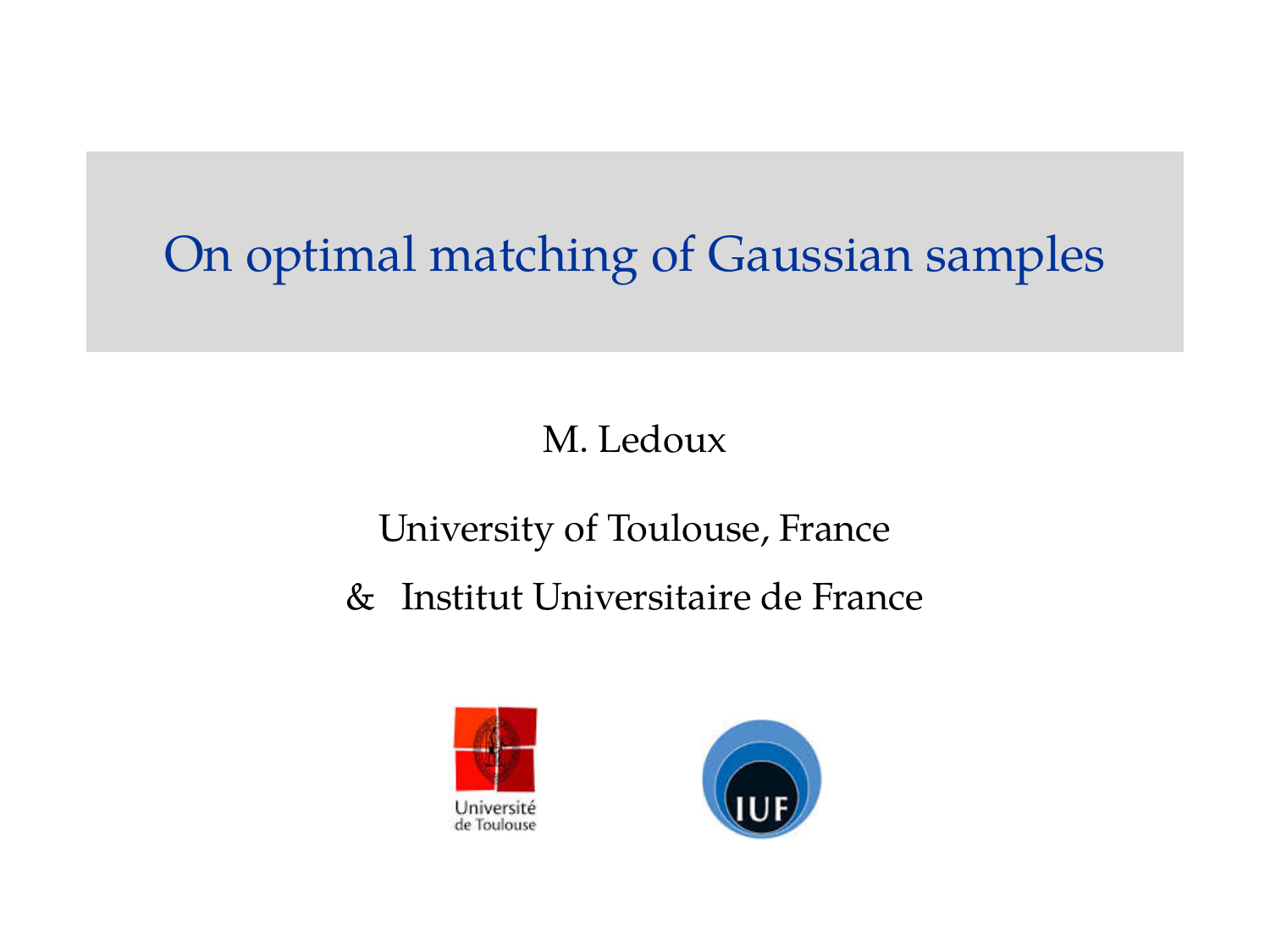# optimal matching: minimal transportation cost between two sets of (random) points

 $X_1, \ldots, X_n$ ,  $Y_1, \ldots, Y_n$  independent random points in  $\mathbb{R}^d$ 

$$
\min_{\sigma} \frac{1}{n} \sum_{i=1}^{n} c(X_i, Y_{\sigma(i)})
$$
  
\n*σ* permutation of {1, ..., *n*}  
\n*c(·, ·)* cost function  
\n
$$
c(x, y) = |x - y|^p, \quad 1 \le p < \infty
$$

transportation cost between an empirical and a reference measure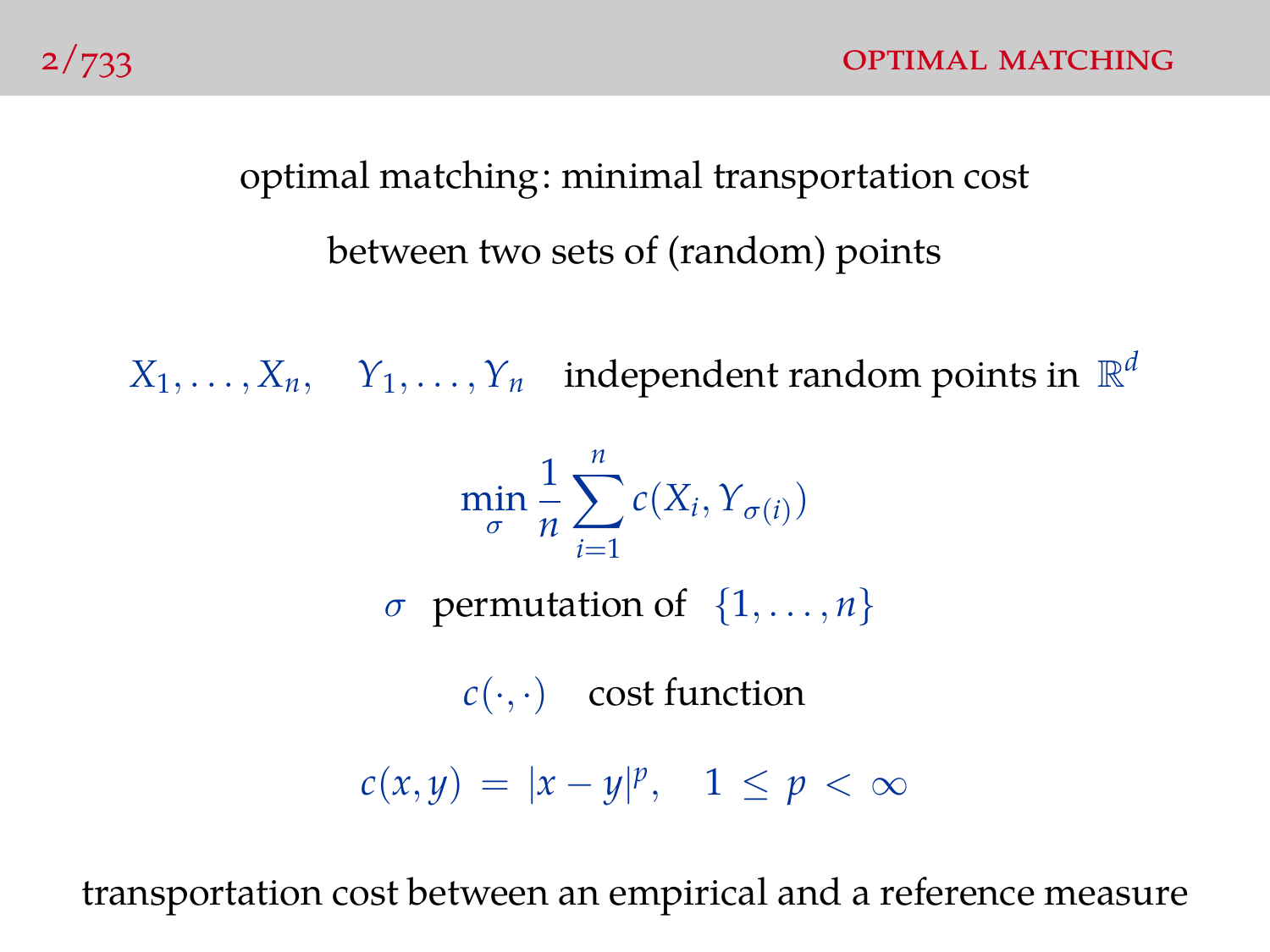$X_1, \ldots, X_n$ ,  $Y_1, \ldots, Y_n$  independent random points in  $\mathbb{R}^d$ 

$$
\mathbb{E}\bigg(\min_{\sigma}\frac{1}{n}\sum_{i=1}^{n}|X_i-Y_{\sigma(i)}|^p\bigg)
$$

 $\sigma$  permutation of  $\{1, \ldots, n\}$ 

dependence

- $\blacktriangleright$  dimension *d*
- $\blacktriangleright$  1  $\leq$  *p*  $\lt$   $\infty$  (mostly *p* = 1 and *p* = 2)

 $\blacktriangleright$  common distribution of  $X_i, Y_i$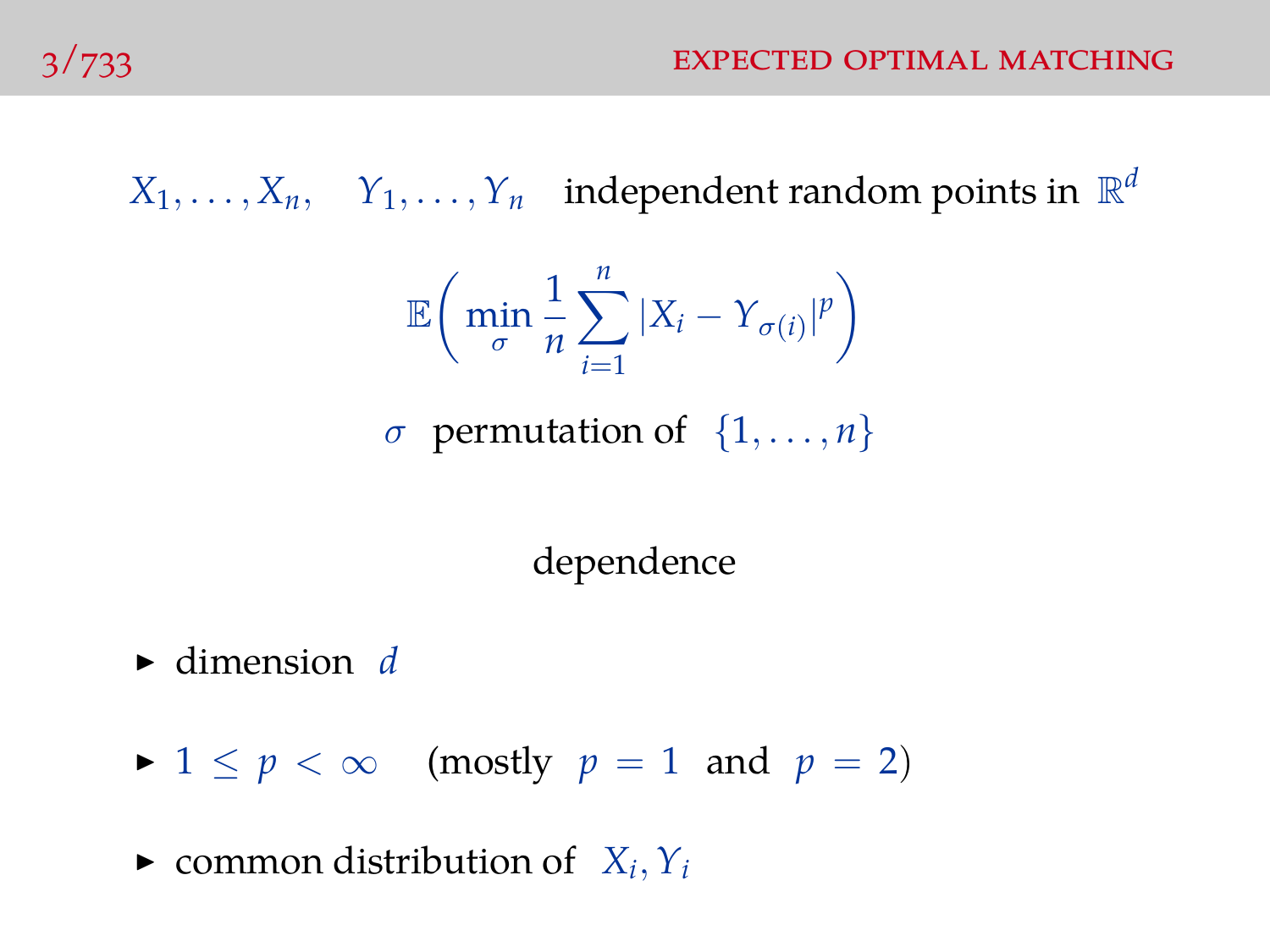$X_1, \ldots, X_n$ ,  $Y_1, \ldots, Y_n$  independent random points in  $\mathbb{R}^d$ 

$$
\mathbb{E}\bigg(\min_{\sigma}\frac{1}{n}\sum_{i=1}^{n}|X_{i}-Y_{\sigma(i)}|^{p}\bigg)
$$

 $\sigma$  permutation of  $\{1, \ldots, n\}$ 

 $X_i, Y_i$  uniform on  $[0, 1]^d$ 

typical distance between *n* uniform points in  $[0,1]^d \approx \frac{1}{n!}$  $n^{1/d}$ 

$$
\text{expected:} \qquad \mathbb{E}\bigg(\min_{\sigma} \frac{1}{n} \sum_{i=1}^{n} |X_i - Y_{\sigma(i)}|^p\bigg) \approx \frac{1}{n^{p/d}}
$$

only true when  $d > 3$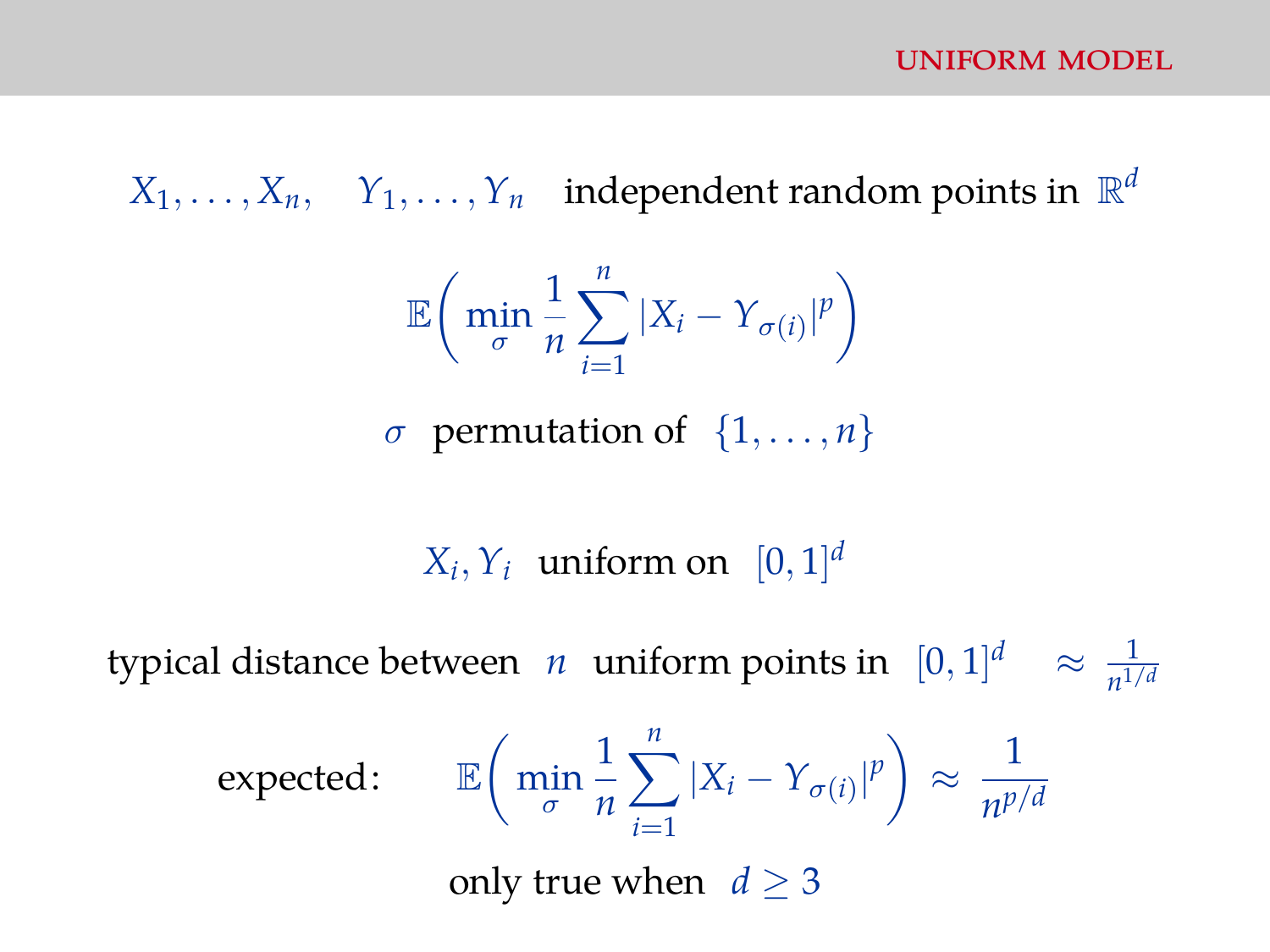#### Ajtai-Komlós-Tusnády (1984)

 $X_1, \ldots, X_n, \quad Y_1, \ldots, Y_n$  independent, uniform on  $[0, 1]^2$ 

$$
\mathbb{E}\bigg(\min_{\sigma}\frac{1}{n}\sum_{i=1}^{n}|X_i-Y_{\sigma(i)}|^p\bigg) \approx \left(\frac{\log n}{n}\right)^{p/2}
$$

 $1 \leq p < \infty$ 

$$
A \approx B \qquad \Longleftrightarrow \qquad \frac{1}{C}B \le A \le CB
$$

combinatorial arguments (dyadic partitions)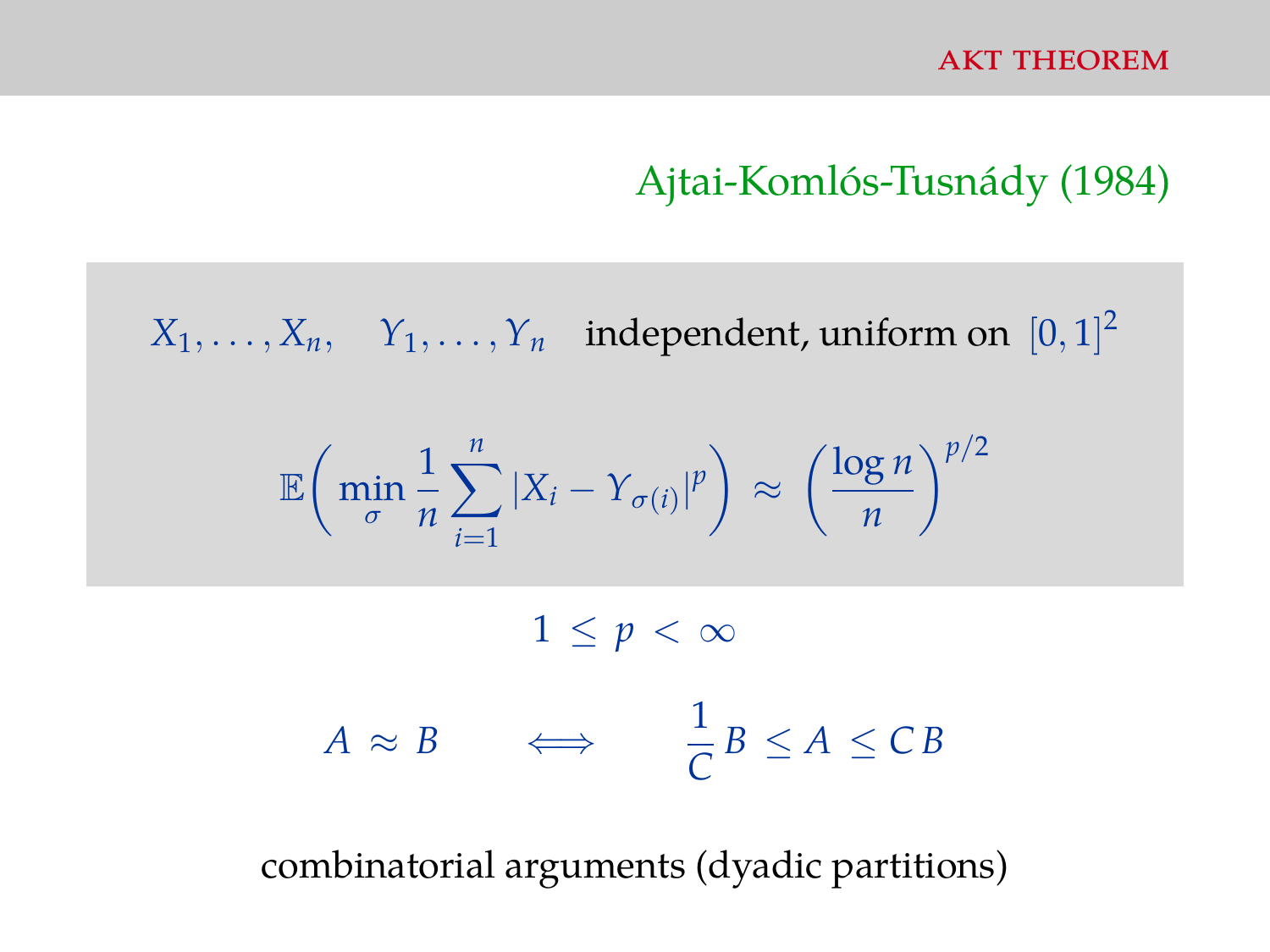### Ajtai-Komlós-Tusnády (1984)

 $X_1, \ldots, X_n, \quad Y_1, \ldots, Y_n$  independent, uniform on  $[0, 1]^2$ 

$$
\mathbb{E}\bigg(\min_{\sigma}\frac{1}{n}\sum_{i=1}^{n}|X_i-Y_{\sigma(i)}|^p\bigg) \approx \left(\frac{\log n}{n}\right)^{p/2}
$$

 $1 \leq p < \infty$ 

alternate generic chaining ideas Shor, Leighton (1989-91), Talagrand (1992-94)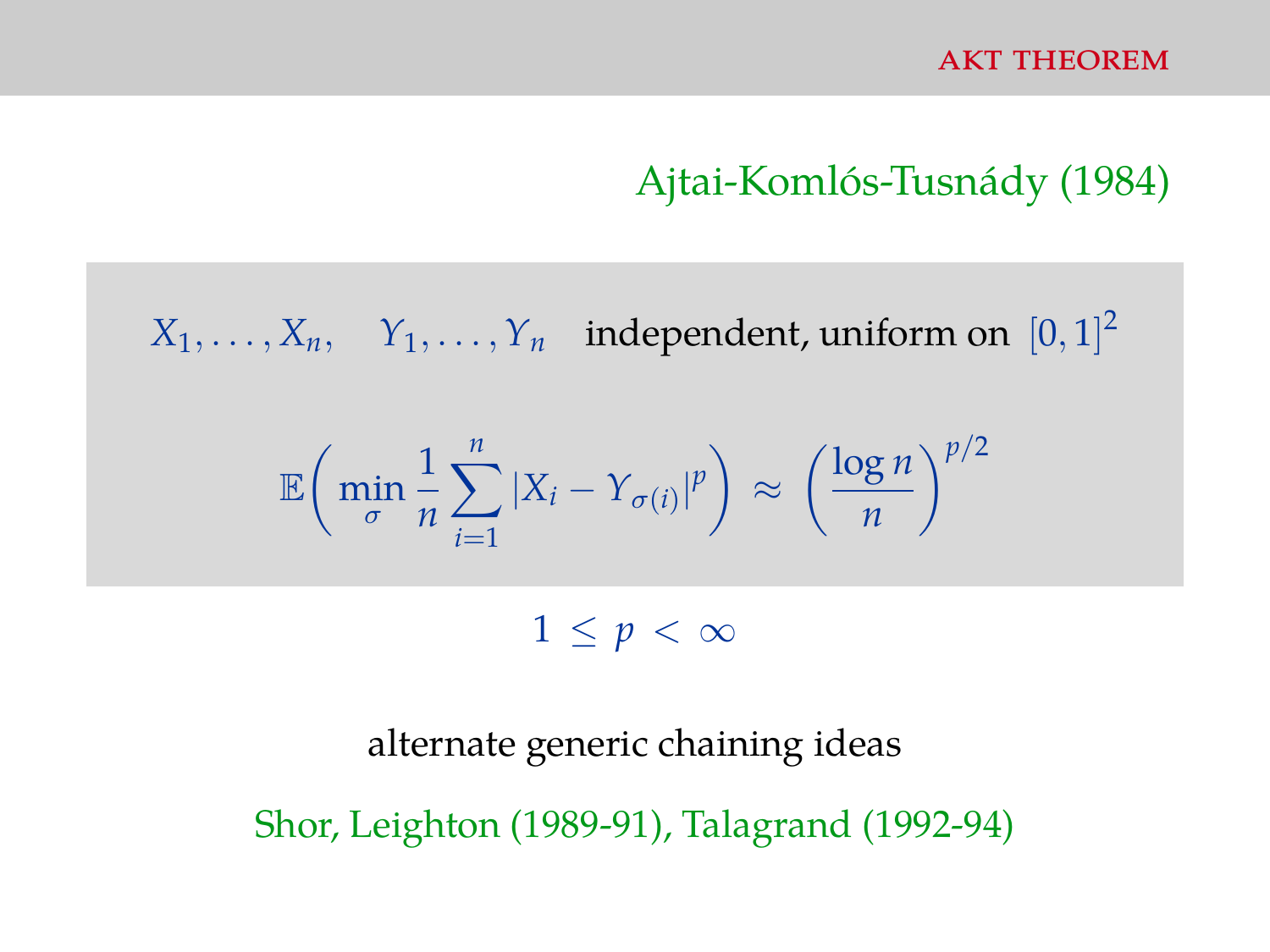### Ajtai-Komlós-Tusnády (1984)

 $X_1, \ldots, X_n, \quad Y_1, \ldots, Y_n$  independent, uniform on  $[0, 1]^2$ 

$$
\mathbb{E}\bigg(\min_{\sigma}\frac{1}{n}\sum_{i=1}^n|X_i-Y_{\sigma(i)}|^p\bigg)\approx\left(\frac{\log n}{n}\right)^{p/2}
$$

 $1 \leq p < \infty$ 

other distributions?

Gaussian on 
$$
\mathbb{R}^2
$$
  $(p = 2)$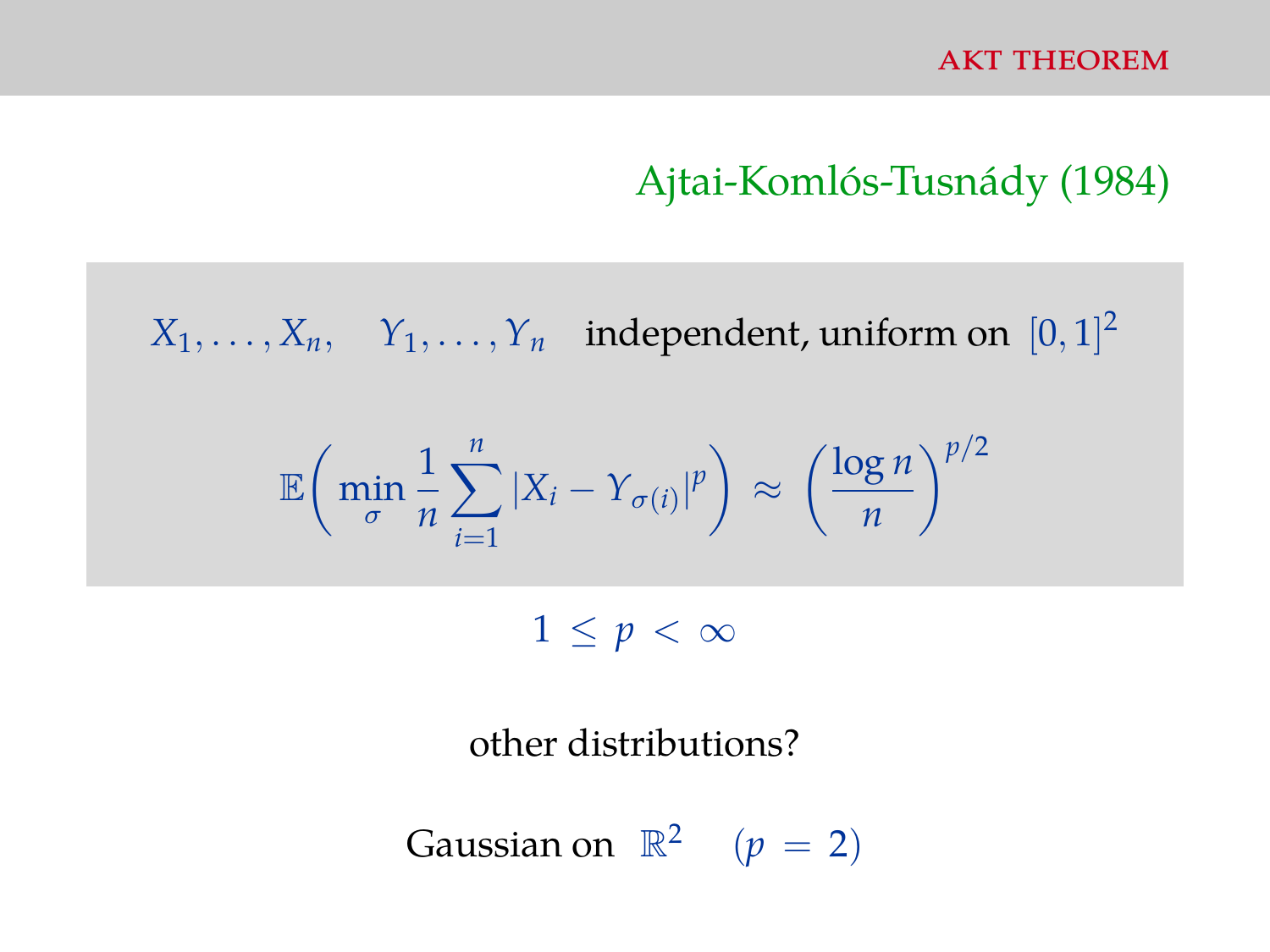#### *motivation*

"Il y a les questions qui se posent et les questions que l'on se pose" Henri Poincaré

*(incomplete) result*

 $X_1, \ldots, X_n$ ,  $Y_1, \ldots, Y_n$  independent, standard normal on  $\mathbb{R}^2$ 1 *C* log *n n* ≤ E min σ 1 *n*  $\sum_{n=1}^n$ *i*=1  $|X_i - Y_{\sigma(i)}|^2 \geq C \frac{(\log n)^2}{n}$ *n* possible conjecture *n*  $rac{\log n}{2}$  ?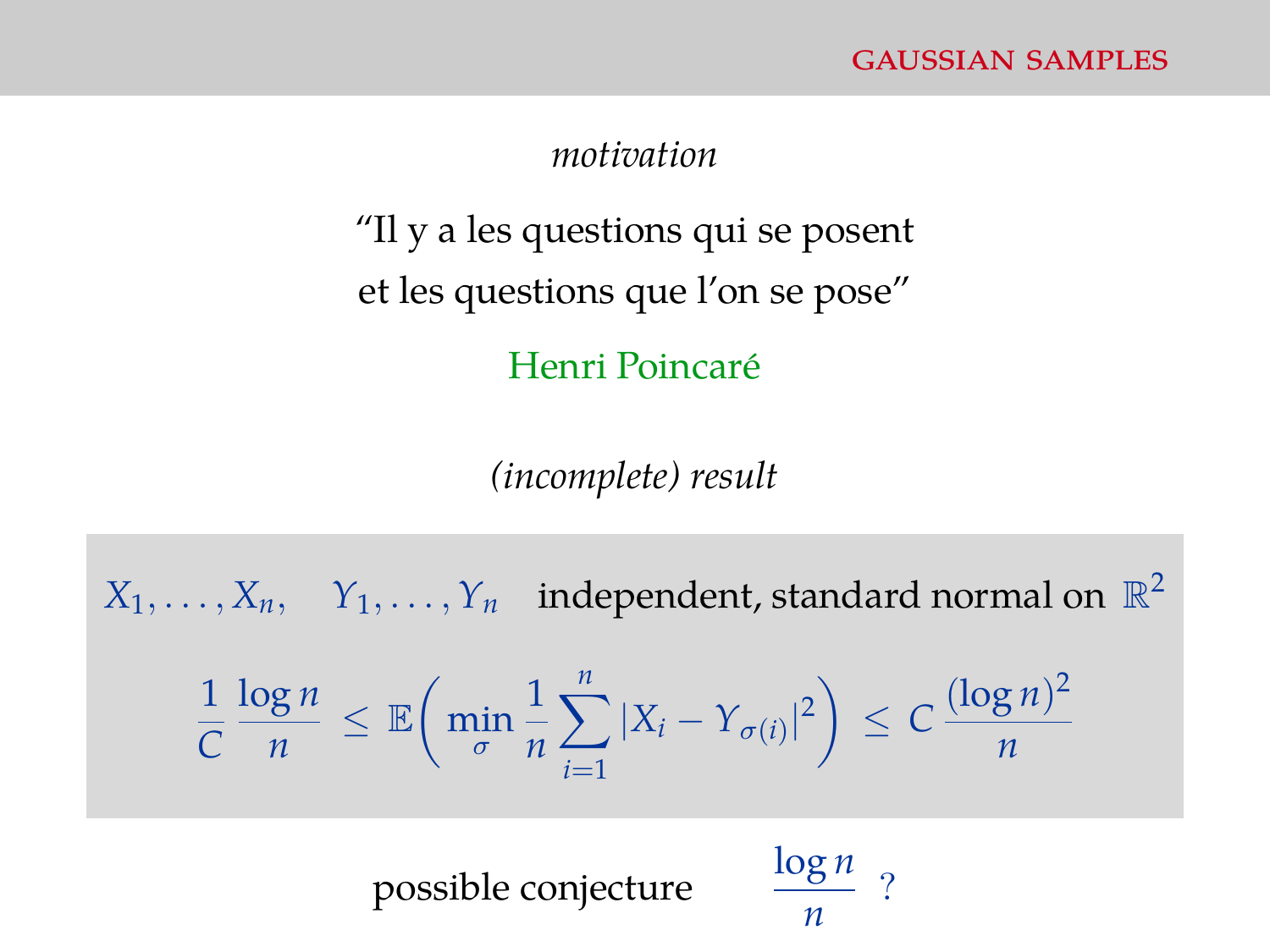$X_1, \ldots, X_n$ ,  $Y_1, \ldots, Y_n$  independent random points in  $\mathbb{R}^d$ 

$$
\mathbb{E}\bigg(\min_{\sigma}\frac{1}{n}\sum_{i=1}^{n}|X_{i}-Y_{\sigma(i)}|^{p}\bigg)
$$

 $\sigma$  permutation of  $\{1, \ldots, n\}$ 

dependence

- $\blacktriangleright$  dimension *d*
- $\blacktriangleright$  1  $\leq$  *p*  $\lt$   $\infty$  (mostly *p* = 1 and *p* = 2)

 $\blacktriangleright$  common distribution of  $X_i, Y_i$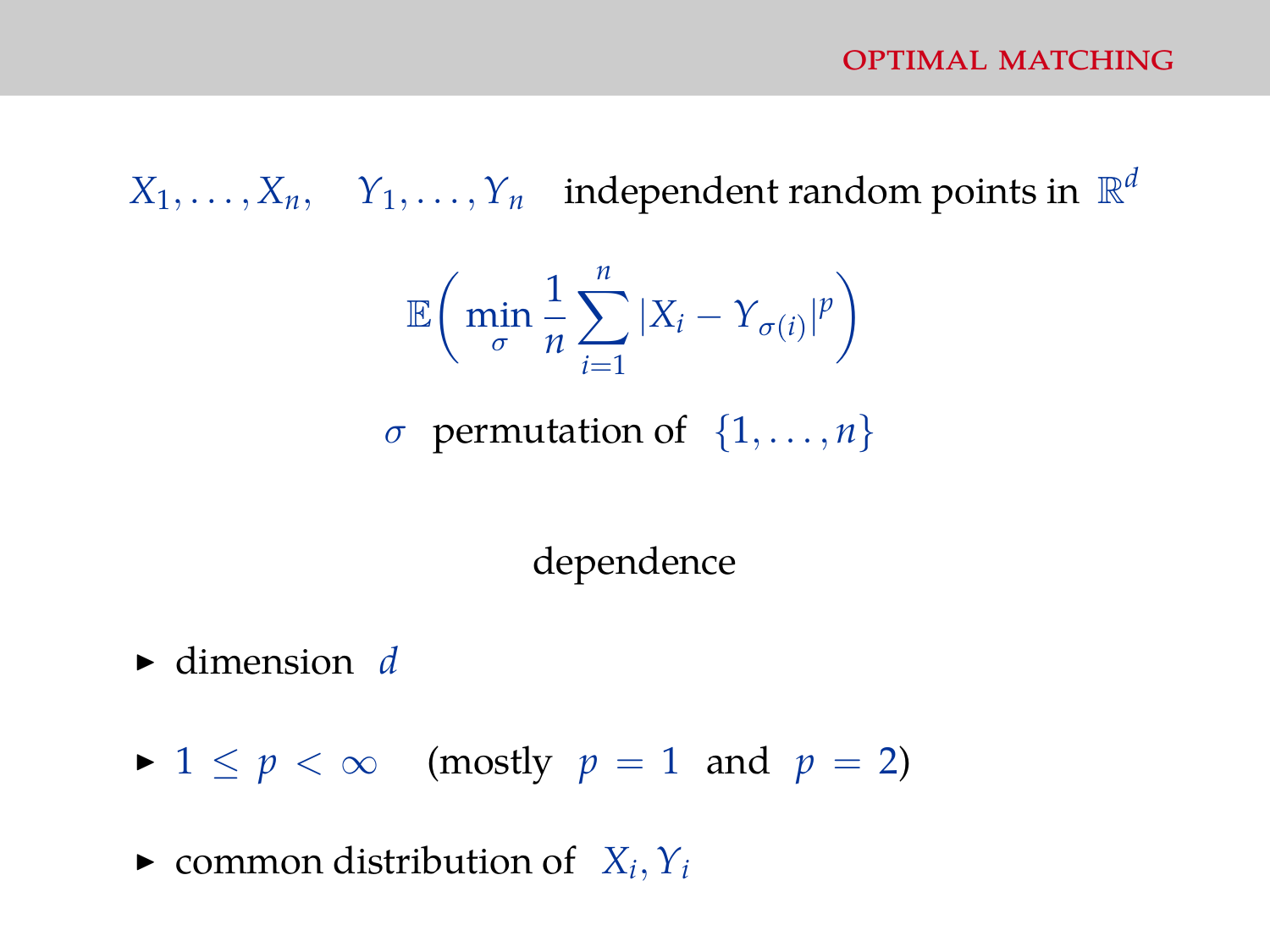#### kantorovich metric

$$
c(x,y) = |x - y|^p, \quad 1 \le p < \infty
$$

$$
\mu_n = \frac{1}{n} \sum_{i=1}^n \delta_{X_i}, \quad \nu_n = \frac{1}{n} \sum_{i=1}^n \delta_{Y_i}
$$

$$
\min_{\sigma} \frac{1}{n} \sum_{i=1}^{n} |X_i - Y_{\sigma(i)}|^p = W_p^p(\mu_n, \nu_n)
$$

#### Kantorovich metric

$$
\mathrm{W}_p^p(\mu,\nu) \,=\, \inf_{\pi} \int_{\mathbb{R}^d} \int_{\mathbb{R}^d} |x-y|^p \, d\pi(x,y)
$$

π with respective marginals  $\mu$  and  $\nu$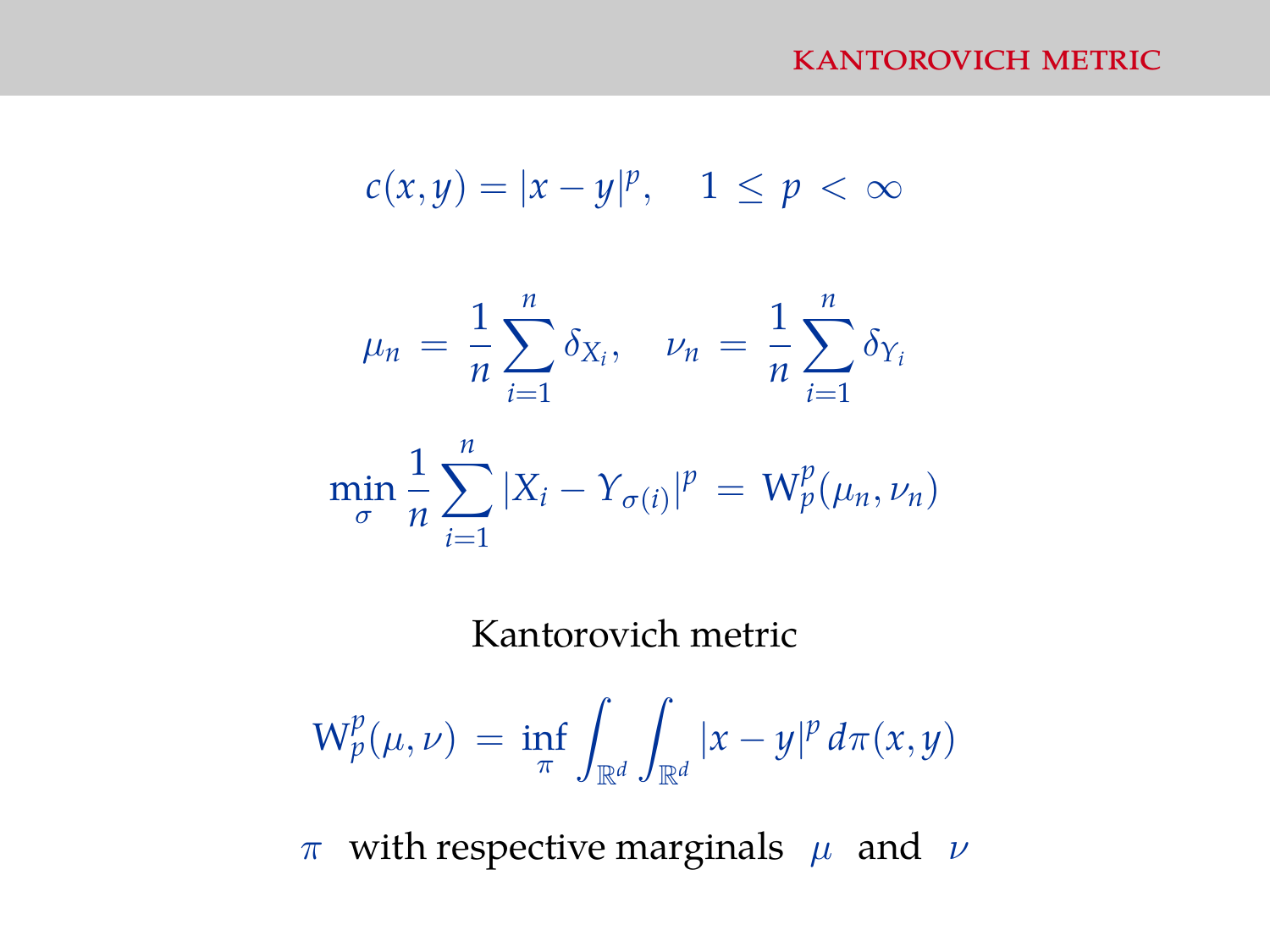#### what is the cost of optimal matching

# $\mathbb{E}\big(W_p^p(\mu_n,\nu_n)\big)$

between two independent samples  $X_1, \ldots, X_n, \quad Y_1, \ldots, Y_n$ ?

if the samples are iid with common law  $\mu$ 

what is the cost of optimal matching

 $\mathbb{E}\big(W_p^p(\mu_n,\mu)\big)$ ?

$$
\mu_n = \frac{1}{n} \sum_{i=1}^n \delta_{X_i}
$$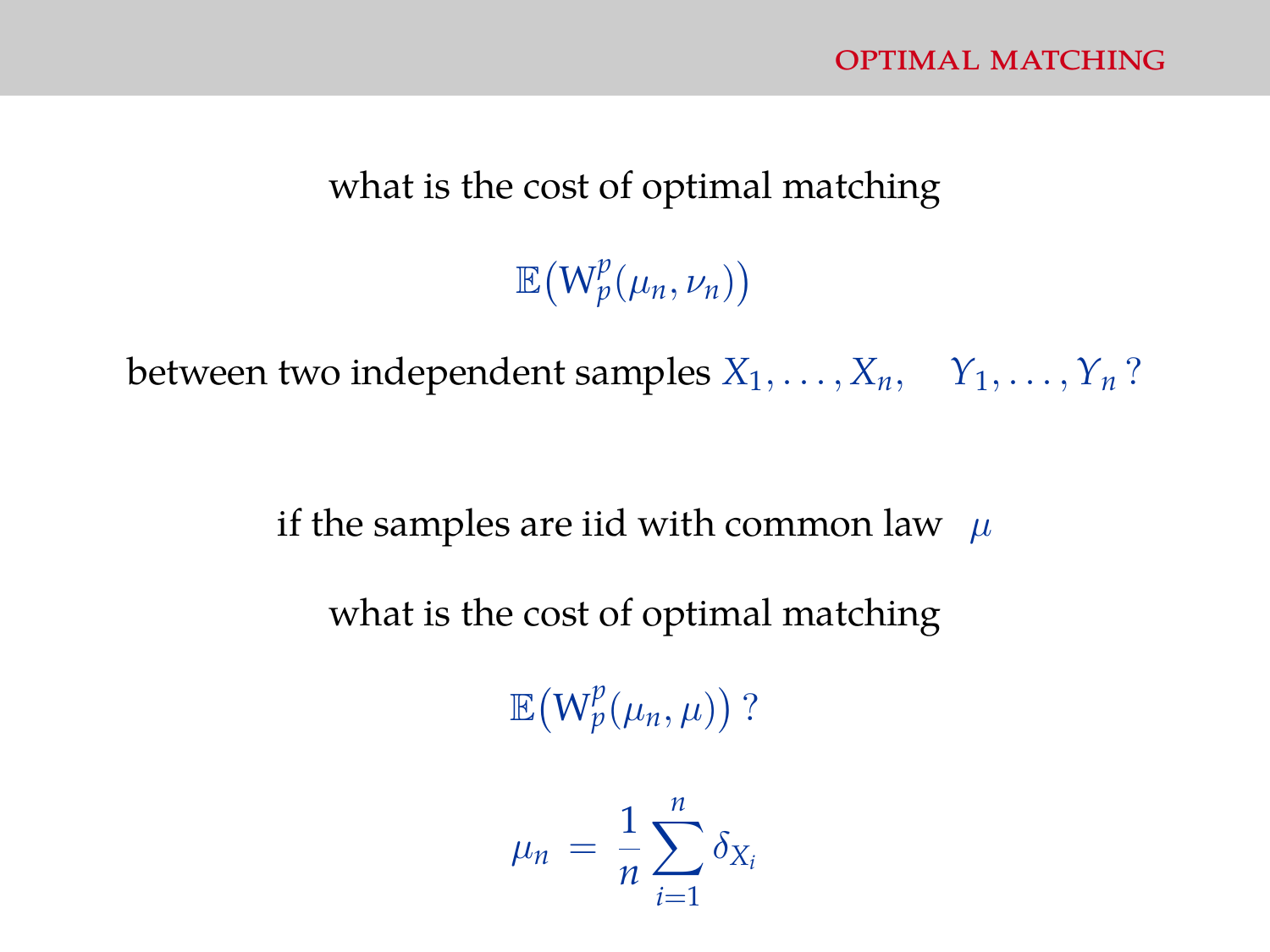#### $W_1$  REPRESENTATION

$$
p = 1
$$
  

$$
W_1(\nu, \mu) = \sup \left( \int_{\mathbb{R}^d} \varphi \, d\nu - \int_{\mathbb{R}^d} \varphi \, d\mu \right)
$$
  

$$
\varphi : \mathbb{R}^d \to \mathbb{R} \quad \text{1-Lipschitz}
$$
  

$$
W_1(\mu_n, \mu) = \sup \left( \frac{1}{n} \sum_{i=1}^n \left[ \varphi(X_i) - \mathbb{E}(\varphi(X_i)) \right] \right)
$$

supremum of empirical processes

generic chaining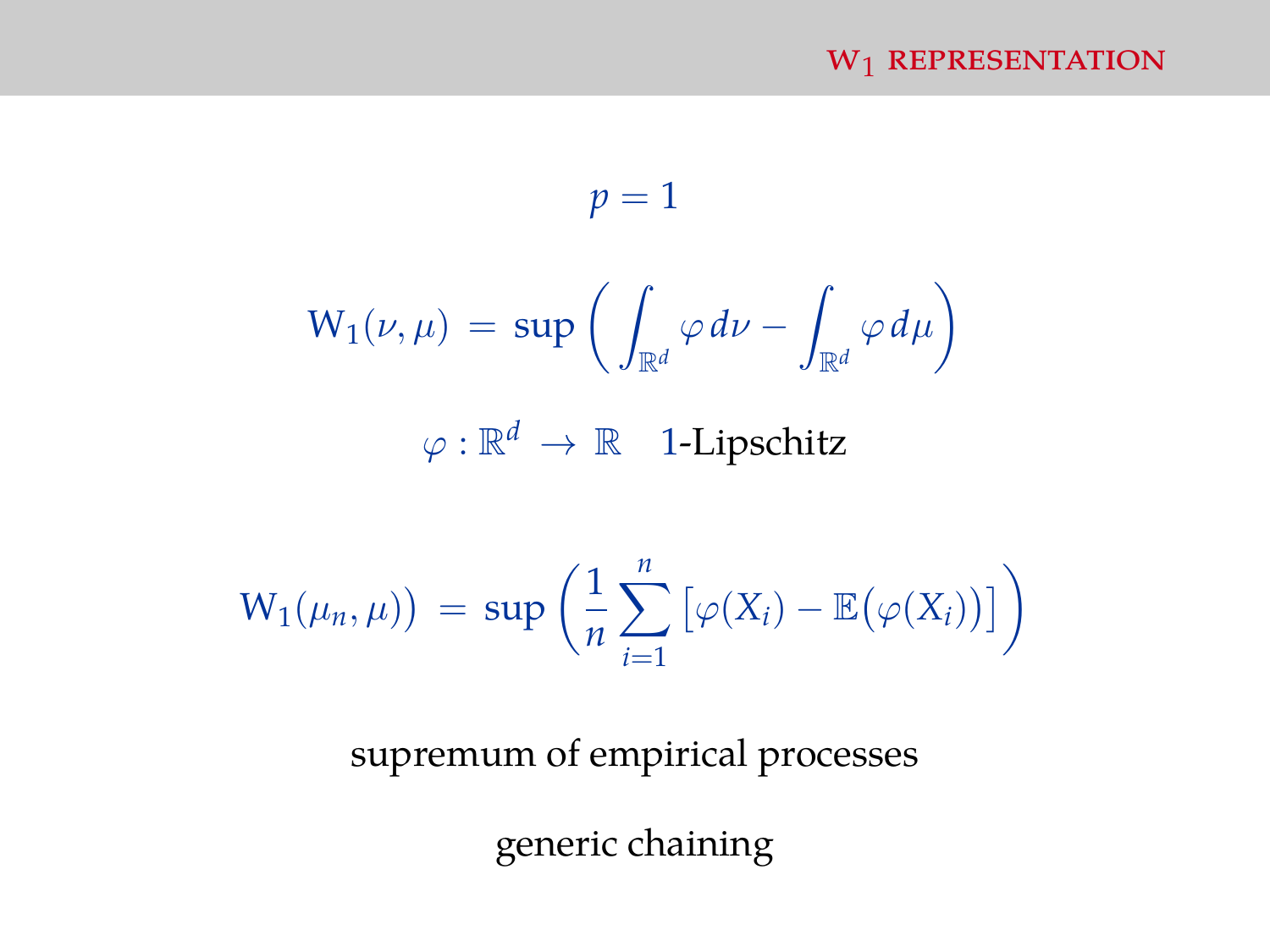$X_1, \ldots, X_n$  iid in  $\mathbb{R}^d$  with law  $\mu$ ,  $\mu_n = \frac{1}{n}$ *n*  $\sum_{n=1}^{\infty}$ *i*=1  $\delta_{X_i}$ first order study of  $\mathbb{E}(W_p(\mu_n,\mu))$  or  $\mathbb{E}(W_p^p(\mu_n,\mu))$ 

- $\blacktriangleright$  dimension *d*
- $\blacktriangleright$  mostly  $p = 1$  and  $p = 2$  (W<sub>1</sub> < W<sub>2</sub>)
- $\blacktriangleright$  distribution  $\mu$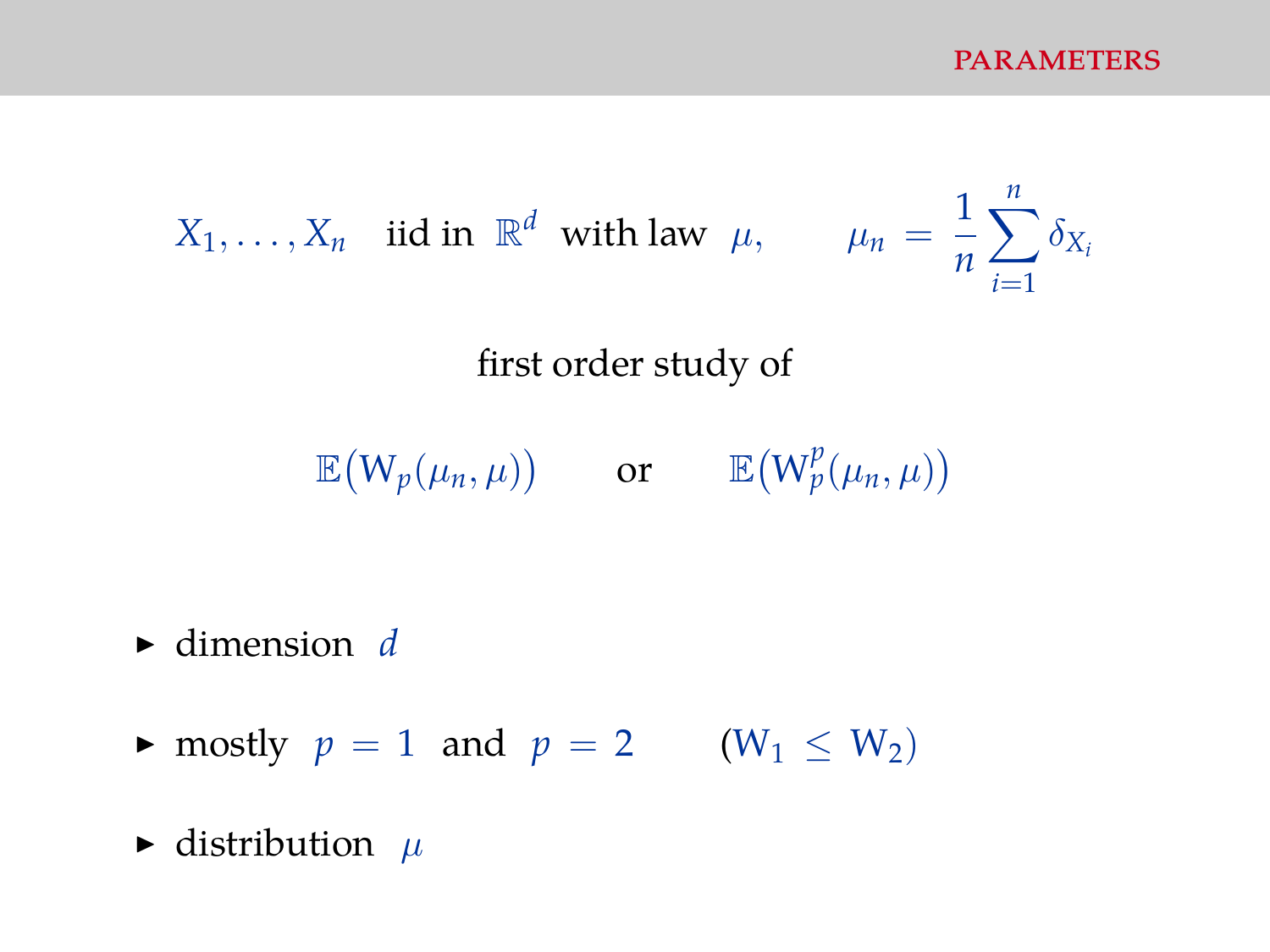## upper bounds on  $\mathbb{E}(W_p^p(\mu_n,\mu))$

standard rates:

#### comparison with the known uniform example

unusual or stronger rates for irregular distributions  $(d \ge 3)$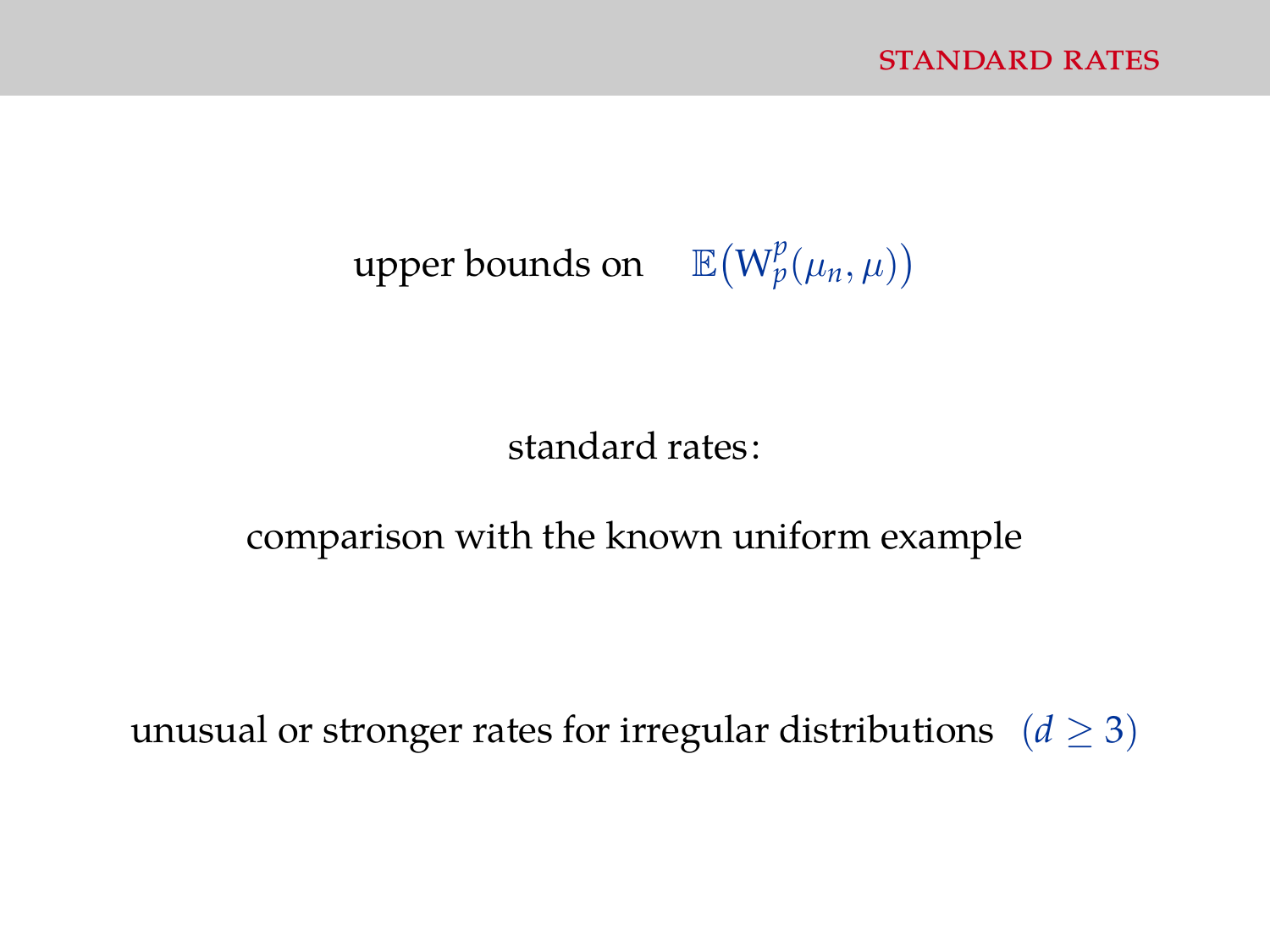#### specific representations of Kantorovich metrics

$$
W_1(\nu,\mu) = \int_{-\infty}^{+\infty} |G(x) - F(x)| dx
$$

*G*, *F* distribution functions of  $\nu, \mu$  on  $\mathbb{R}$ 

quantile representation for  $W_p(\nu,\mu)$ ,  $p \ge 1$ 

$$
W_p^p(\nu,\mu) \,=\, \int_0^1 \big|G^{-1}(t)-F^{-1}(t)\big|^p dt
$$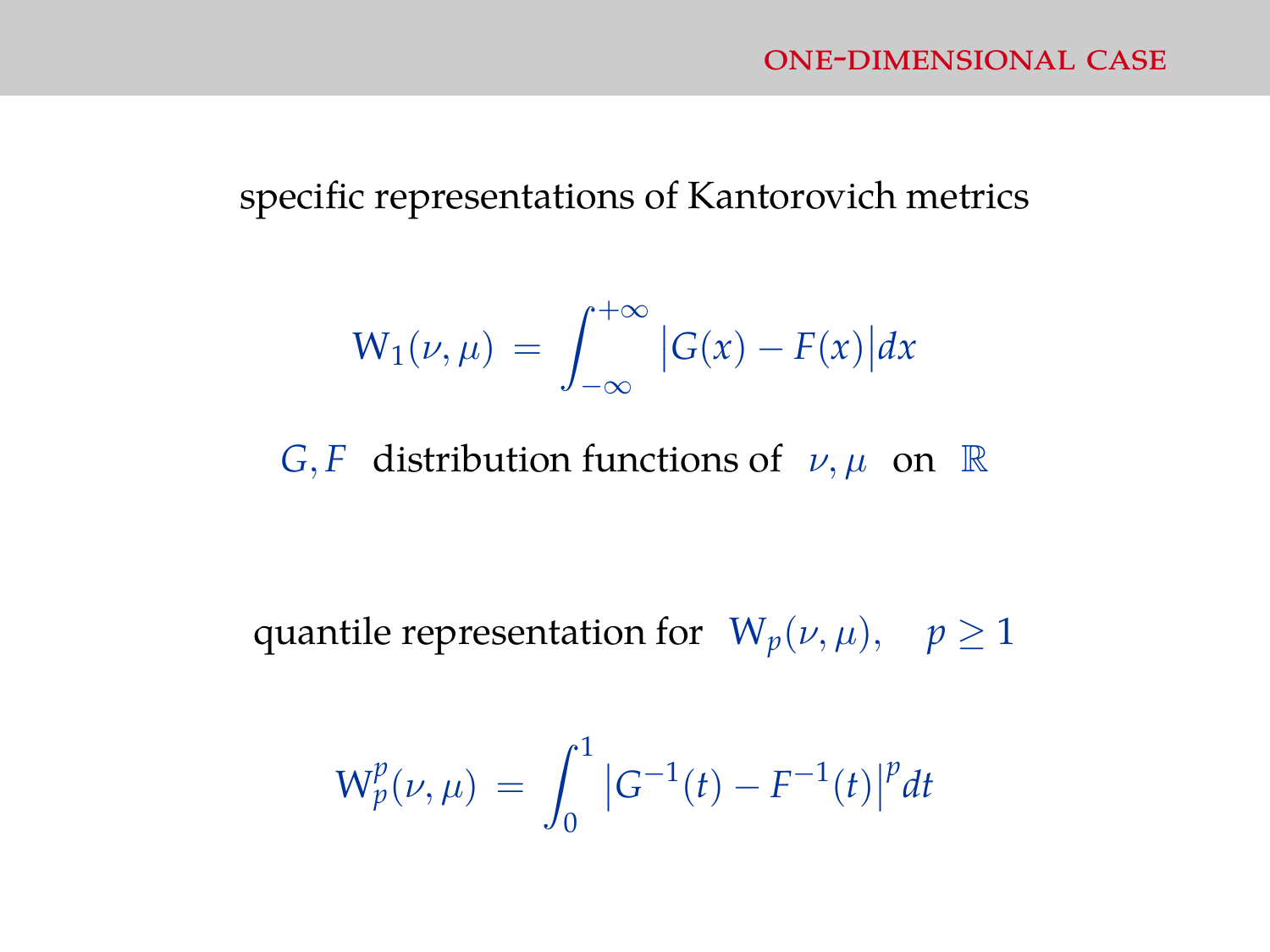#### µ on R with distribution function *F*

$$
\mathbb{E}\big(W_1(\mu_n,\mu)\big)\,\approx\,\frac{1}{\sqrt{n}}
$$

if and only if

$$
\int_{-\infty}^{+\infty} \sqrt{F(x)(1-F(x))} \, dx < \infty
$$

(for example  $\int_{\mathbb{R}} |x|^q d\mu < \infty$ ,  $q > 2$ )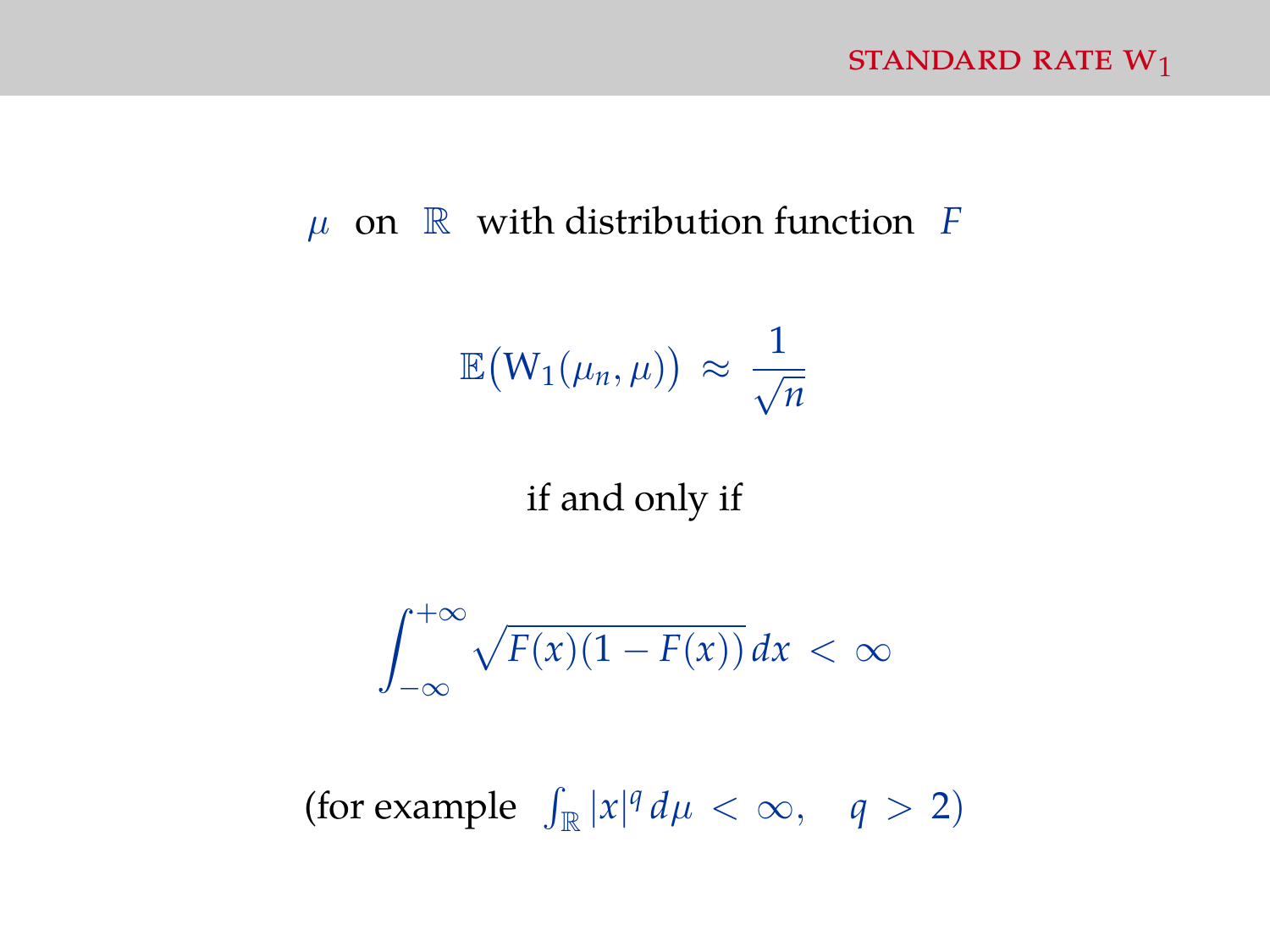#### ORDER STATISTICS

$$
\mu_n = \frac{1}{n} \sum_{i=1}^n \delta_{X_i}, \quad \nu_n = \frac{1}{n} \sum_{i=1}^n \delta_{Y_i}
$$

$$
W_p^p(\mu_n, \nu_n) = \min_{\sigma} \frac{1}{n} \sum_{i=1}^n |X_i - Y_{\sigma(i)}|^p = \frac{1}{n} \sum_{i=1}^n |X_i^* - Y_i^*|^p
$$

order statistics  $X_1^* \leq \cdots \leq X_n^*$ ,  $Y_1^* \leq \cdots \leq Y_n^*$ 

$$
\mathbb{E}\big(W_p^p(\mu_n,\mu)\big) \approx \frac{1}{n}\sum_{i=1}^n \mathbb{E}\big(\big|X_i^* - \mathbb{E}(X_i^*)\big|^p\big)
$$
  

$$
1 \le p < \infty
$$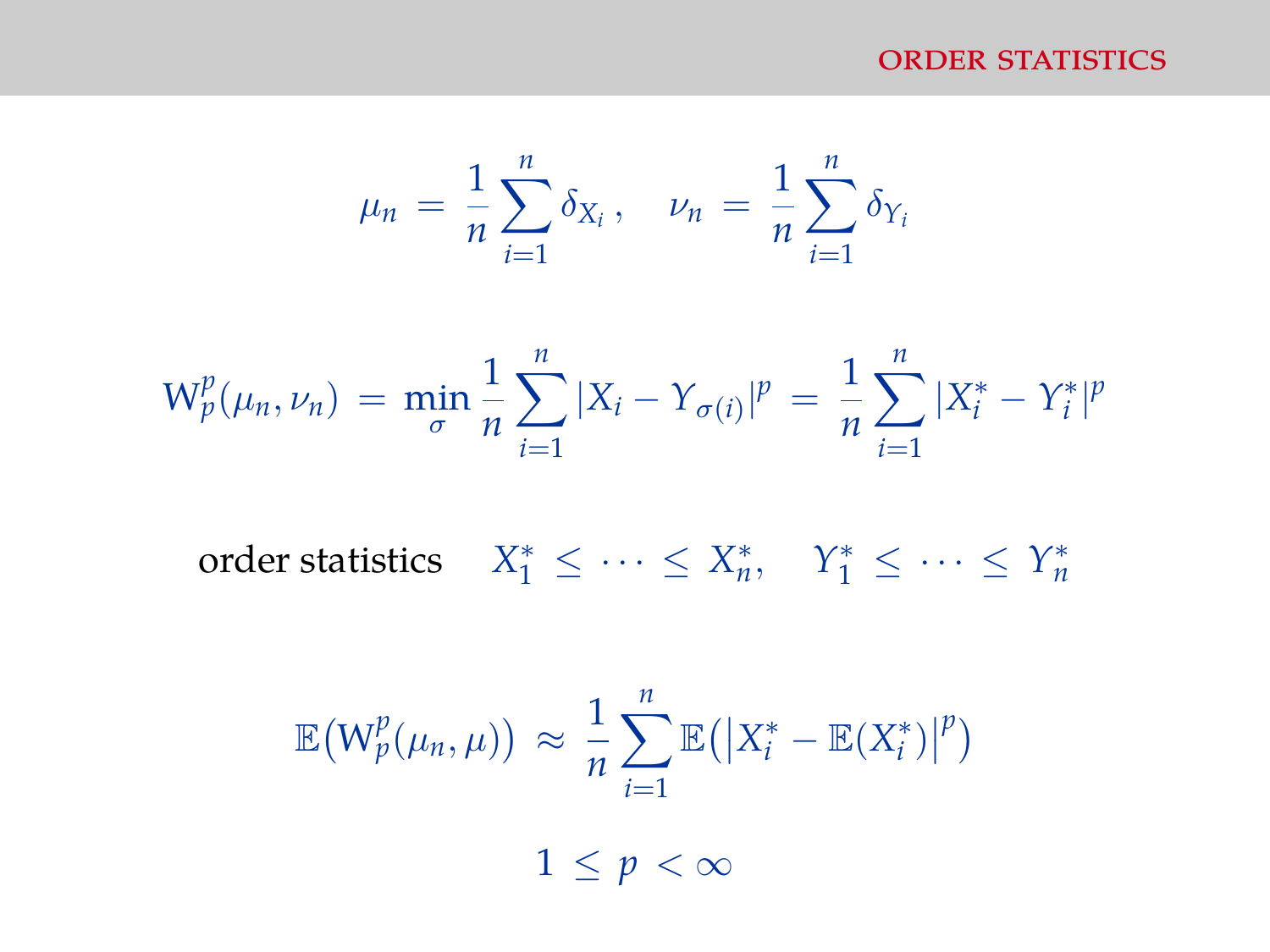$$
\mathbb{E}\big(W_p^p(\mu_n,\mu)\big) \approx \frac{1}{n}\sum_{i=1}^n \mathbb{E}\big(\big|X_i^*-\mathbb{E}(X_i^*)\big|^p\big)
$$

 $\mu$  uniform on [0, 1]

*X*<sup>\*</sup> beta  $(i, n - i + 1)$ 

$$
\mathbb{E}\big(W_p^p(\mu_n,\mu)\big)\,\approx\,\frac{1}{n^{p/2}}
$$

$$
p = 2
$$

$$
\mathbb{E}(W_2^2(\mu_n, \mu)) = \frac{6}{n}
$$

bipartite  $\mathbb{E}(W_2^2(\mu_n, \nu_n)) =$ 1  $\frac{3(n+1)}{2}$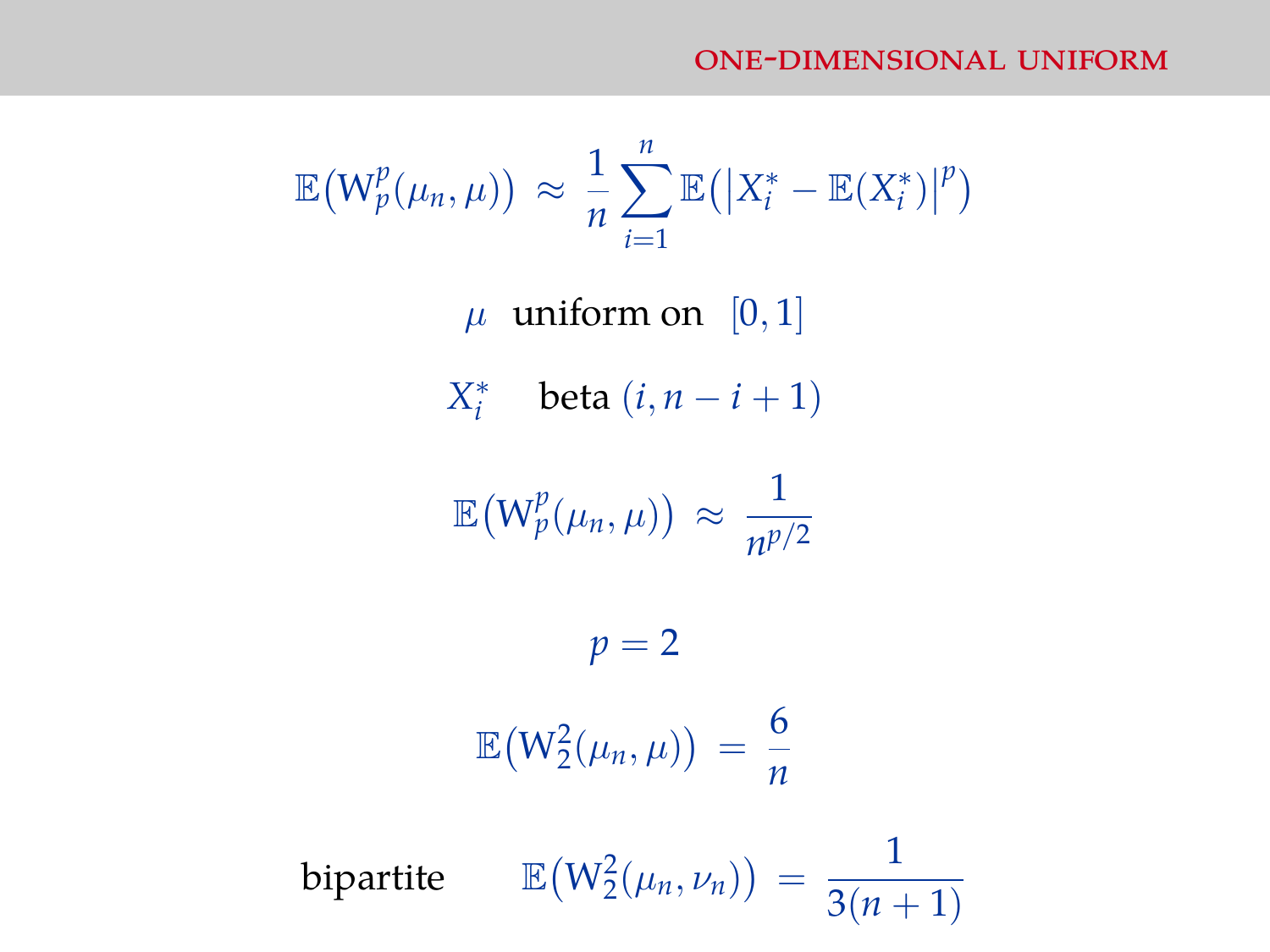### $\mu$  on  $\mathbb R$  with distribution function *F*, density *f*

$$
\mathbb{E}\big(W_2^2(\mu_n,\mu)\big) \, \approx \, \frac{1}{n}
$$

#### if and only if

$$
\int_{-\infty}^{+\infty} \frac{F(x)(1 - F(x))}{f(x)} dx < \infty
$$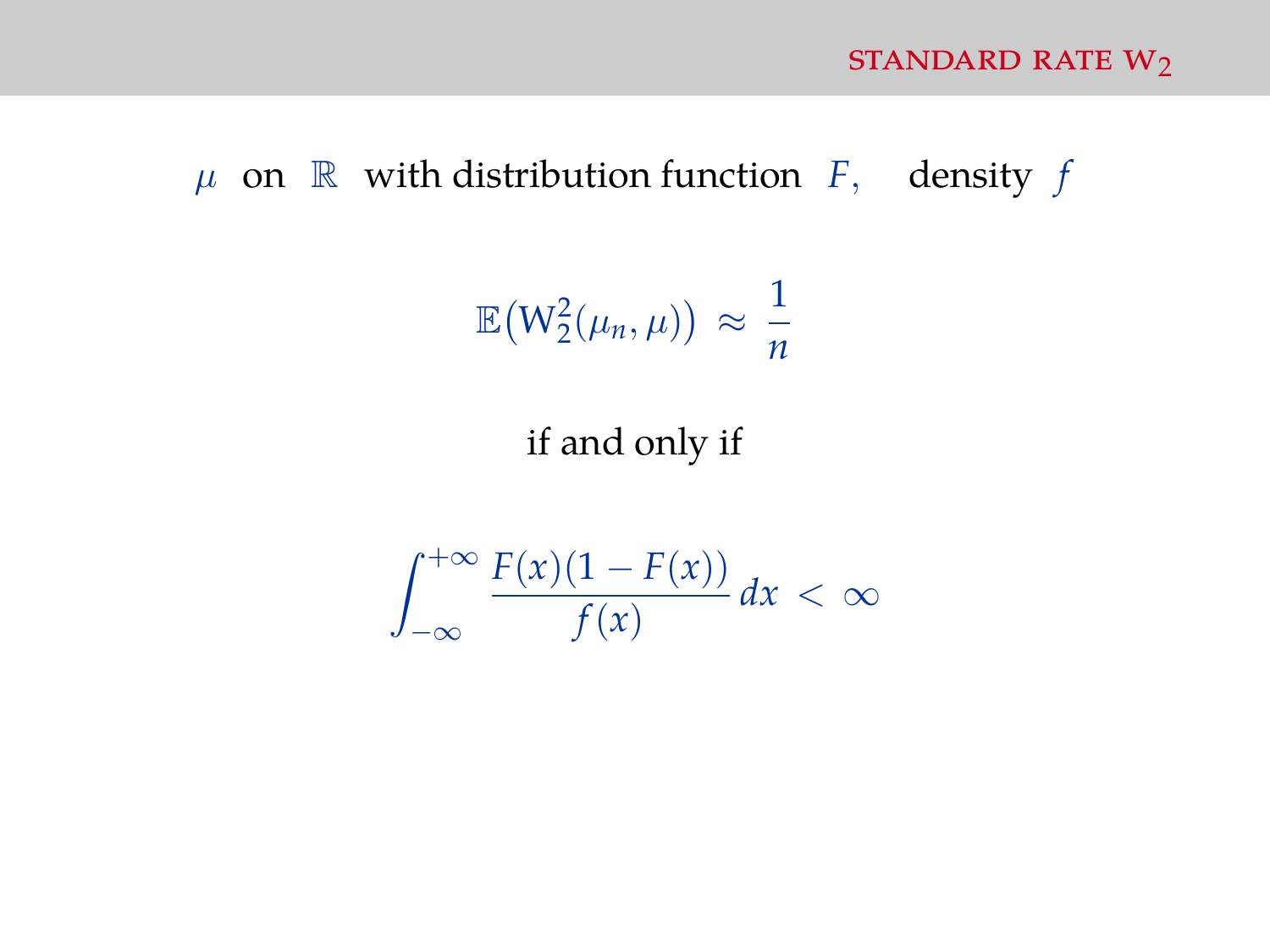#### $\mu$  on  $\mathbb R$  with distribution function *F*

$$
\mathbb{E}\big(W_1(\mu_n,\mu)\big)\,\approx\,\frac{1}{\sqrt{n}}
$$

#### if and only if

$$
\int_{-\infty}^{+\infty} \sqrt{F(x)(1-F(x))} \, dx < \infty
$$

(for example  $\int_{\mathbb{R}} |x|^q d\mu < \infty$ ,  $q > 2$ )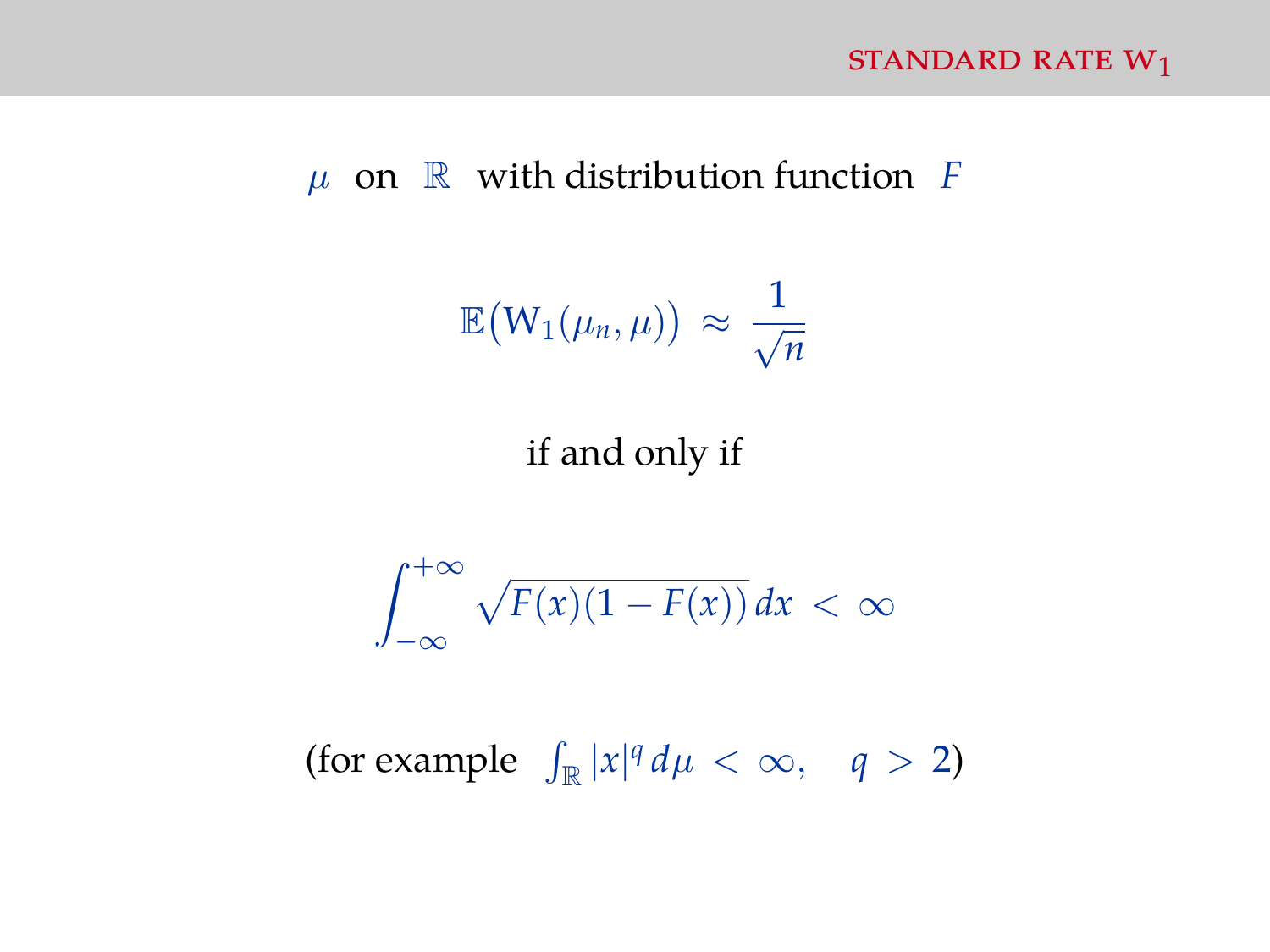#### $\mu$  on  $\mathbb R$  with distribution function *F*, density *f*

$$
\mathbb{E}\big(W_2^2(\mu_n,\mu)\big) \approx \frac{1}{n}
$$

#### if and only if

$$
\int_{-\infty}^{+\infty} \frac{F(x)(1 - F(x))}{f(x)} dx < \infty
$$

$$
\int_{-\infty}^{+\infty} \frac{F(x)(1 - F(x))}{f(x)} dx = \int_0^1 \frac{t(1 - t)}{I(t)^2} dt
$$

 $I(t) = f \circ F^{-1}(t)$  (isoperimetric profile)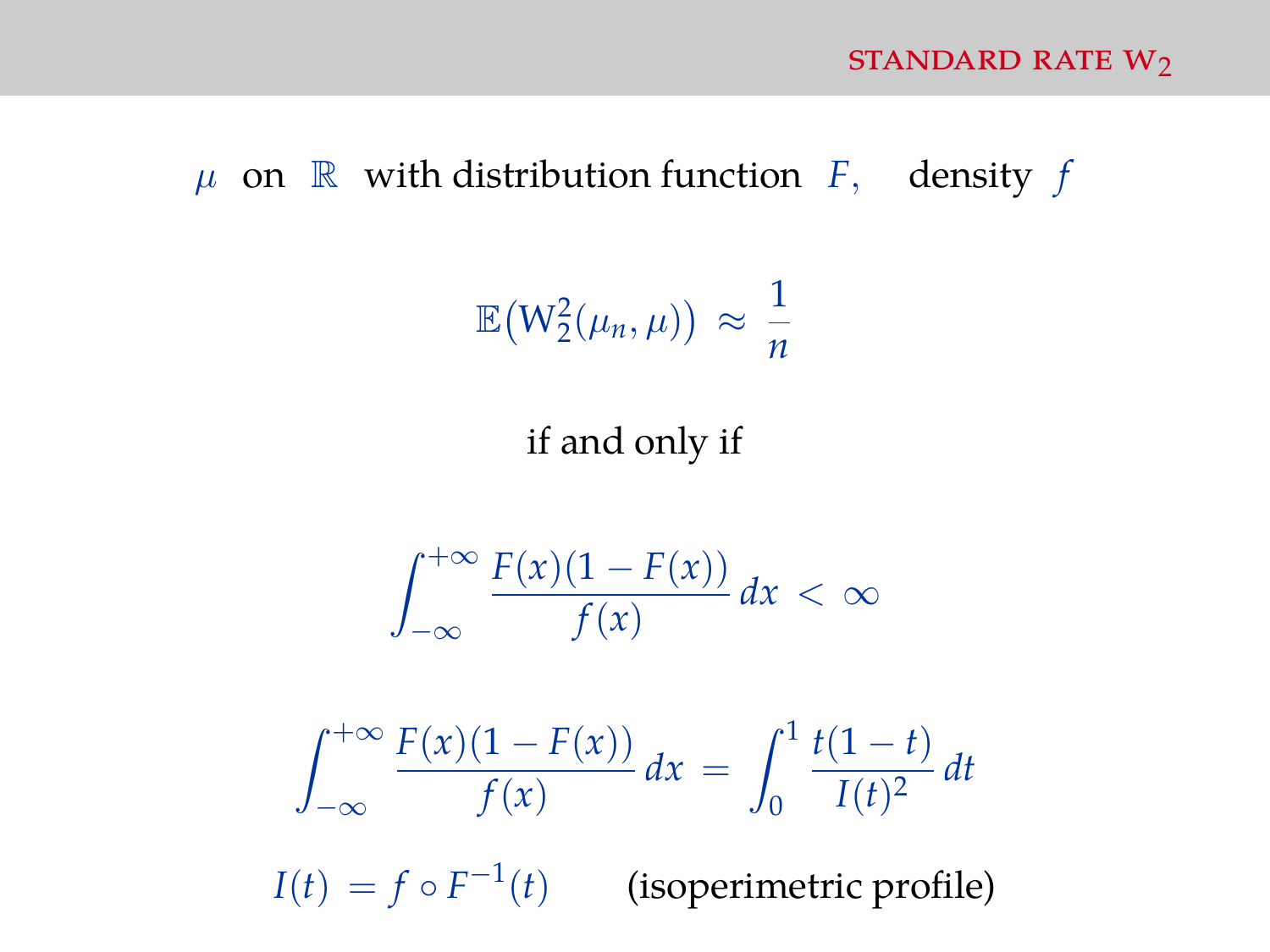$$
\mathbb{E}\big(W_2^2(\mu_n,\mu)\big) \approx \frac{1}{n}
$$

if and only if

 $\int_0^1$  $\overline{0}$ *t*(1 − *t*)  $\int \frac{f(t)}{I(t)^2} dt < \infty$ 

 $\mu$  log-concave

accurate two-sided bounds

$$
\mathbb{E}\big(W_2^2(\mu_n,\mu)\big) \approx \frac{1}{n} \int_{1/(n+1)}^{n/(n+1)} \frac{t(1-t)}{I(t)^2} dt
$$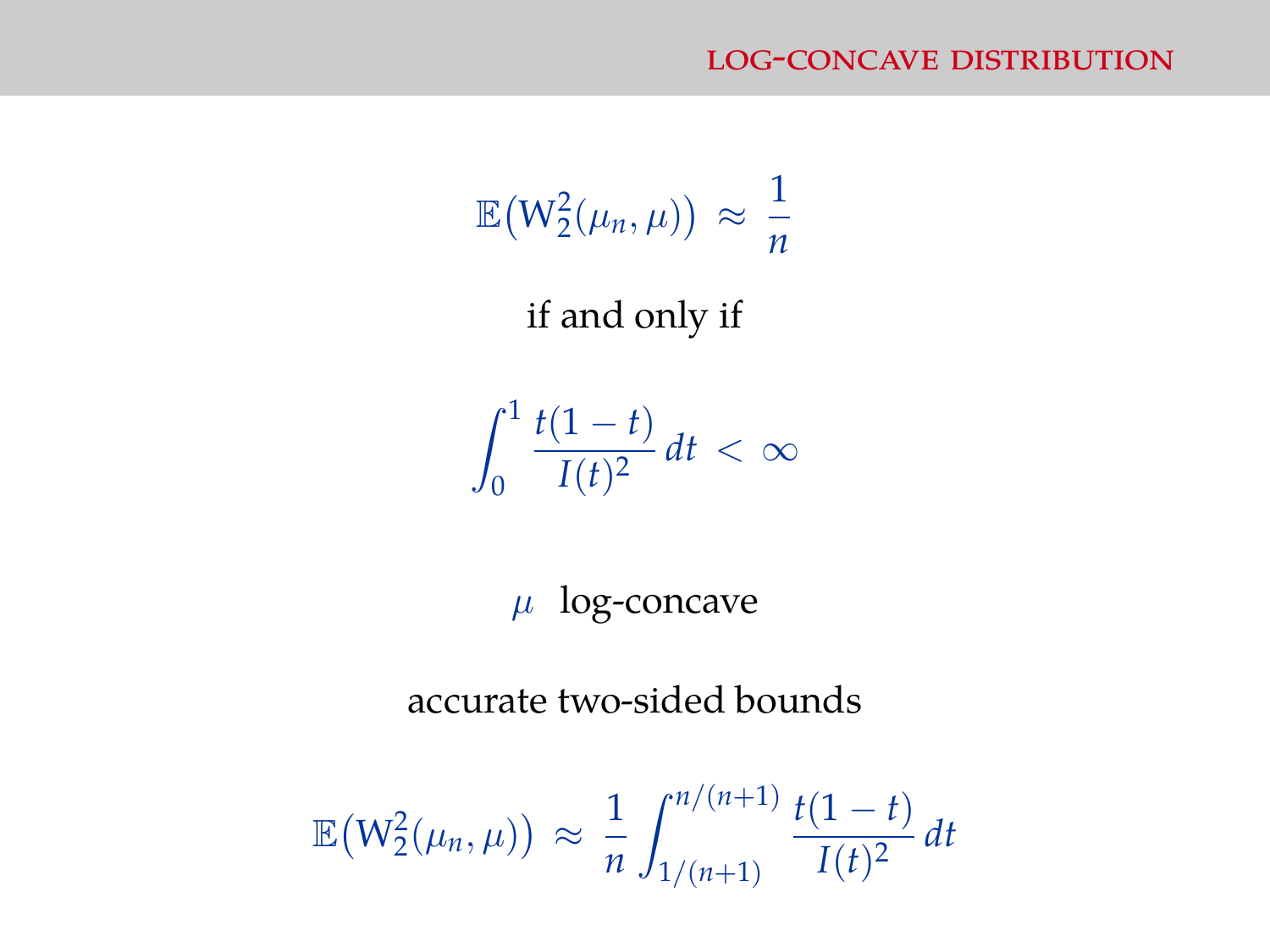order statistics 
$$
X_1^* \leq \cdots \leq X_n^*
$$
  

$$
\mathbb{E}(W_2^2(\mu_n, \mu)) \approx \frac{1}{n} \sum_{i=1}^n \text{Var}(X_i^*)
$$

distribution of *X* ∗ *i* log-concave, density

$$
f_i(x) = n {n-1 \choose i-1} F(x)^i (1 - F(x))^{n-i} f(x), \qquad x \in \mathbb{R}
$$

$$
\text{Var}(X_i^*) \approx \frac{1}{n} \frac{t(1-t)}{I(t)^2}, \quad t = \frac{i}{n}
$$

$$
\mathbb{E}\big(W_2^2(\mu_n,\mu)\big) \approx \frac{1}{n} \int_{1/(n+1)}^{n/(n+1)} \frac{t(1-t)}{I(t)^2} dt
$$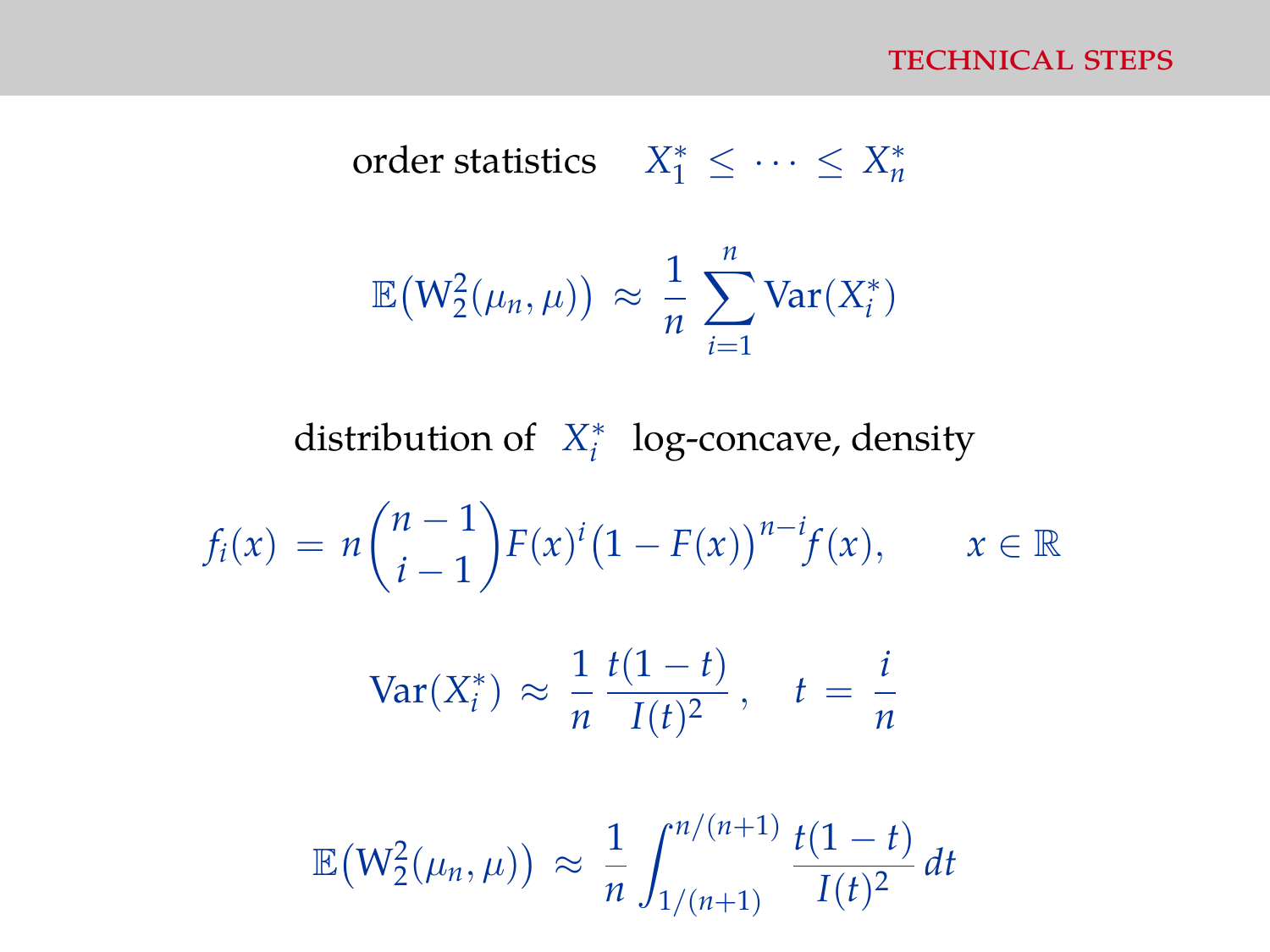$$
\mathbb{E}\big(W_2^2(\mu_n,\mu)\big) \approx \frac{1}{n} \int_{1/(n+1)}^{n/(n+1)} \frac{t(1-t)}{I(t)^2} dt
$$

•  $\mu$  standard normal,  $I(t) \approx t \sqrt{\log \frac{1}{t}}, t \to 0$ 

$$
\mathbb{E}\big(W_2^2(\mu_n,\mu)\big) \approx \frac{\log\log n}{n}
$$

•  $\mu$  exponential,  $I(t) \approx t, t \to 0$ 

$$
\mathbb{E}\big(W_2^2(\mu_n,\mu)\big) \approx \frac{\log n}{n}
$$

general 1-d investigation Bobkov-L (2016)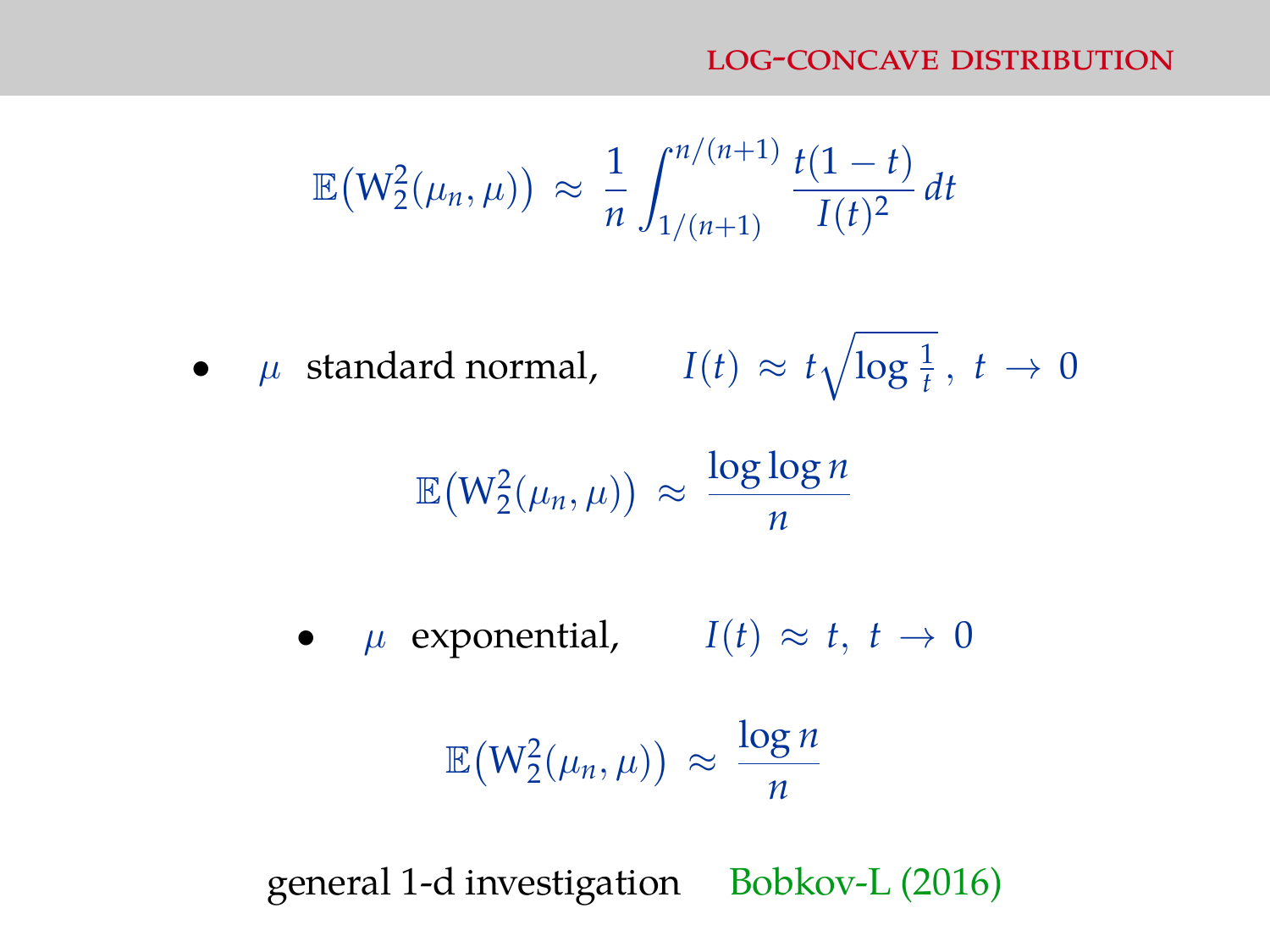$$
\mu \text{ uniform on } [0, 1]
$$

$$
\mathbb{E}(W_p^p(\mu_n, \mu)) \approx \frac{1}{n^{p/2}} \qquad 1 \le p < \infty
$$



 $W_2$  more sensitive to distribution than  $W_1$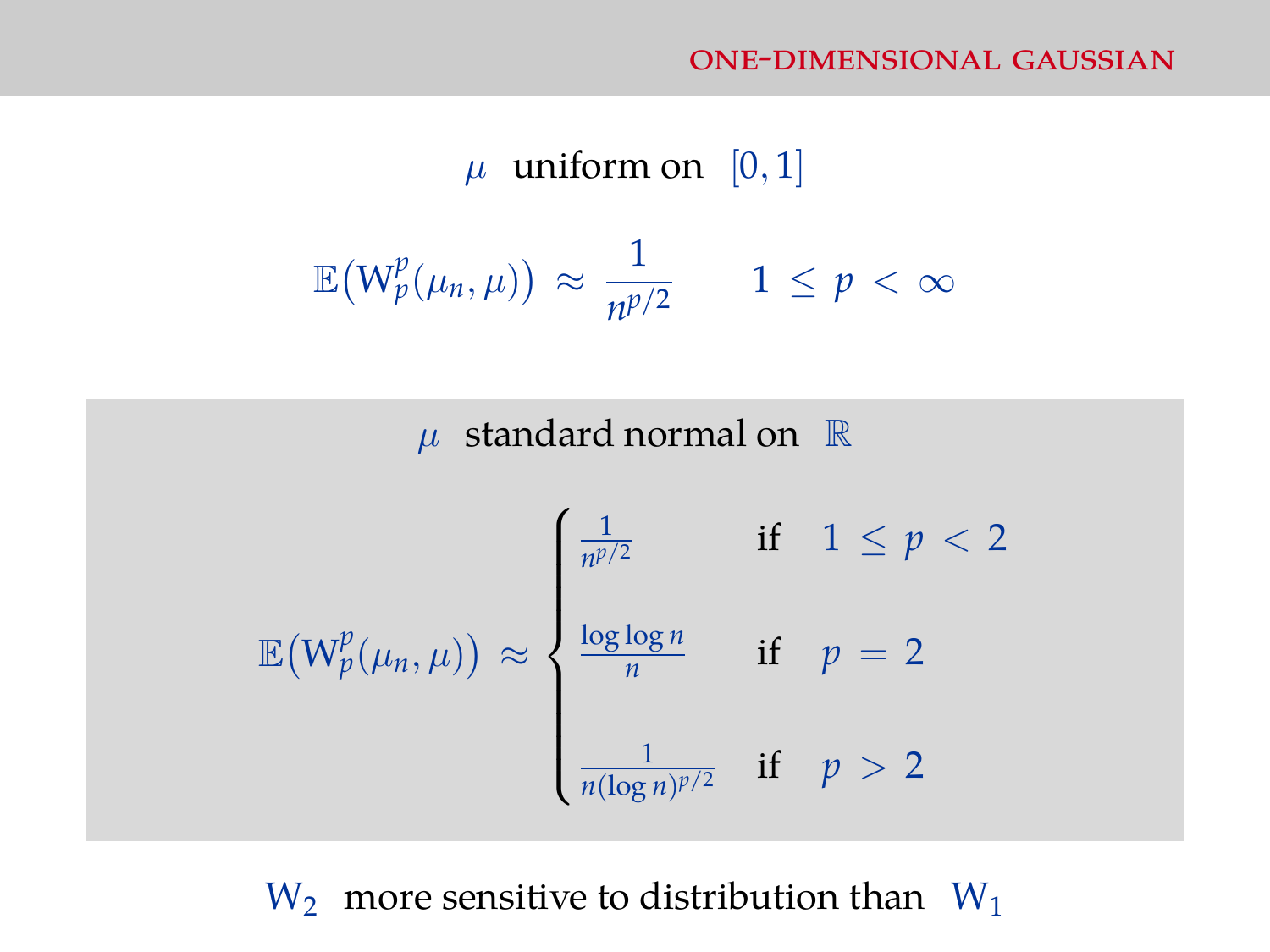HIGHER DIMENSION  $d > 3$ 

 $\mu$  uniform on  $[0, 1]^d$  $\mathbb{E}\big(\mathsf{W}^2_2(\mu_n,\mu)\big) \approx$ 1  $\frac{1}{n}$  *d* = 1 AKT  $\mathbb{E}(W_2^2(\mu_n,\mu)) \approx \frac{\log n}{n}$  $\frac{g}{n}$   $d=2$ 

$$
\mathbb{E}\big(W_2^2(\mu_n,\mu)\big) \approx \frac{1}{n^{2/d}} \qquad d \geq 3
$$

(of the order of the uniform spacings  $\frac{1}{n^{1/d}}$ )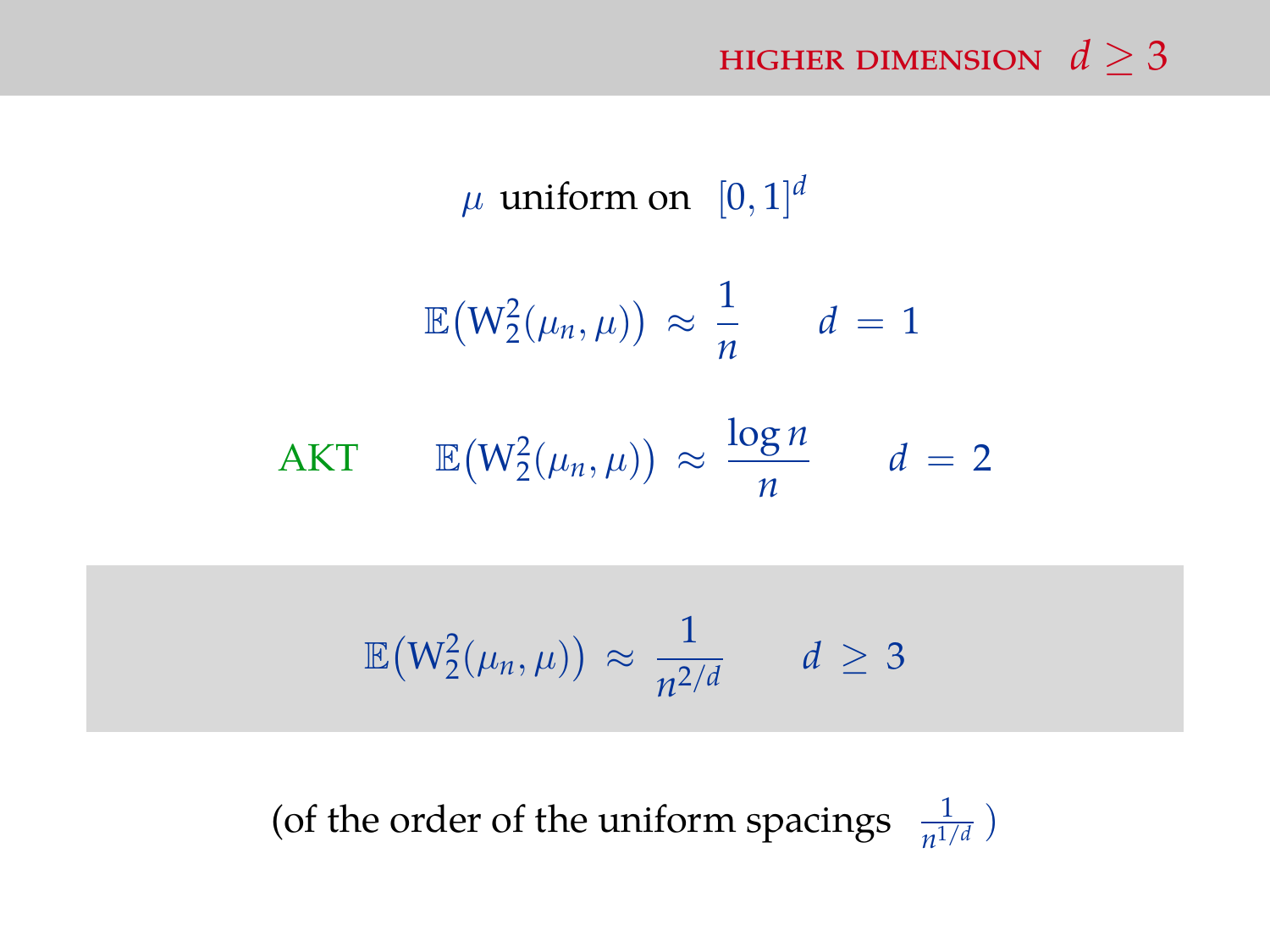#### Dereich-Scheutzow-Schottstedt (2013)

#### Fournier-Guillin (2015)

general  $\mu$ , enough moments (dyadic partitions)

$$
\mathbb{E}\left(W_2^2(\mu_n, \mu)\right) = O\left(\frac{1}{\sqrt{n}}\right) \qquad d = 2,3
$$

$$
\mathbb{E}\left(W_2^2(\mu_n, \mu)\right) = O\left(\frac{\log n}{\sqrt{n}}\right) \qquad d = 4
$$

$$
\mathbb{E}\left(W_2^2(\mu_n, \mu)\right) = O\left(\frac{1}{n^{2/d}}\right) \qquad d \ge 5
$$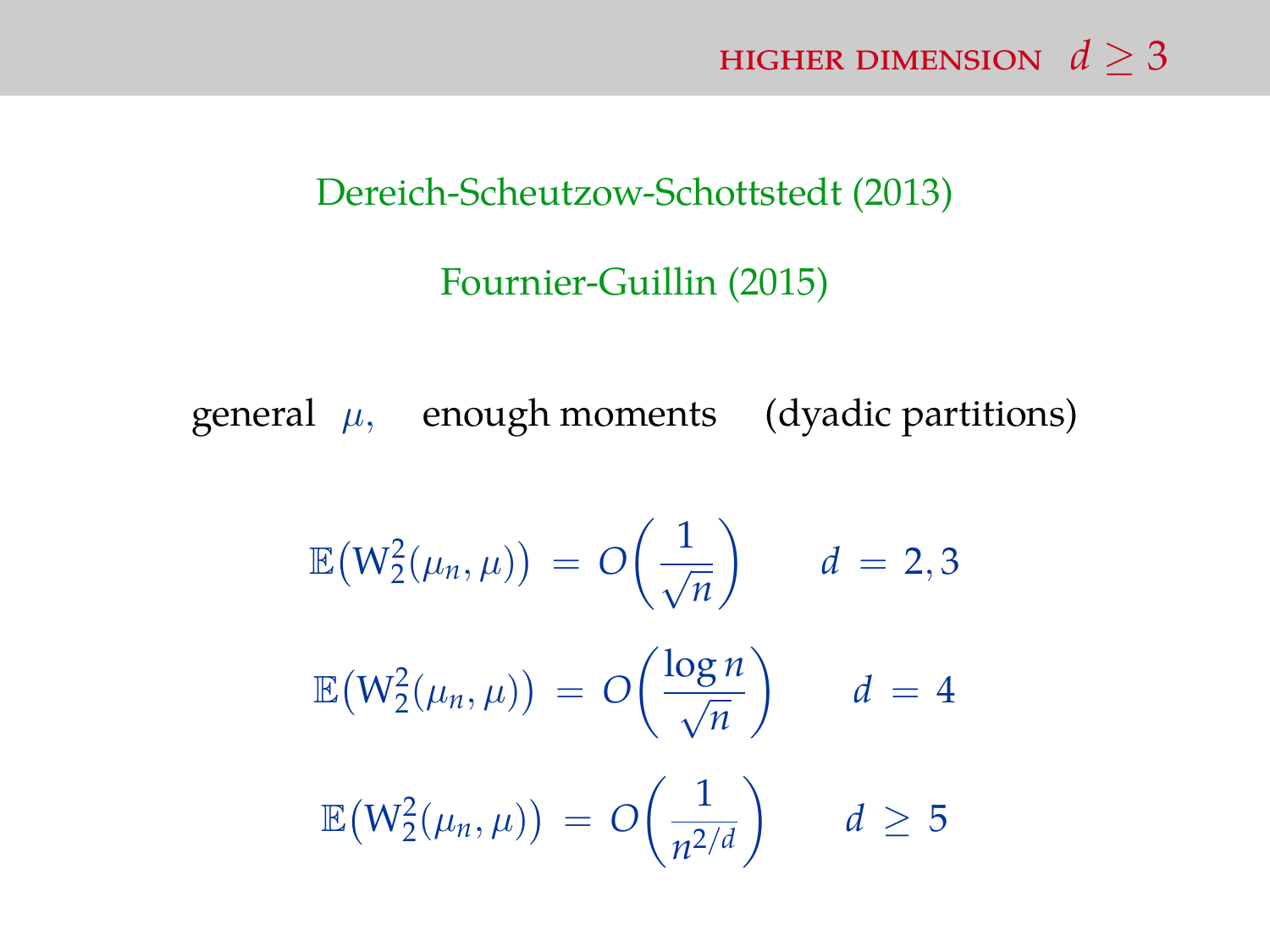#### some limit may exist

$$
\lim_{n\to\infty} n^{1/d} \mathbb{E}(W_1(\mu_n,\mu)) = \gamma_d \qquad d \geq 3
$$

 $\lim_{n \to \infty} n^{2/d} \mathbb{E}(W_2^2(\mu_n, \mu)) = \tau_d$  *d*  $\geq 5$ *n*→∞

#### modified subadditivity arguments

Dobric-Yukich (1995), Boutet de Monvel-Martin (2002)  $W_1$ 

Barthe-Bordenave (2013),

Dereich-Scheutzow-Schottstedt (2013)  $W_p$ ,  $p < \frac{d}{2}$ 

(stronger rates for singular distributions)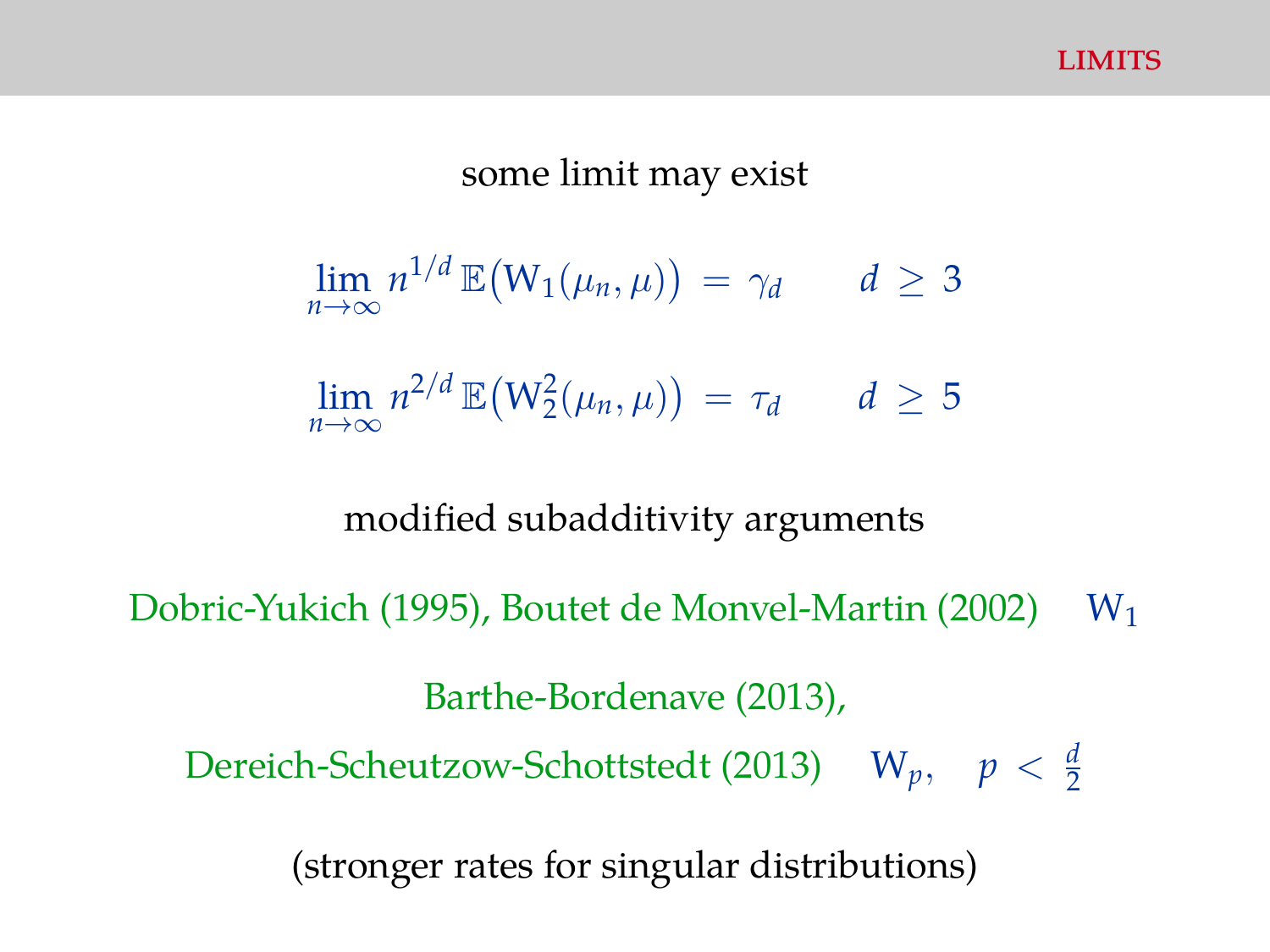# Ajtai-Komlós-Tusnády theorem  $\mu$  uniform on  $[0, 1]^2$  $\mathbb{E}(W_2^2(\mu_n,\mu)) \approx \frac{\log n}{n}$ *n*

general bounds

 $\mu$  enough moments

$$
\mathbb{E}\big(W_2^2(\mu_n,\mu)\big) \, = \, O\bigg(\frac{1}{\sqrt{n}}\bigg)
$$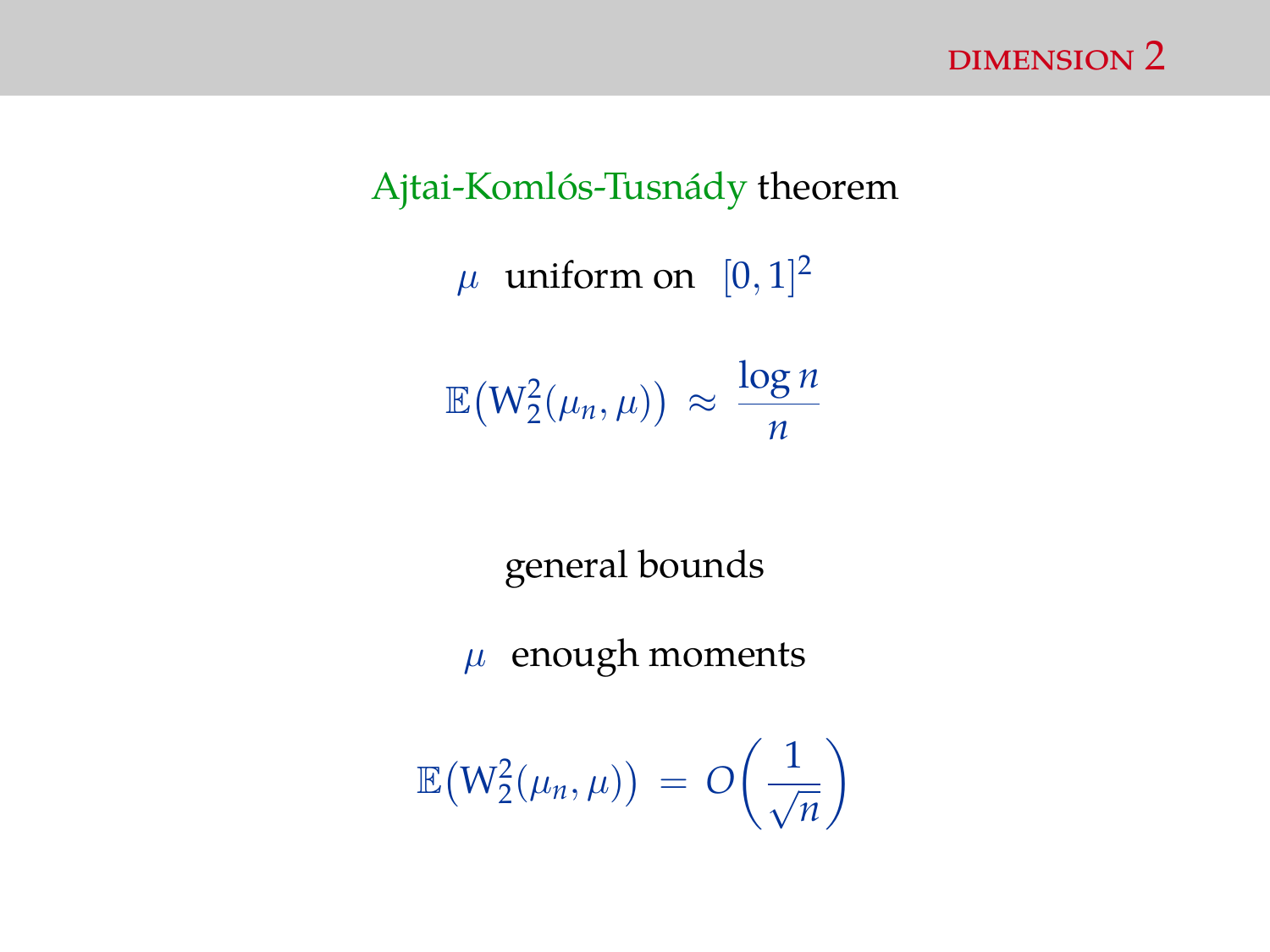

#### $\mu$  enough moments

$$
\mathbb{E}\big(W_1(\mu_n,\mu)\big) \,=\, O\bigg(\sqrt{\frac{\log n}{n}}\,\bigg)
$$

(for example  $\int_{\mathbb{R}^2} |x|^q d\mu < \infty$ ,  $q > 1$ )

generic chaining methodology

Talagrand (1992), Yukich (1992)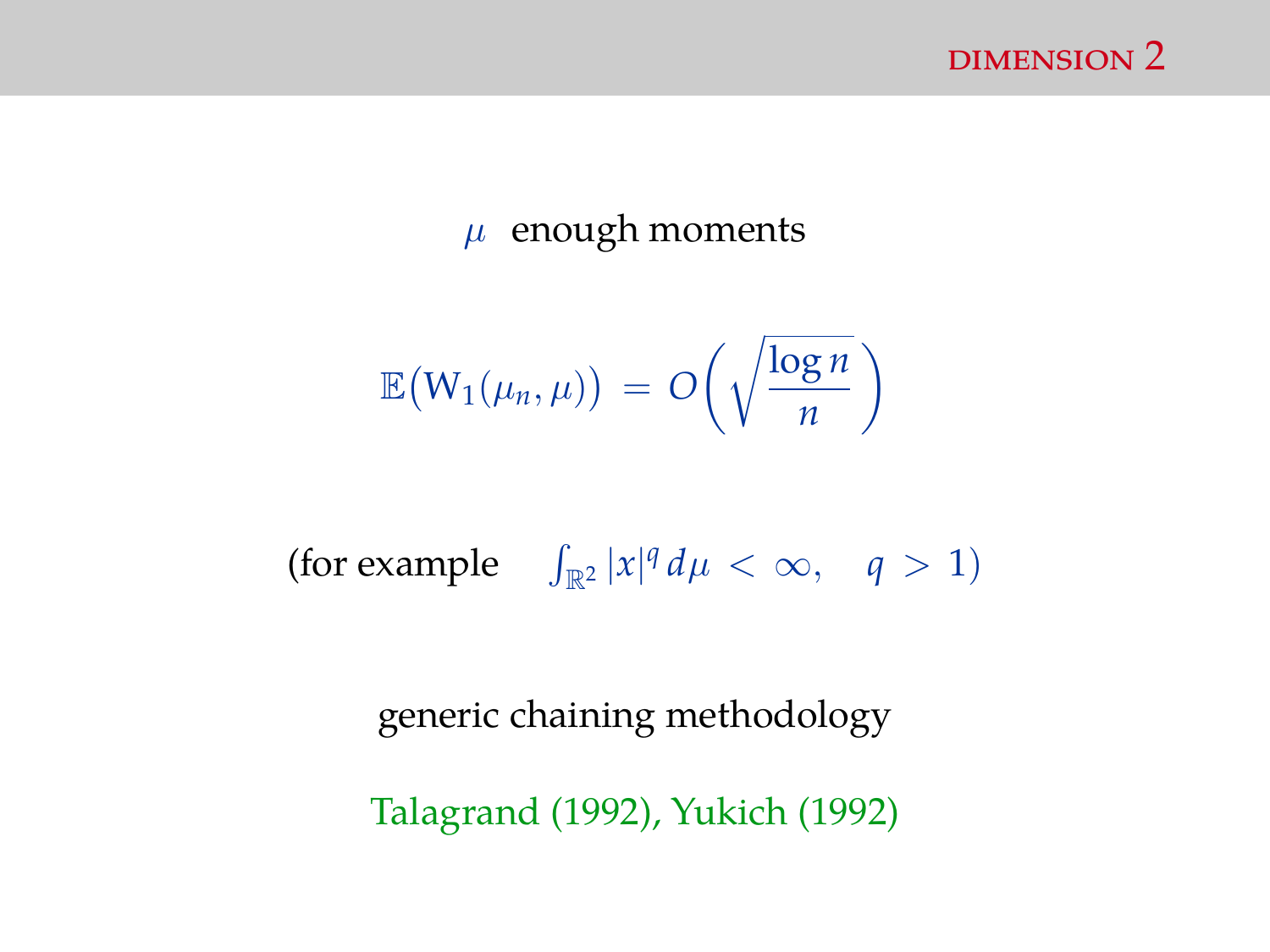# Ajtai-Komlós-Tusnády theorem  $\mu$  uniform on  $[0, 1]^2$  $\mathbb{E}(W_2^2(\mu_n,\mu)) \approx \frac{\log n}{n}$ *n*

general bounds

 $\mu$  enough moments

$$
\mathbb{E}\big(W_2^2(\mu_n,\mu)\big) \,=\, O\bigg(\frac{1}{\sqrt{n}}\bigg)
$$

 $\mu$  Gaussian?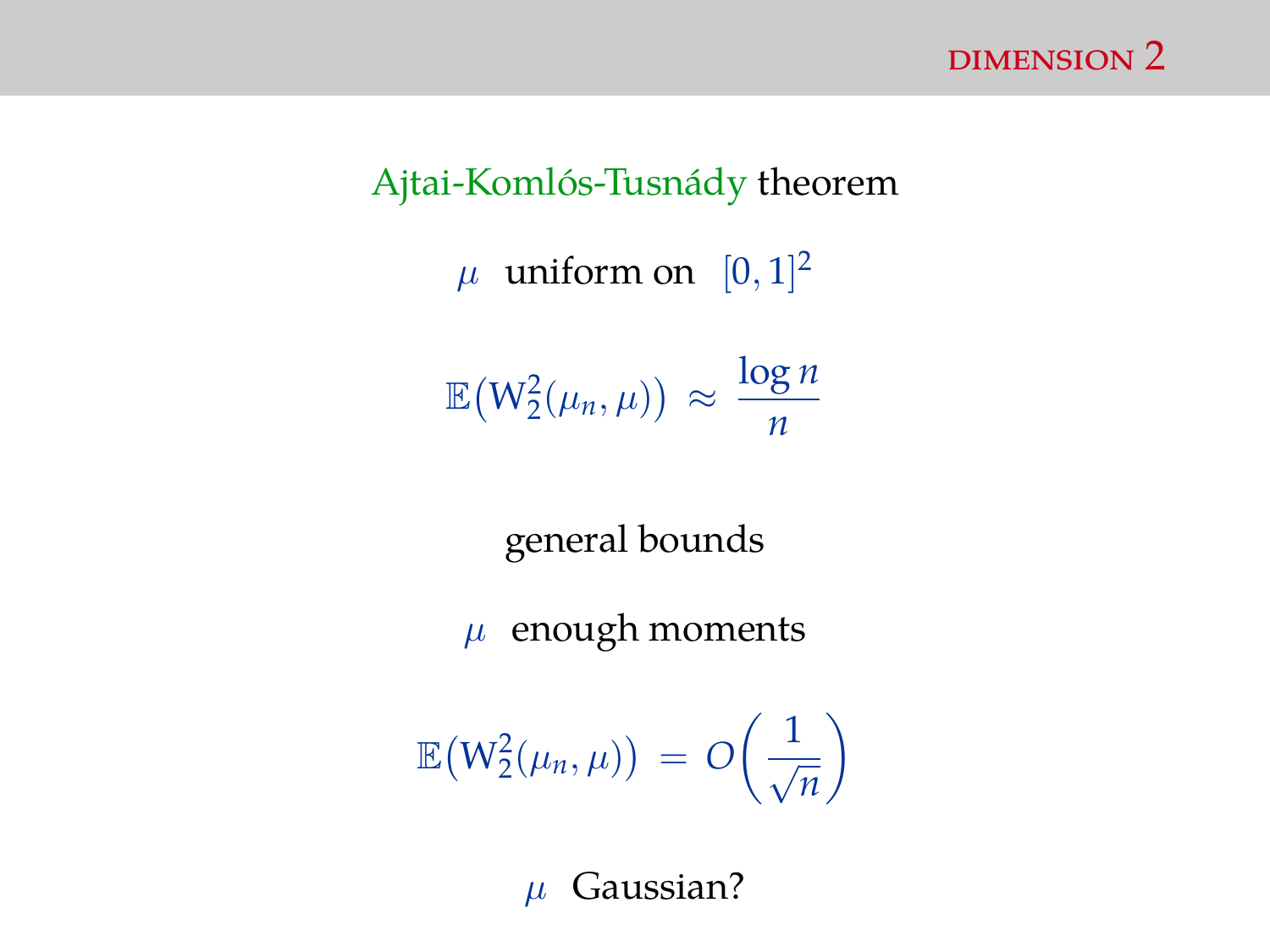#### Ambrosio-Stra-Trevisan (2016)

 $\mu$  uniform on  $[0, 1]^2$ 

$$
\lim_{n\to\infty}\frac{n}{\log n}\,\mathbb{E}\big(W_2^2(\mu_n,\mu)\big) = \frac{1}{4\pi}
$$

#### bipartite

$$
\lim_{n\to\infty}\frac{n}{\log n}\,\mathbb{E}\big(\mathrm{W}_2^2(\mu_n,\nu_n)\big) \,=\,\frac{1}{2\pi}
$$

pde ansatz by Caracciolo, Lucibello, Parisi, Sicuro (2014)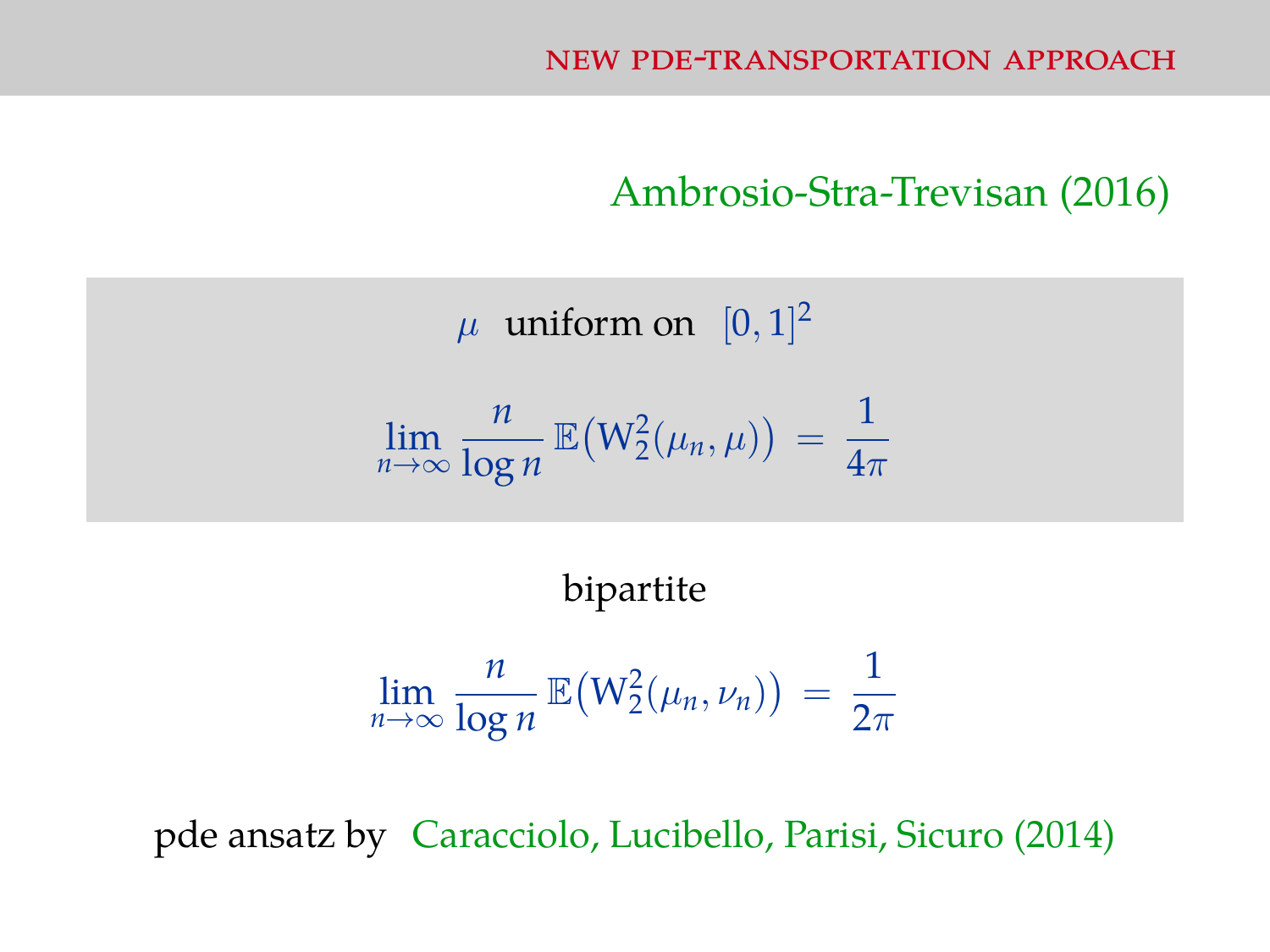Ambrosio-Stra-Trevisan (2016)

 $\mu$  normalized Riemannian volume element (*M*, *g*) compact Riemannian manifold, dimension 2 lim*n*→∞ *n*  $\frac{n}{\log n}$   $\mathbb{E}(W_2^2(\mu_n,\mu)) =$ 1  $\overline{4\pi}$ 

2-sphere/torus: Holden-Peres-Zhai (2017) gravitational allocation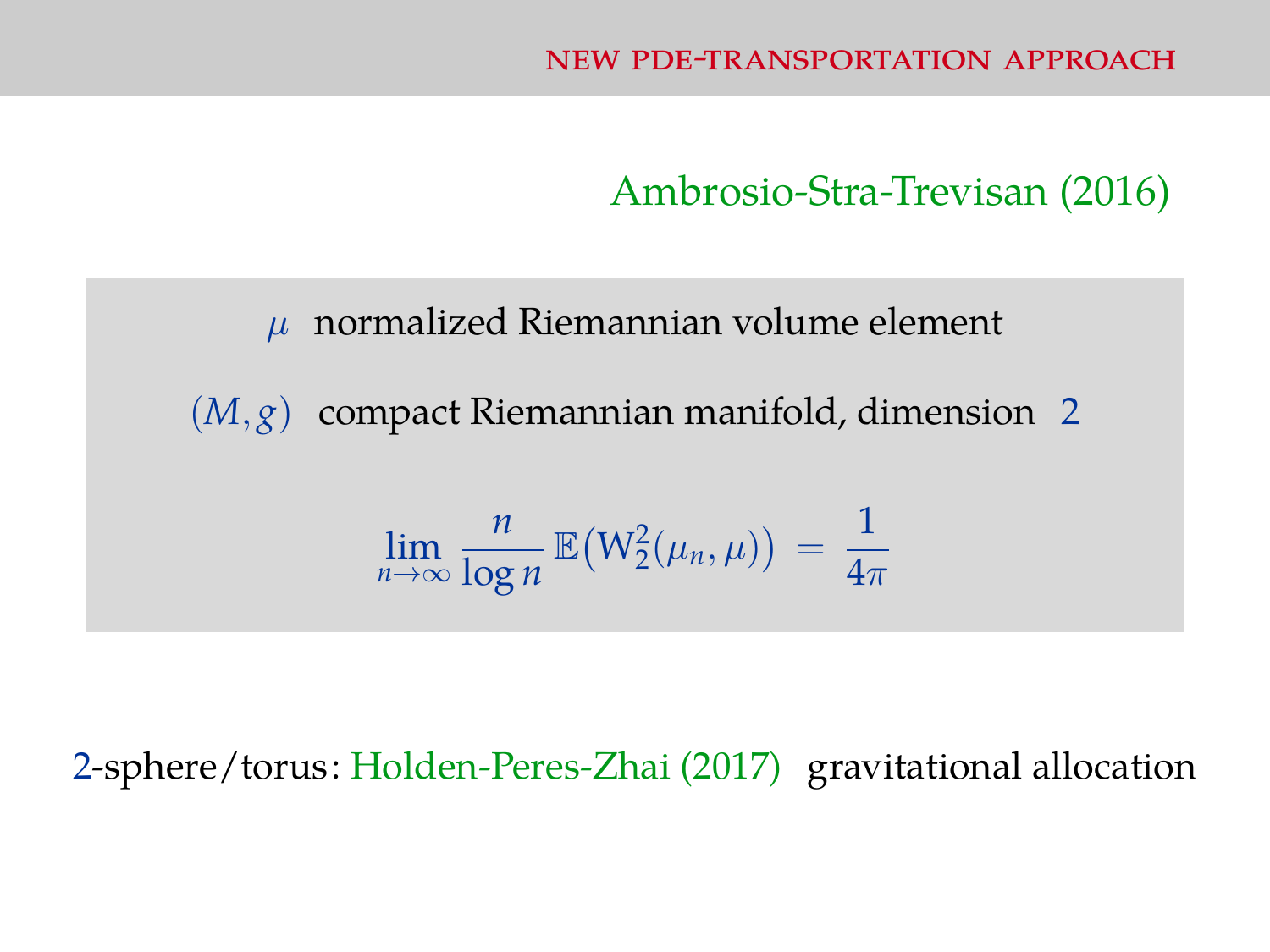#### upper bound

$$
\mathbb{E}\big(W_2^2(\mu_n,\mu)\big) \,=\, O\bigg(\frac{\log n}{n}\bigg)
$$

- regularization
- energy estimate

#### (Sobolev-type inequality, heat kernel estimates)

(*M*, *g*) compact Riemannian manifold, dimension *d* (weighted manifold, Markov triple)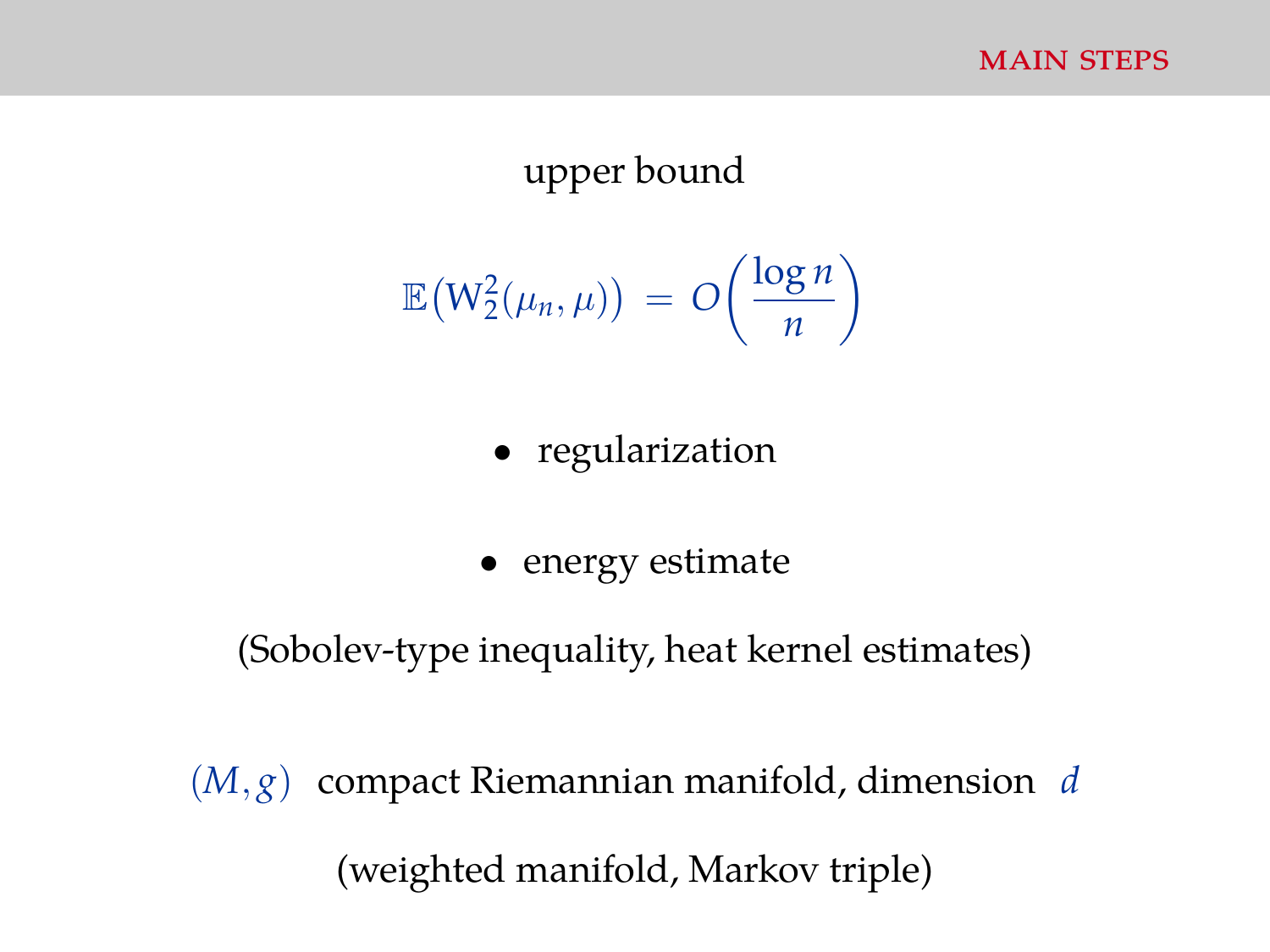$p_t(x, y), t > 0, x, y \in M$  heat kernel  $(t = t(n) \rightarrow 0)$ 

$$
\mu_n = \frac{1}{n} \sum_{i=1}^n \delta_{X_i} \to d\mu_n^t = \frac{1}{n} \sum_{i=1}^n p_t(X_i, \cdot) d\mu
$$

standard convexity of  $W_2$ 

 $\mathbb{E}(W_2^2(\mu_n,\mu)) \le D_t + \mathbb{E}(W_2^2(\mu_n^t,\mu))$ 

dispersion contribution

$$
D_t = \int_M \int_M d(x, y)^2 p_t(x, y) d\mu(x) d\mu(y), \quad t > 0
$$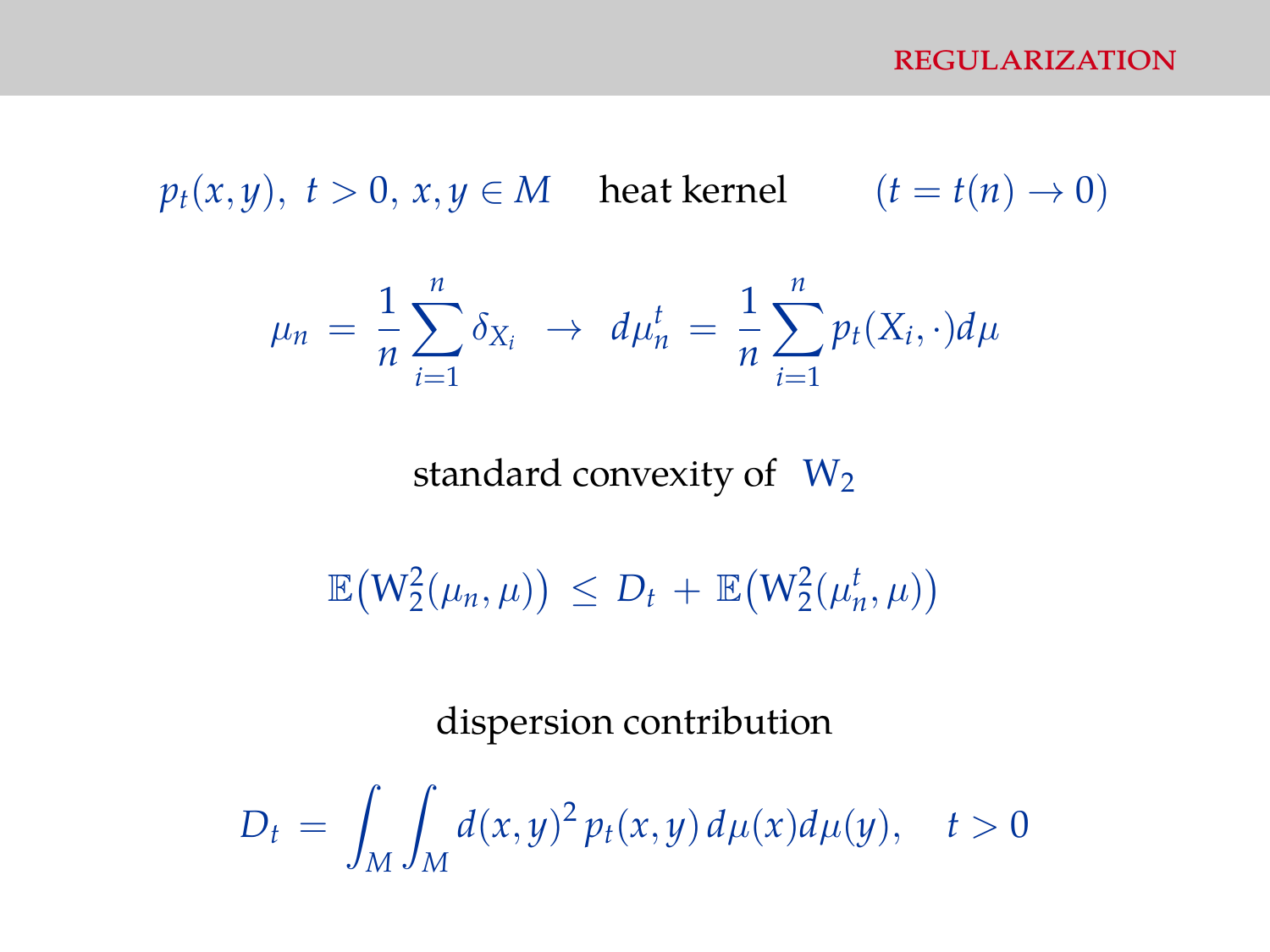$$
\mathbb{E}\big(W_2^2(\mu_n^t,\mu)\big)
$$

density 
$$
d\mu_n^t = \frac{1}{n} \sum_{i=1}^n p_t(X_i, \cdot) d\mu
$$

central limit theorem heuristics

$$
f = f(y) = \frac{1}{n} \sum_{i=1}^{n} p_t(X_i, y) \sim 1 + \frac{1}{\sqrt{n}} G(y)
$$

infinitemisals

 $f = 1 + \varepsilon g$ ,  $\int_M g d\mu = 0$ lim  $\overline{\varepsilon}\rightarrow 0$ 1  $\frac{1}{\varepsilon^2} W_2^2(f\mu,\mu) = \int$ *M*  $\left| \nabla ((-\Delta)^{-1}g) \right|$  $^{2}$  d<sub> $\mu$ </sub>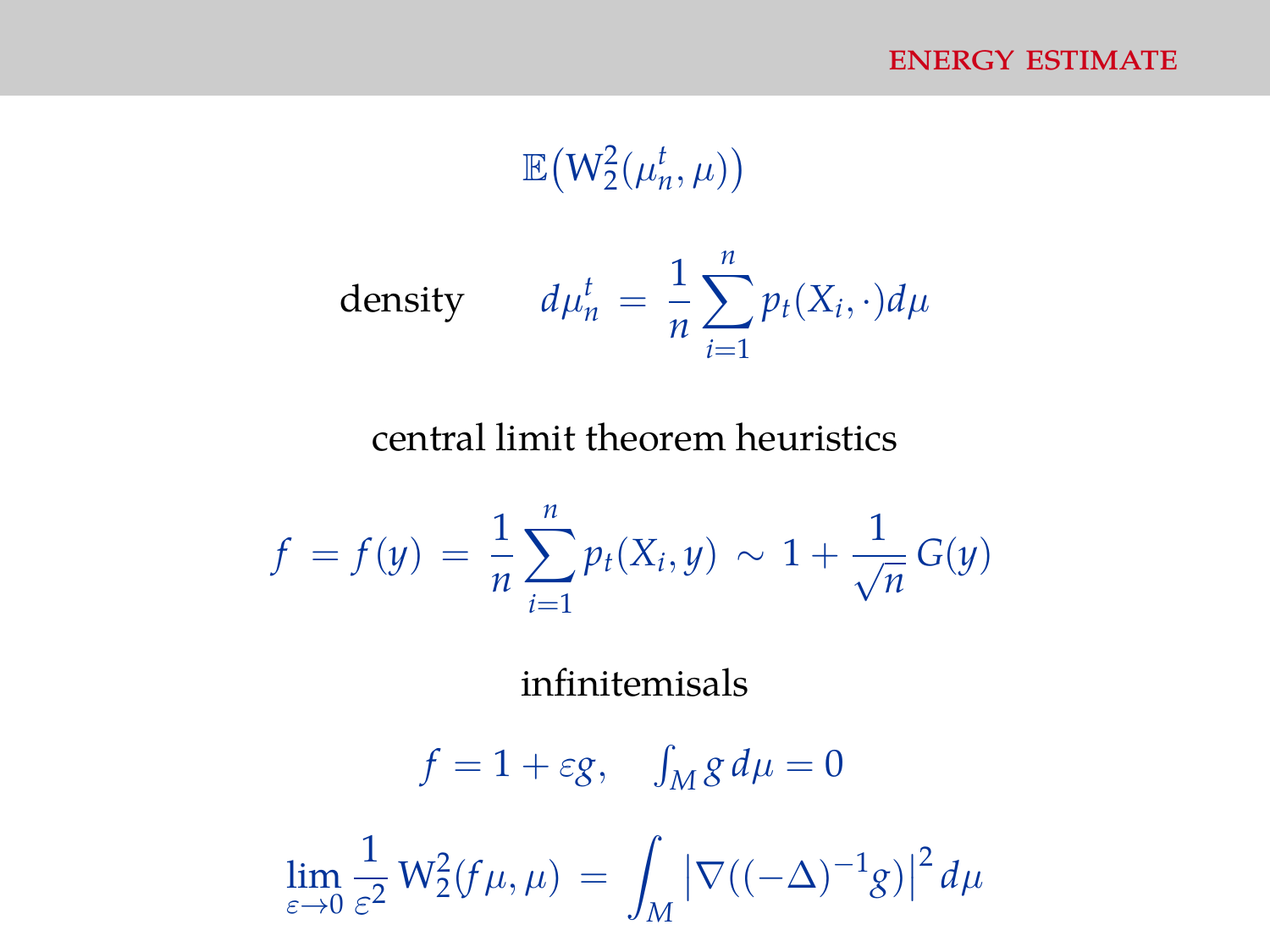#### new  $W_2$  bound

dual Sobolev norm  $\int_M g \, d\mu = 0$ 

$$
\|g\|_{H^{-1}(\mu)} = \left(\int_M |\nabla((-\Delta)^{-1}g)|^2 d\mu\right)^{1/2}
$$

 $d\nu = f d\mu$  $W_2^2(\nu,\mu) \leq 4 \|f-1\|_{\rm F}^2$  $H^{-1}(\mu)$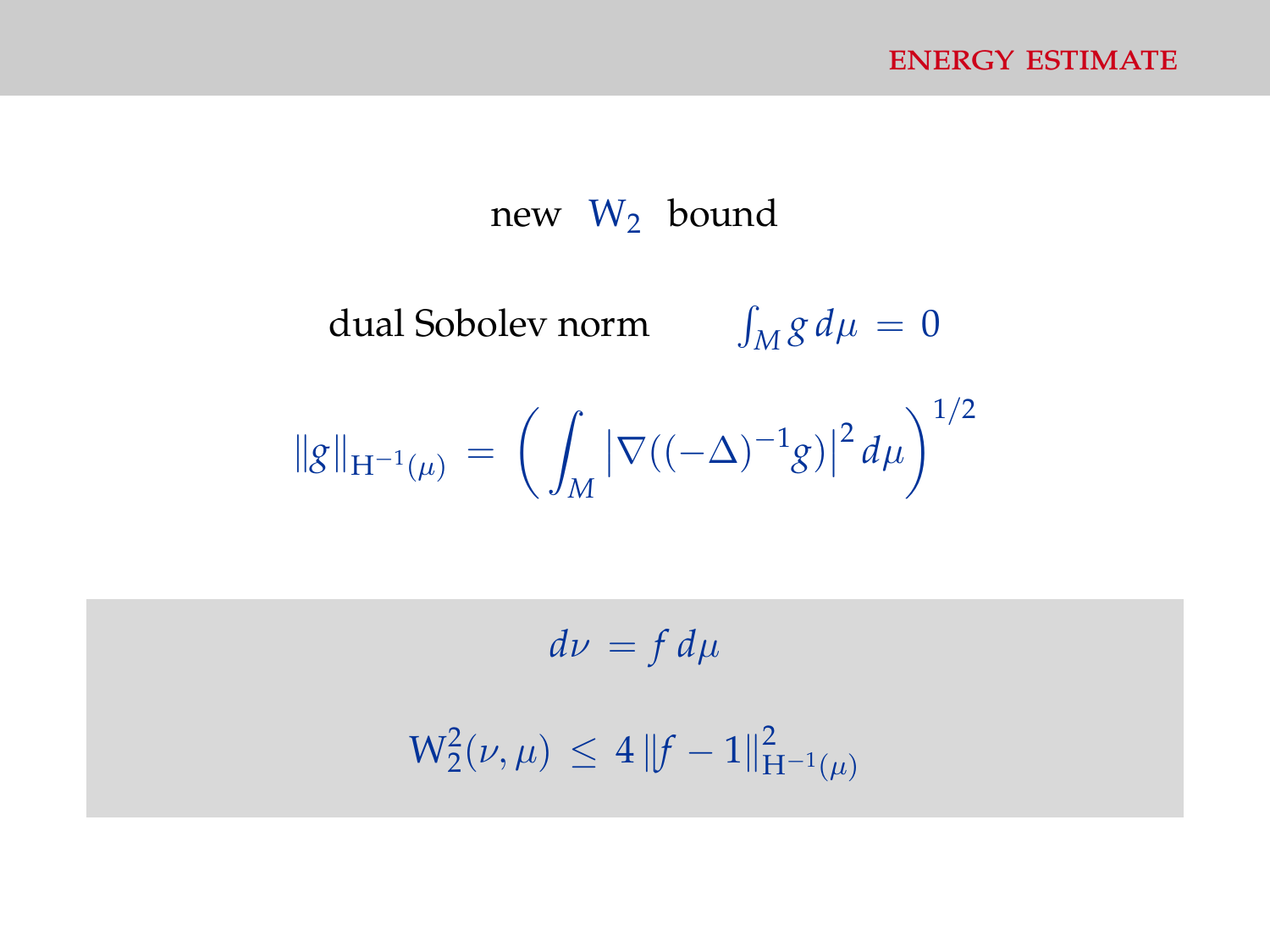$$
d\nu = f d\mu
$$
  

$$
W_2^2(\nu, \mu) \le 4 \|f - 1\|_{H^{-1}(\mu)}^2
$$

$$
\frac{1}{2}W_2(\nu,\mu)^2 = \sup \left( \int_M Q_1 \varphi \, d\nu - \int_M \varphi \, d\mu \right)
$$

$$
\varphi : M \to \mathbb{R} \text{ bounded continuous}
$$

$$
Q_u \varphi(x) = \inf_{y \in M} \left[ \varphi(y) + \frac{d(x,y)^2}{2u} \right], \quad x \in M, u > 0
$$
  
Hamilton-Jacobi 
$$
\frac{d}{du} Q_u \varphi = -\frac{1}{2} |\nabla Q_u \varphi|^2
$$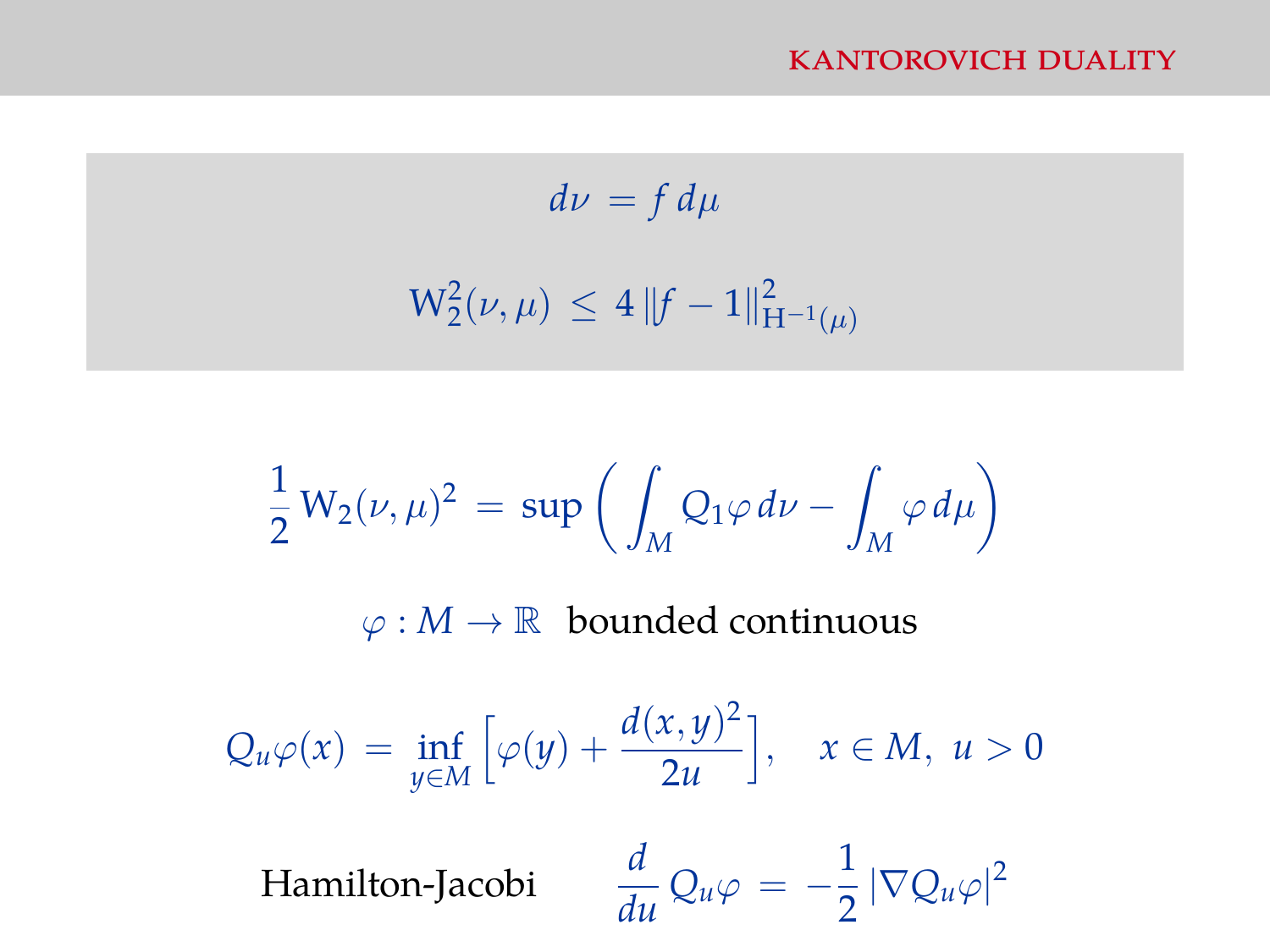$$
\frac{1}{2}W_2(\nu,\mu)^2 = \sup \left( \int_M Q_1 \varphi \, d\nu - \int_M \varphi \, d\mu \right)
$$
  

$$
\theta : [0,1] \to [0,1] \text{ increasing}
$$
  

$$
\int_M Q_1 \varphi \, d\nu - \int_M \varphi \, d\mu
$$
  

$$
= \int_0^1 \frac{d}{du} \int_M (1 + \theta(u)g) Q_u \varphi \, d\mu \, du
$$
  

$$
= \int_0^1 \int_M \left[ \theta'(u)g Q_u \varphi - (1 + \theta(u)g) \frac{1}{2} |\nabla Q_u \varphi|^2 \right] d\mu \, du
$$
  

$$
= \int_0^1 \int_M \left[ -\theta'(u) \nabla ((-\Delta)^{-1}g) \cdot \nabla Q_u \varphi - (1 + \theta(u)g) \frac{1}{2} |\nabla Q_u \varphi|^2 \right] d\mu \, du
$$
  

$$
\leq \int_0^1 \int_M \frac{1}{2} \frac{\theta'(u)^2}{1 + \theta(u)g} |\nabla ((-\Delta)^{-1}g)|^2 d\mu \, du
$$

Z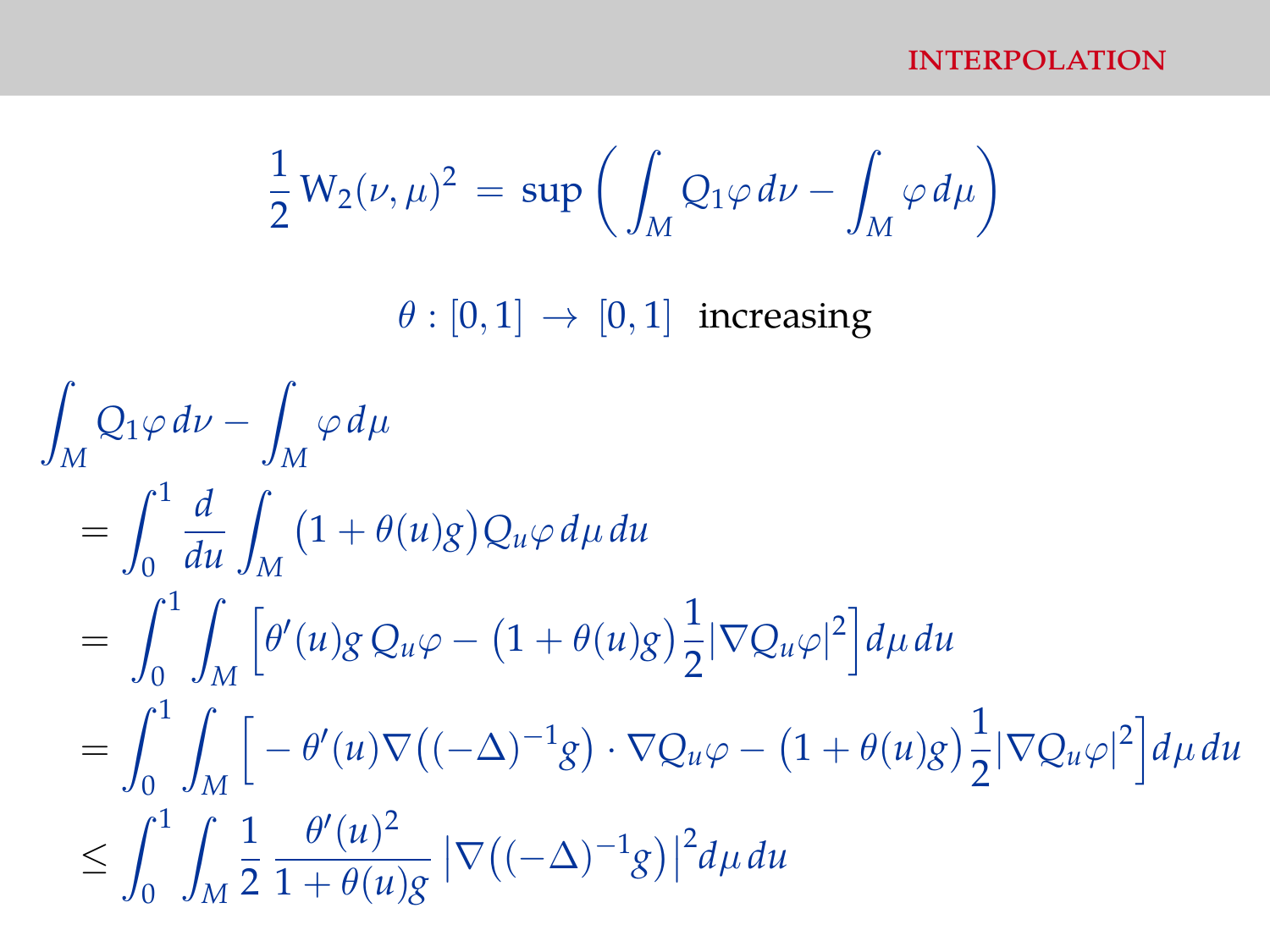dual Sobolev norm 
$$
\int_M g d\mu = 0
$$

$$
\|g\|_{H^{-1}(\mu)} = \left(\int_M |\nabla((-\Delta)^{-1}g)|^2 d\mu\right)^{1/2}
$$

 $d\nu = f d\mu$ 

$$
W_2^2(\nu,\mu) \, \leq \, 4 \, \|f-1\|_{H^{-1}(\mu)}^2
$$

#### trace formula

$$
(-\Delta)^{-1} = \int_0^\infty P_s \, ds
$$

Z *M*  $\left| \nabla ((-\Delta)^{-1} g) \right|$  $^{2}$  d<sub>µ</sub> =  $\sqrt{ }$ *M*  $g(-\Delta)^{-1}g d\mu = 2 \int_{-\infty}^{\infty}$  $\overline{0}$ Z *M*  $(P_s g)^2 d\mu ds$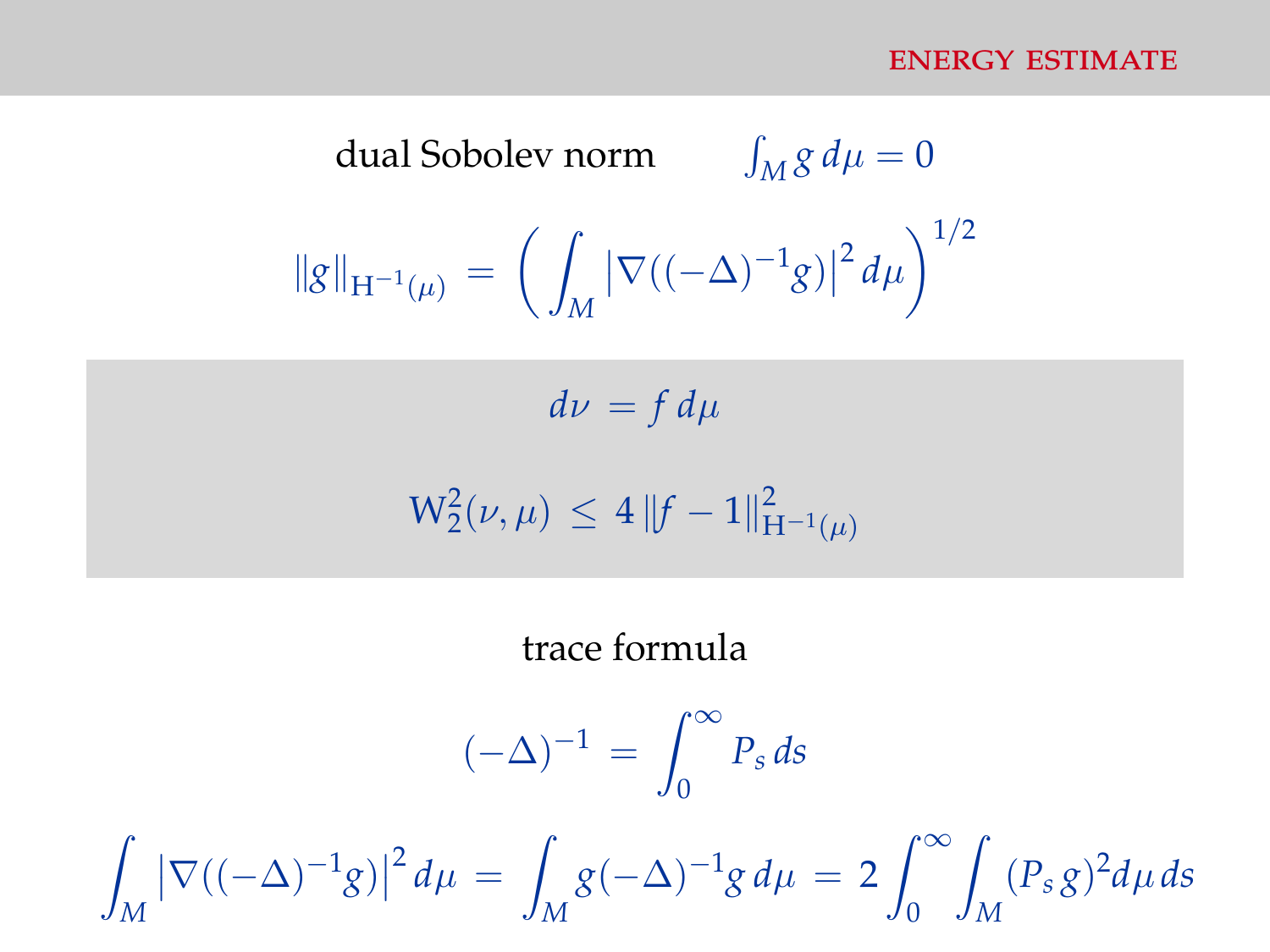**VARIANCE** 

$$
W_2^2(\nu,\mu) \, \leq \, 8 \int_0^\infty \! \int_M (P_s g)^2 \, d\mu \, ds
$$

density  $d\nu = f d\mu$ 

$$
g = f - 1 = \frac{1}{n} \sum_{i=1}^{n} [p_t(X_i, y) - 1]
$$

variance

$$
\mathbb{E}\big((P_s g)^2\big) = \frac{1}{n} \mathbb{E}\big(\big[p_{t+s}(X_1, y) - 1\big]^2\big) = \frac{1}{n} \big[p_{2(t+s)}(y, y) - 1\big]
$$

$$
\mathbb{E}\big(W_2^2(\mu_n^t, \mu)\big) \le \frac{4}{n} \int_{2t}^{\infty} \int_M \big[p_s(y, y) - 1\big] d\mu(y) ds
$$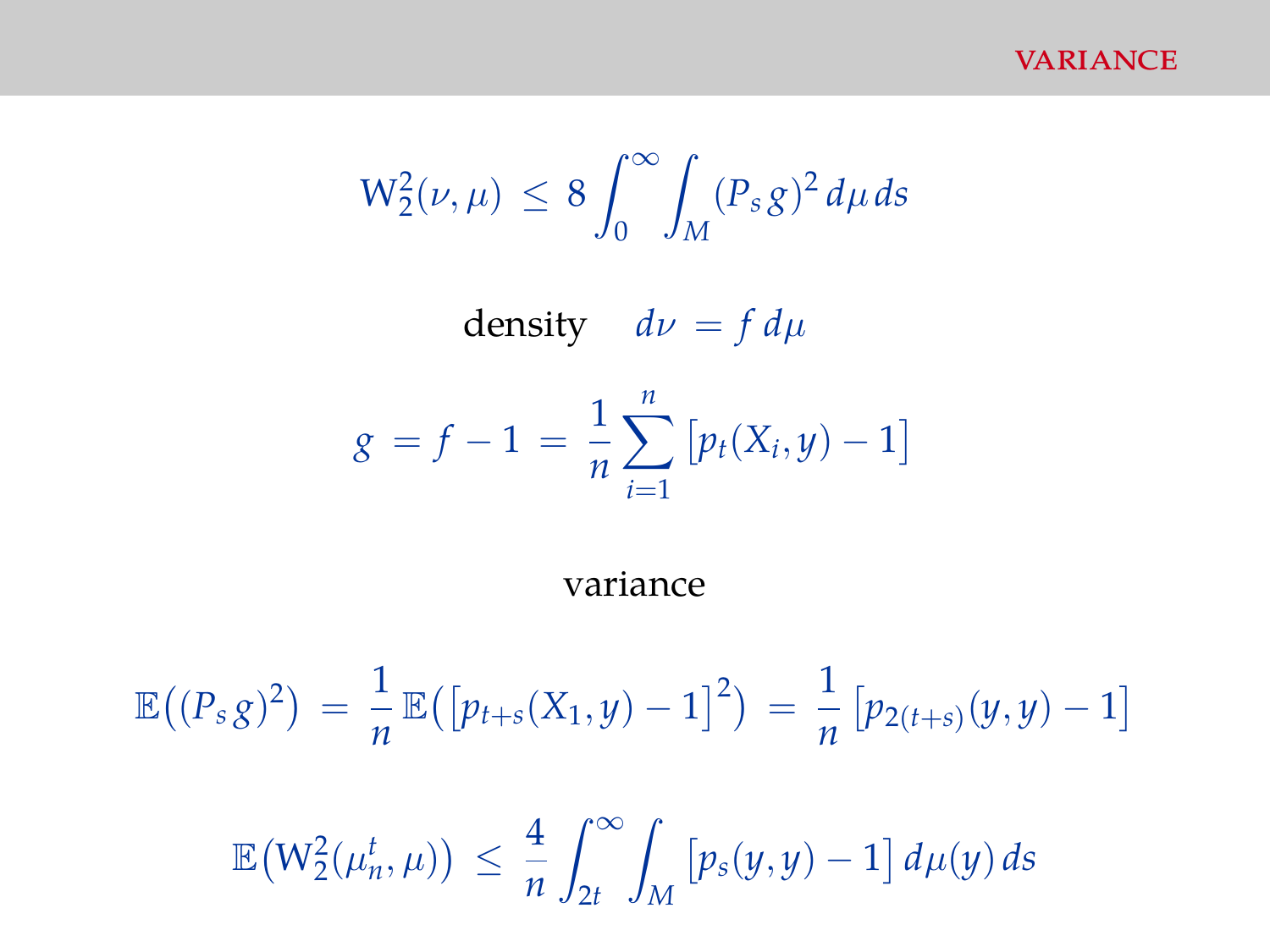# $\mathbb{E}(W_2^2(\mu_n, \mu)) \le D_t + \mathbb{E}(W_2^2(\mu_n^t, \mu)), \quad t > 0$

dispersion

$$
D_t = \int_M \int_M d(x, y)^2 p_t(x, y) d\mu(x) d\mu(y)
$$

energy (trace) estimate

$$
\mathbb{E}\big(W_2^2(\mu_n^t,\mu)\big) \, \leq \, \frac{4}{n} \int_{2t}^\infty \! \int_M \big[p_s(y,y)-1\big]\, d\mu(y)\, ds
$$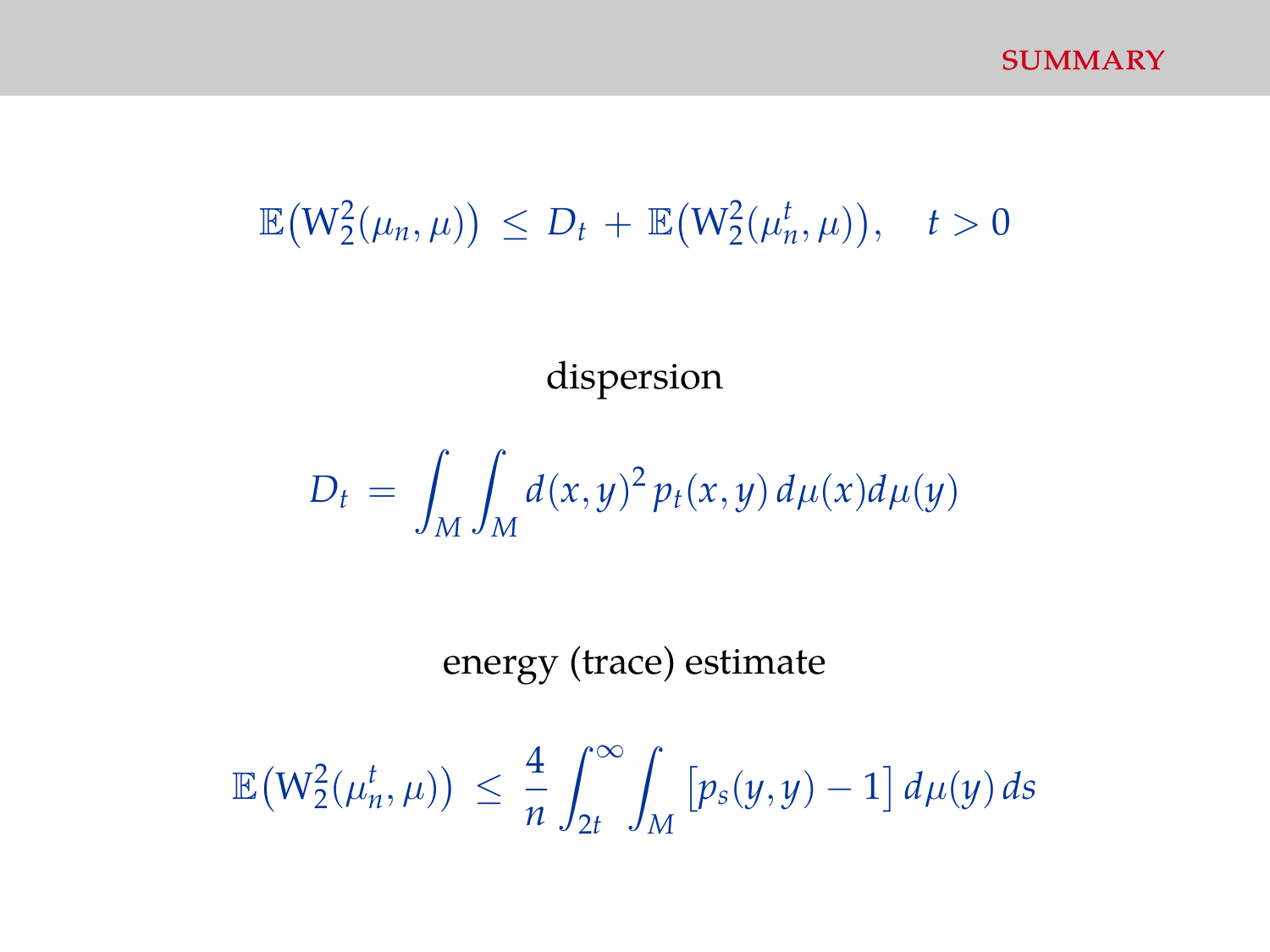$$
\mathbb{E}\big(W_2^2(\mu_n,\mu)\big) \, \leq \, D_t + \frac{4}{n} \int_{2t}^{\infty} \int_M \big[p_s(y,y) - 1\big]\,d\mu(y)\,ds
$$

(*M*, *g*) compact Riemannian manifold, dimension *d*

$$
D_t = \int_M \int_M d(x, y)^2 p_t(x, y) d\mu(x) d\mu(y) \le Ct
$$
  

$$
p_s(y, y) \le \frac{C}{s^{d/2}} \qquad 0 < s \le 1
$$

optimization  $t \sim \frac{1}{2}$  $\frac{1}{n^{2/d}}$ :  $\mathbb{E}(W_2^2(\mu_n,\mu)) \leq$  $\sqrt{ }$  $\int$  $\overline{\mathcal{L}}$ *C*  $\frac{C}{n}$  if  $d=1$ *C* log *n*  $\frac{\log n}{n}$  if  $d=2$ *C*  $\frac{C}{n^{2/d}}$  if  $d \ge 3$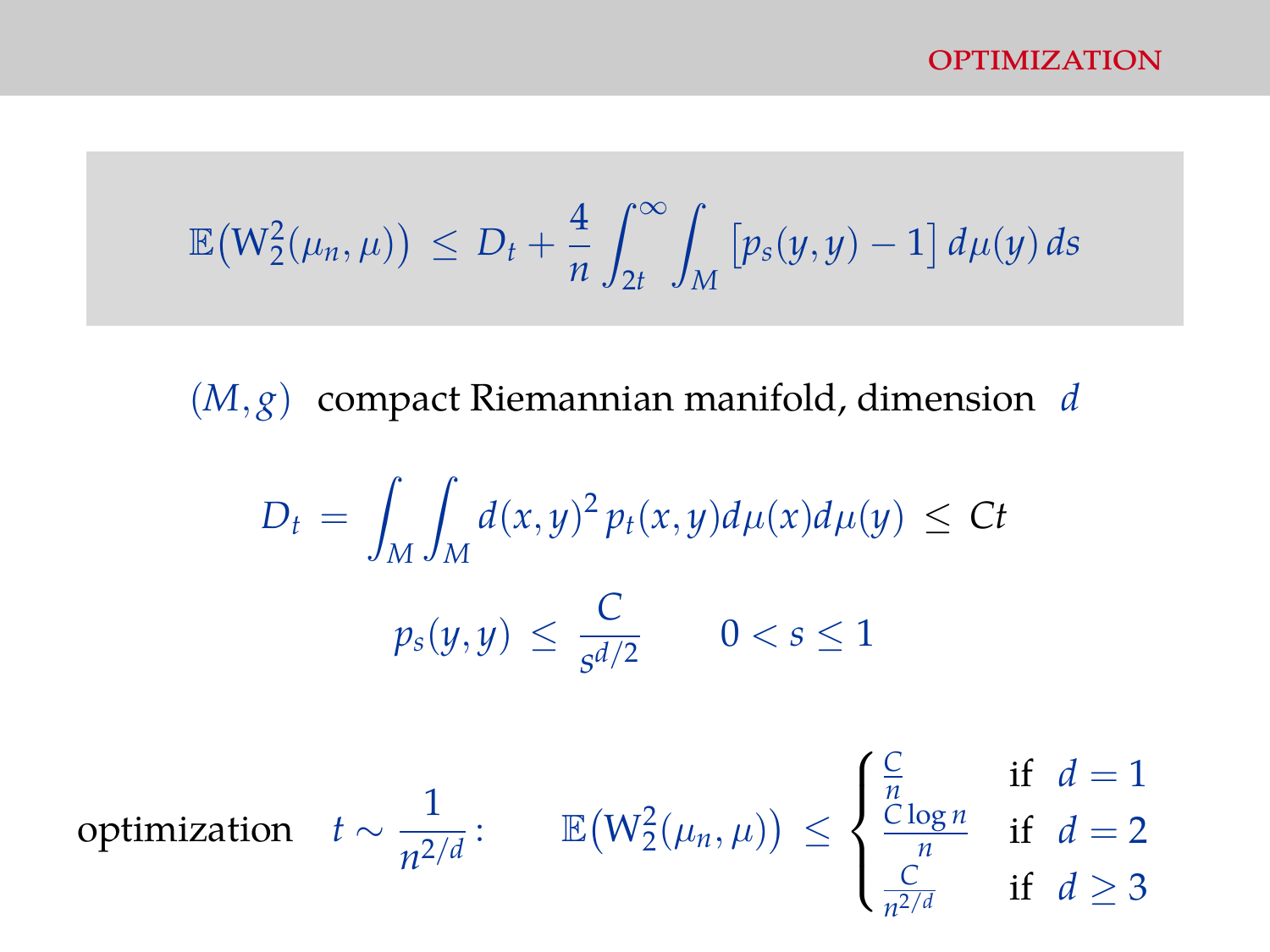#### conclusion

$$
\mathbb{E}(W_2^2(\mu_n, \mu)) = \begin{cases} O(\frac{1}{n}) & \text{if } d = 1 \\ O(\frac{\log n}{n}) & \text{if } d = 2 \\ \\ O(\frac{1}{n^{2/d}}) & \text{if } d \ge 3 \end{cases}
$$

heat kernel bounds  $p_s(y, y) \leq \frac{C}{s^{d/2}}$  $\frac{C}{s^{d/2}}$  reflect the dimensional rates

similar (optimal) conclusions for  $\mathbb{E}(W_p^p(\mu_n,\mu))$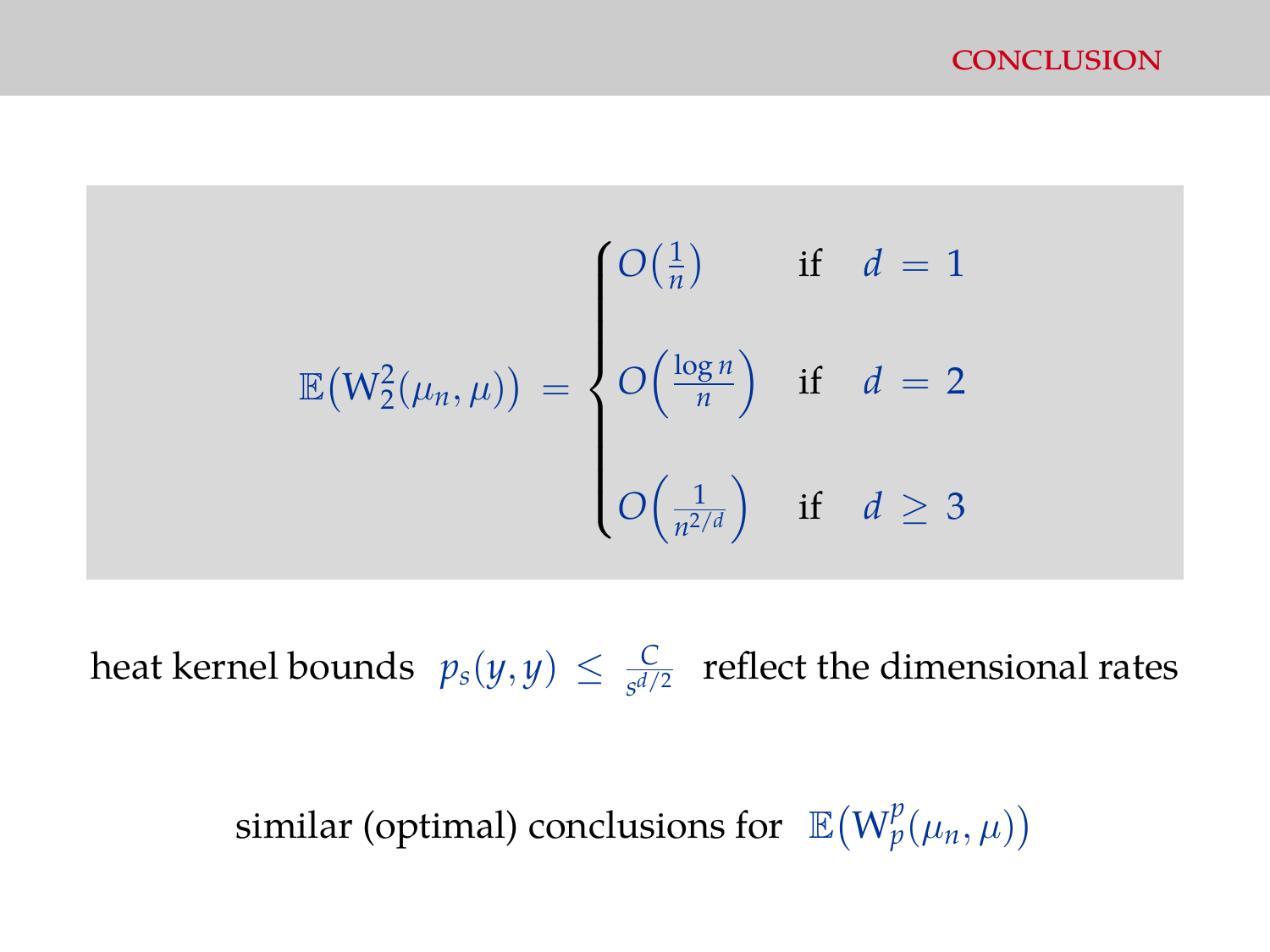Ambrosio-Stra-Trevisan (2016)

 $\mu$  normalized Riemannian volume element

(*M*, *g*) compact Riemannian manifold, dimension 2

$$
\lim_{n\to\infty}\frac{n}{\log n}\,\mathbb{E}\big(W_2^2(\mu_n,\mu)\big) = \frac{1}{4\pi}
$$

more precise arguments

only for  $p = 2$ ,  $d = 2$ 

limit open for example for  $\mathbb{E}(W_1(\mu_n,\mu))$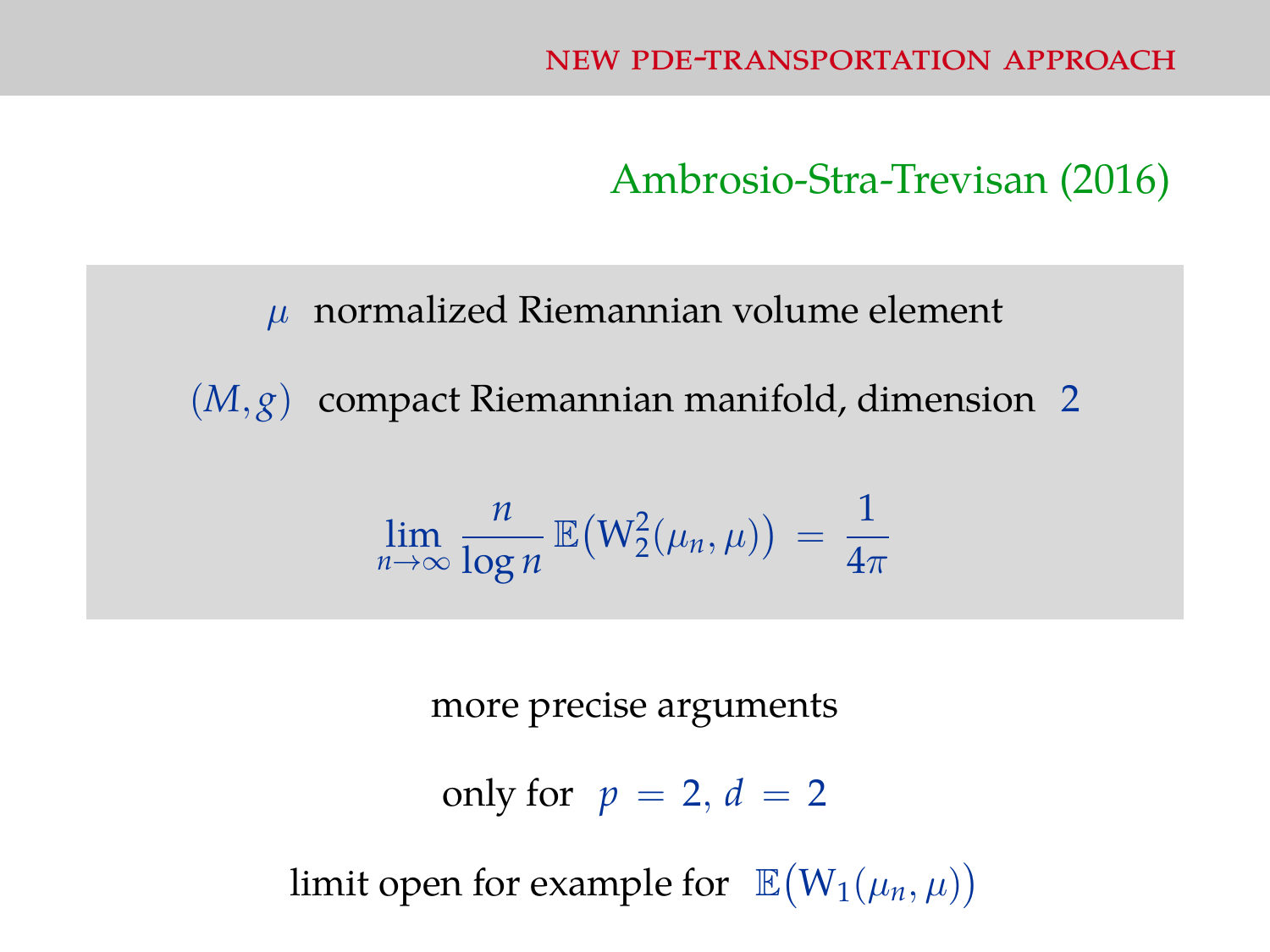#### $X_1, \ldots, X_n$  independent

## with standard Gaussian law  $\mu$  in  $\mathbb{R}^2$

order of

 $\mathbb{E}(W_2^2(\mu_n,\mu))$  ?

pde-transportation technology

extended to the Gaussian setting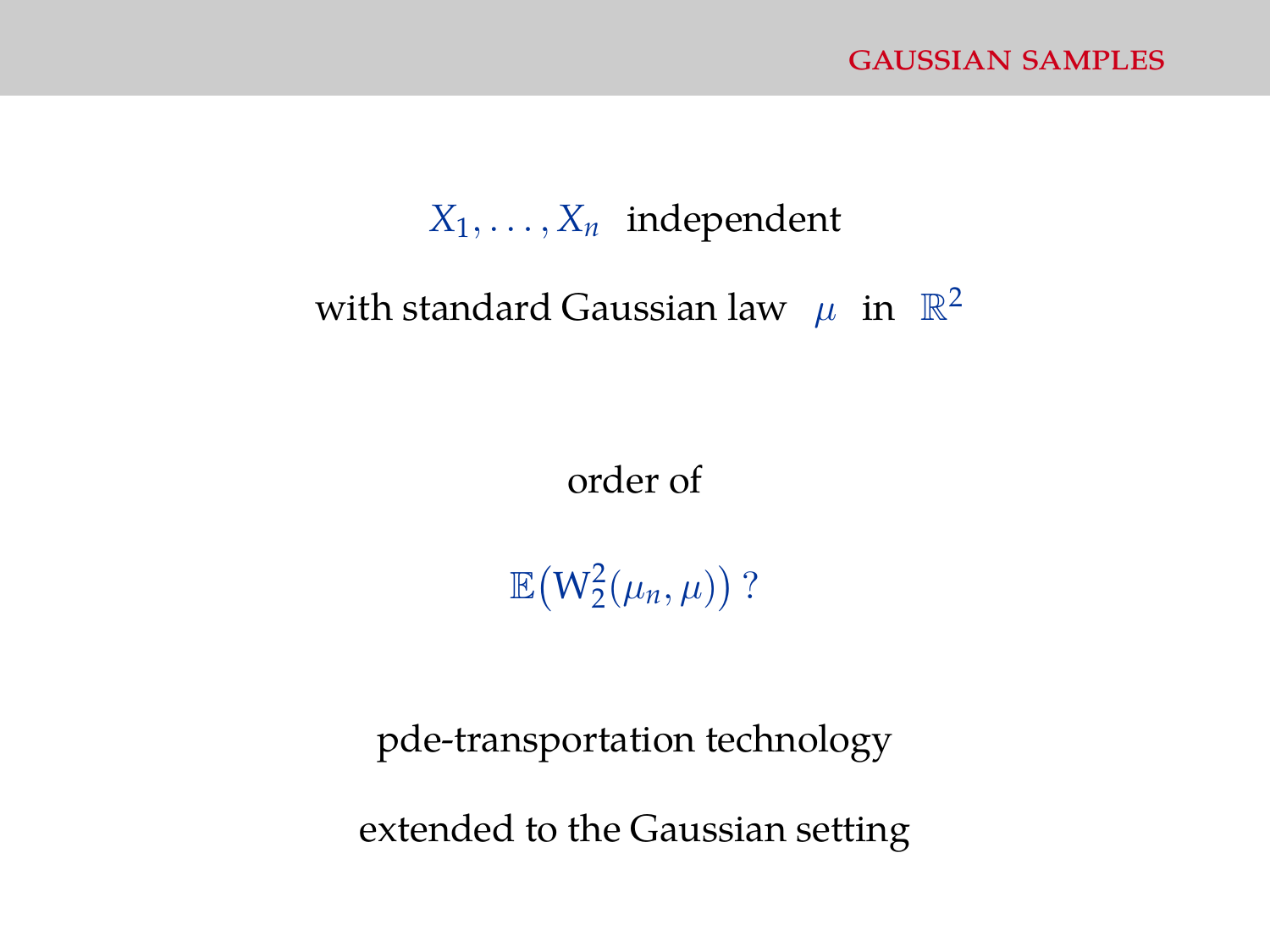## $\lambda$  uniform on  $[0, 1]^2$

 $U_1, \ldots, U_n$  independent with law  $\lambda$ ,  $\nu_n = \frac{1}{n}$  $\frac{1}{n}\sum_{i=1}^n \delta_{U_i}$ 

 $\lambda = \Phi^{\otimes 2}(\mu)$ 

$$
\Phi(x) = \int_{-\infty}^{x} e^{-u^2/2} \frac{du}{\sqrt{2\pi}}, \quad x \in \mathbb{R}, \qquad \|\Phi\|_{\text{Lip}} \le 1
$$

 $\mathbb{E}(W_2^2(\mu_n,\mu)) \geq \mathbb{E}(W_2^2(\nu_n,\lambda))$ 

$$
AKT \qquad \mathbb{E}(W_2^2(\nu_n,\lambda)) \approx \frac{\log n}{n}
$$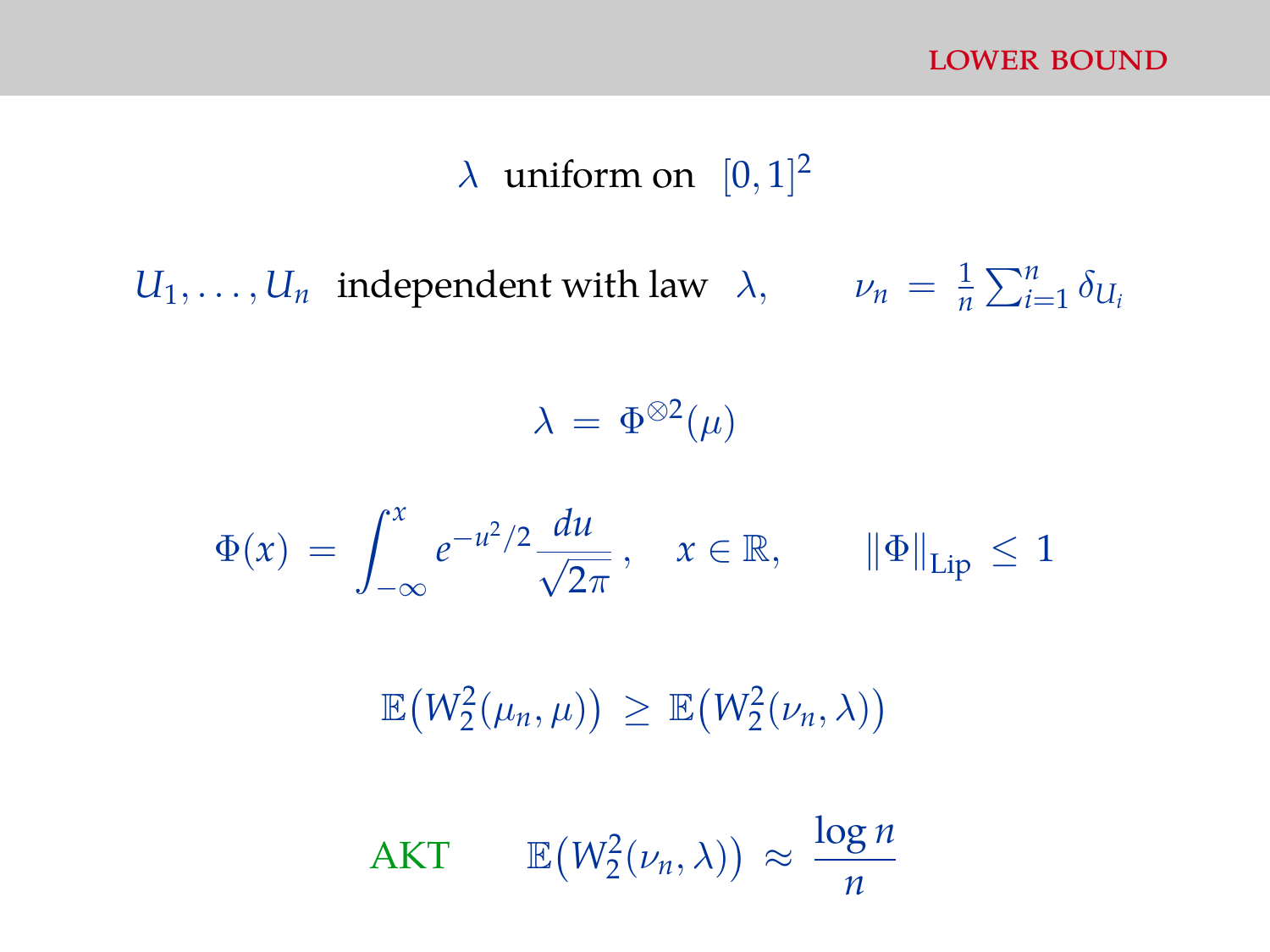#### $\mu$  standard Gaussian on  $\mathbb{R}^d$

pde-transportation approach

$$
\mathbb{E}\big(W_2^2(\mu_n,\mu)\big) \, \leq \, D_t + \frac{4}{n} \int_{2t}^{\infty} \int_M \big[p_s(y,y) - 1\big]\,d\mu(y)\,ds
$$

 $p_t(x, y), \quad t > 0, \, x, y \in \mathbb{R}^d \quad \text{ Mehler kernel}$ 

$$
p_t(x,y) = \frac{1}{(1-e^{-2t})^{d/2}} \exp\bigg(-\frac{e^{-2t}}{1-e^{-2t}}\big[|x|^2+|y|^2-2e^t x\cdot y\big]\bigg)
$$

no uniform bounds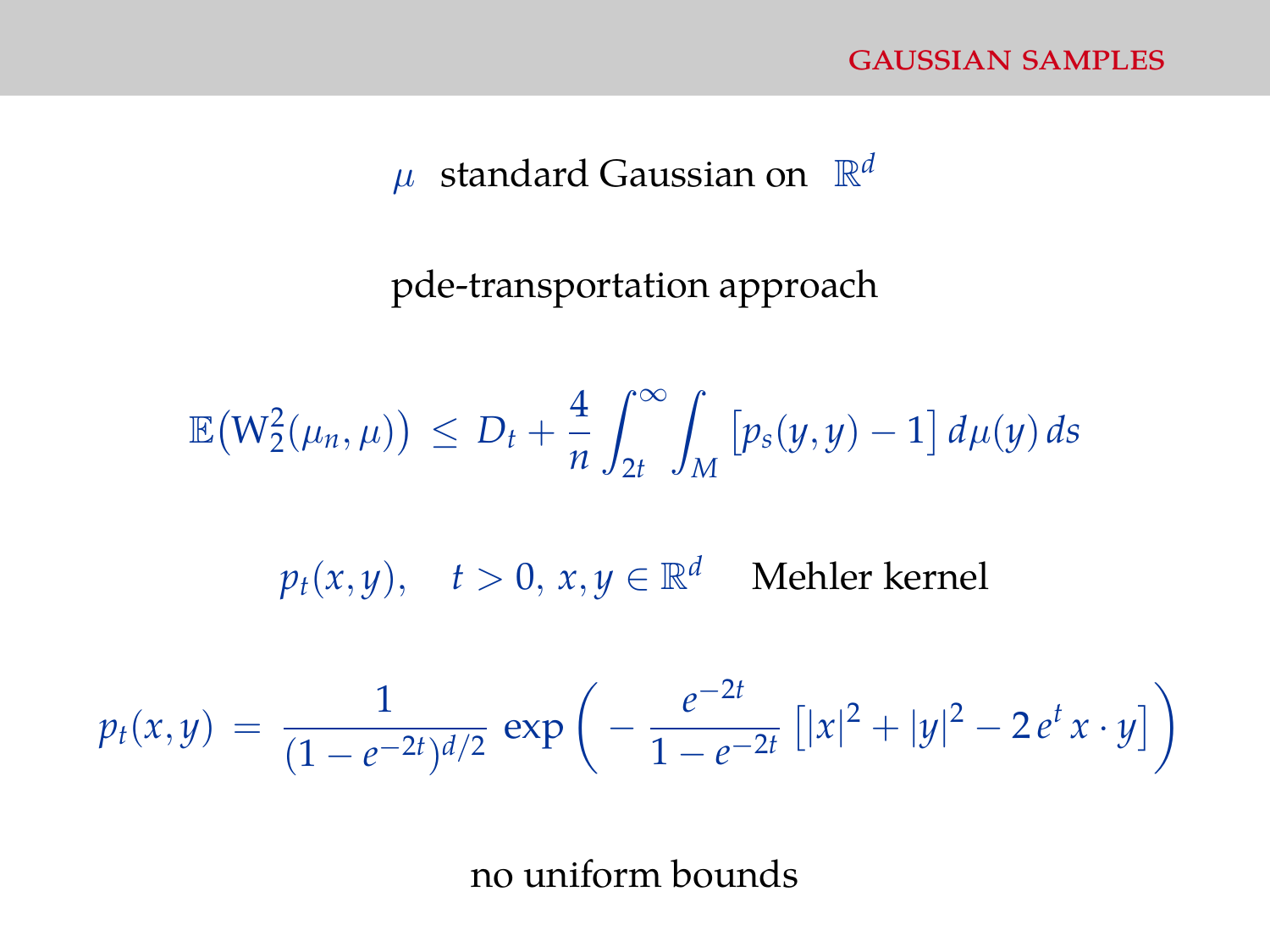$$
\mathbb{E}\big(W_2^2(\mu_n,\mu)\big) \, \leq \, D_t + \frac{4}{n} \int_{2t}^{\infty} \int_M \big[p_s(y,y) - 1\big]\,d\mu(y)\,ds
$$

$$
D_t = \int_M \int_M |x - y|^2 p_t(x, y) d\mu(x) d\mu(y) \le 2dt
$$

$$
\int_M p_s(y, y) \, d\mu(y) \, = \, \frac{1}{(1 - e^{-s})^d}
$$

optimization in *t*

$$
\mathbb{E}\big(W_2^2(\mu_n,\mu)\big) \,=\, O\bigg(\frac{1}{n^{1/d}}\bigg) \qquad \text{if} \quad d\geq 2
$$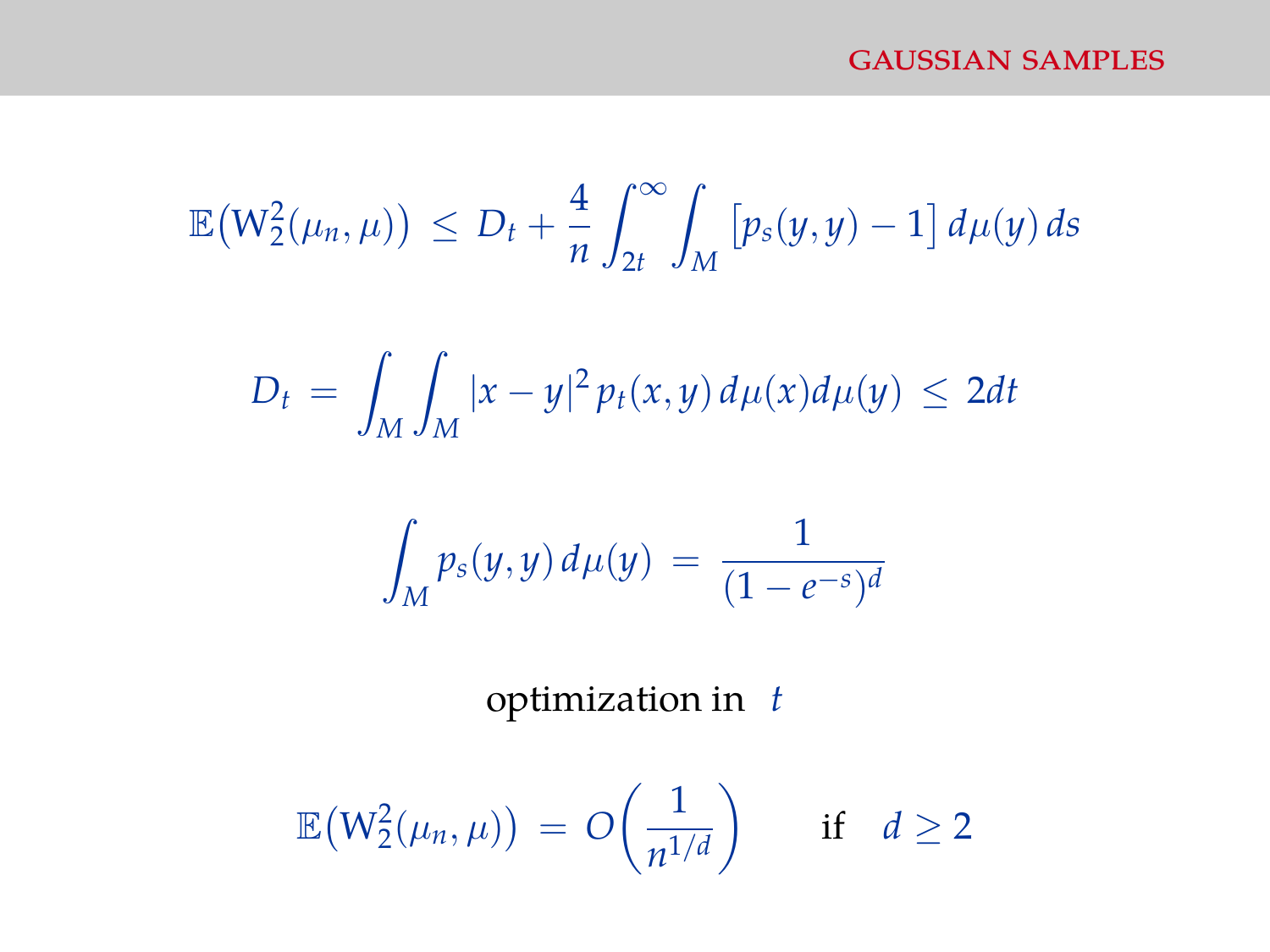#### localization

 $\mu^R$  normalized restriction of  $\mu$  to the ball  $B = B(0,R)$ ,  $R \sim \sqrt{\log n}$ 

 $Z_1, \ldots, Z_n$  independent with law  $\mu^R$ 

$$
X_i^R = \begin{cases} X_i & \text{if } |X_i| \le R \\ Z_i & \text{if } |X_i| > R \end{cases}
$$

$$
\mathbb{E}(W_2^2(\mu_n, \mu_n^R)) = O\left(\frac{1}{n}\right), \qquad \mu_n^R = \frac{1}{n} \sum_{i=1}^n \delta_{X_i^R}
$$

$$
\int_M p_s(y, y) d\mu^R(y) = \frac{1}{(1 - e^{-s})^{d/2}} \frac{\mu(\theta B)}{\theta^d}
$$

$$
\theta \sim s^{1/2} \quad \text{as } \quad s \to 0
$$

 $\mu(\theta B)$  $\frac{\partial^2 B}{\partial d^2} \sim \lambda(B) \sim R^d$  as  $\theta R \leq 1$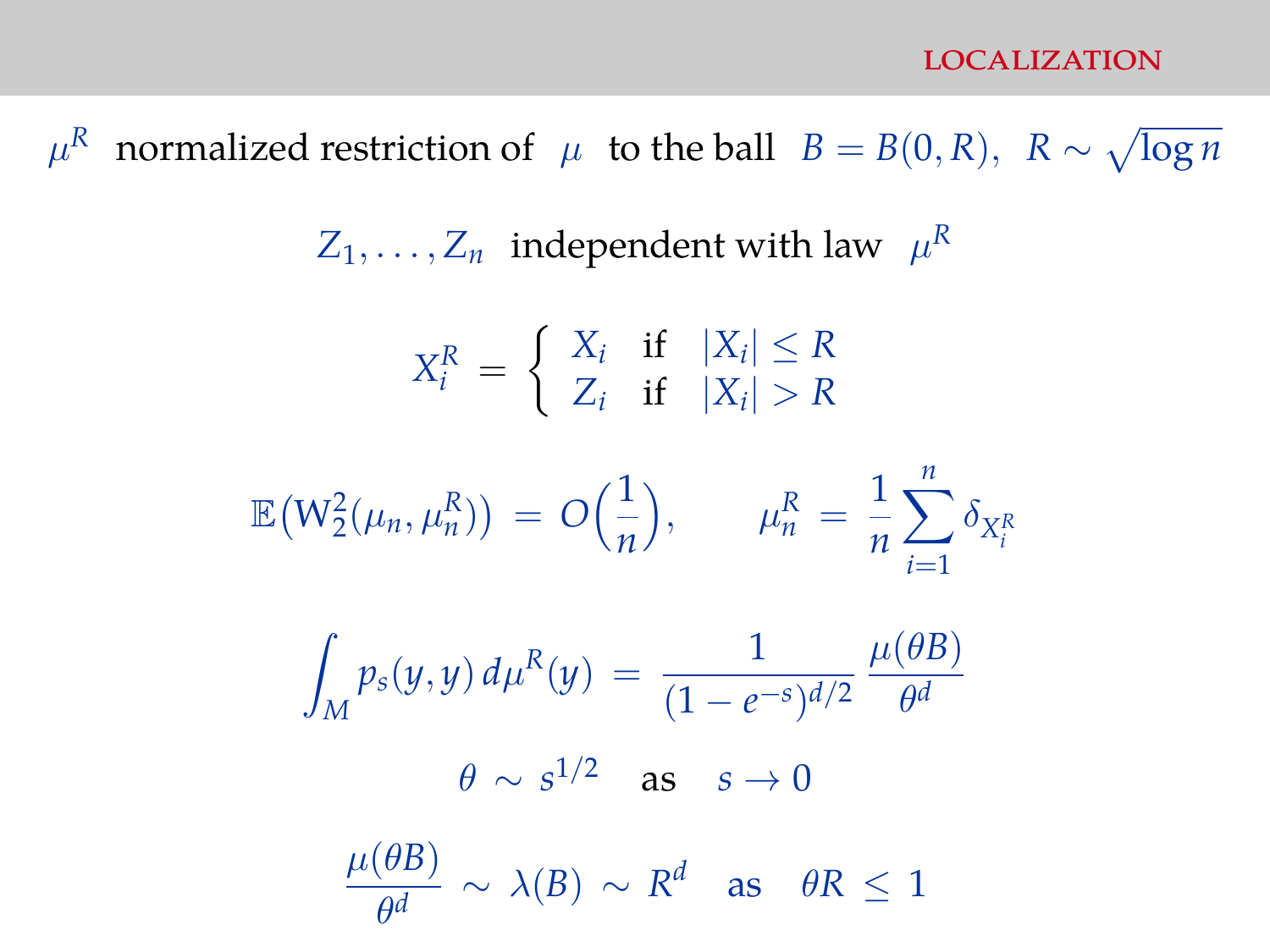$$
\mu \text{ standard Gaussian on } \mathbb{R}^d
$$

$$
\mathbb{E}(W_2^2(\mu_n, \mu)) = \begin{cases} O\left(\frac{\log \log n}{n}\right) & \text{if } d = 1 \\ O\left(\frac{(\log n)^2}{n}\right) & \text{if } d = 2 \\ \\ O\left(\frac{\log n}{n^{2/d}}\right) & \text{if } d \ge 3 \end{cases}
$$

good enough to cover  $d = 1$ 

(?) unnecessary extra factor  $R^2 = \log n$  for  $d \ge 2$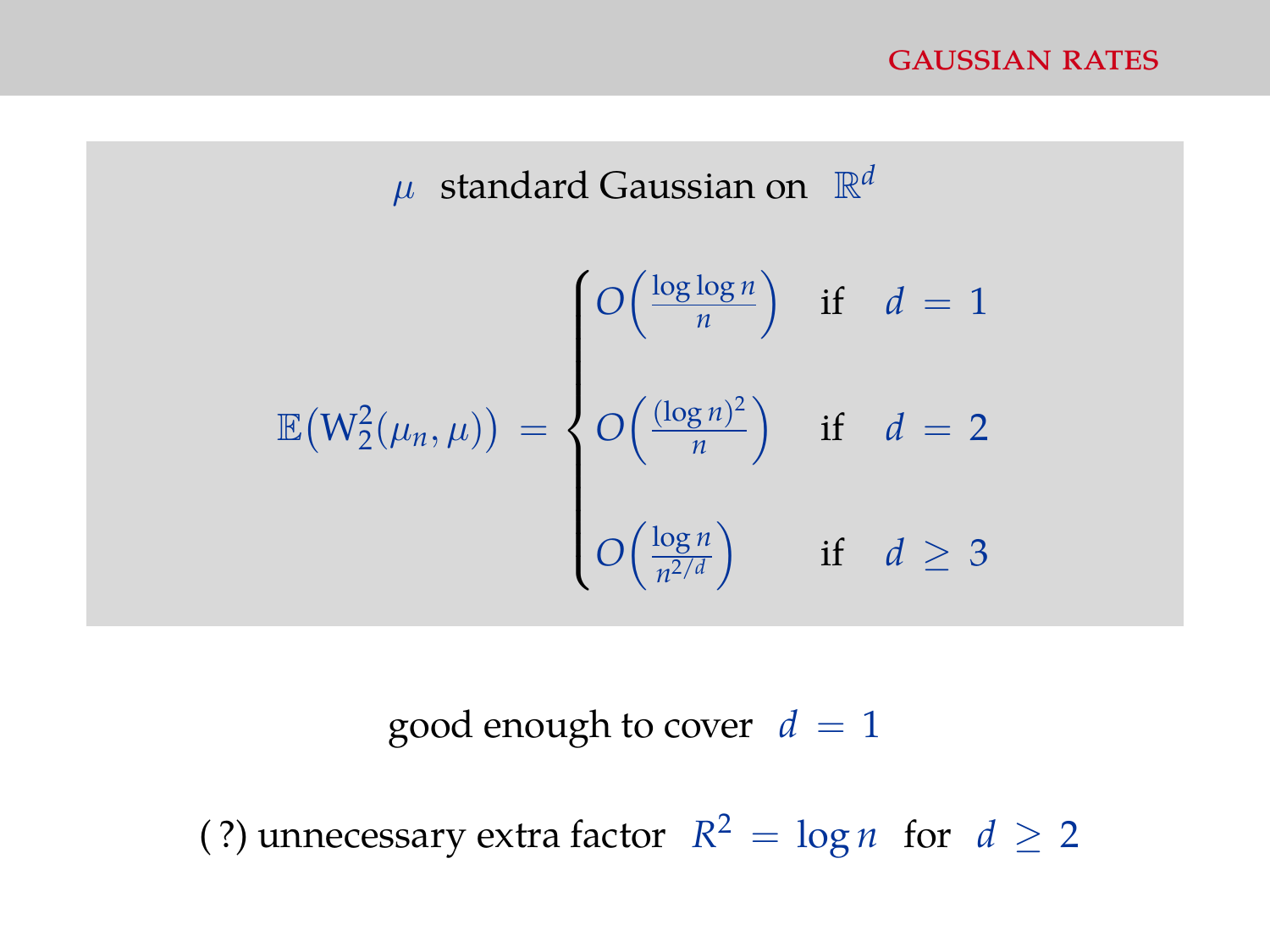

 $\mu$  standard Gaussian on  $\mathbb{R}^2$ 

$$
\frac{1}{C} \frac{\log n}{n} \leq \mathbb{E}(W_2^2(\mu_n, \mu)) \leq C \frac{(\log n)^2}{n}
$$

plausible conjecture

$$
\mathbb{E}\big(W_2^2(\mu_n,\mu)\big) \approx \frac{\log n}{n}
$$

simulation Stra (2016)

$$
\lim_{n\to\infty}\frac{n}{\log n}\,\mathbb{E}\big(\mathrm{W}_2^2(\mu_n,\mu)\big) = \frac{1}{5} \quad (??)
$$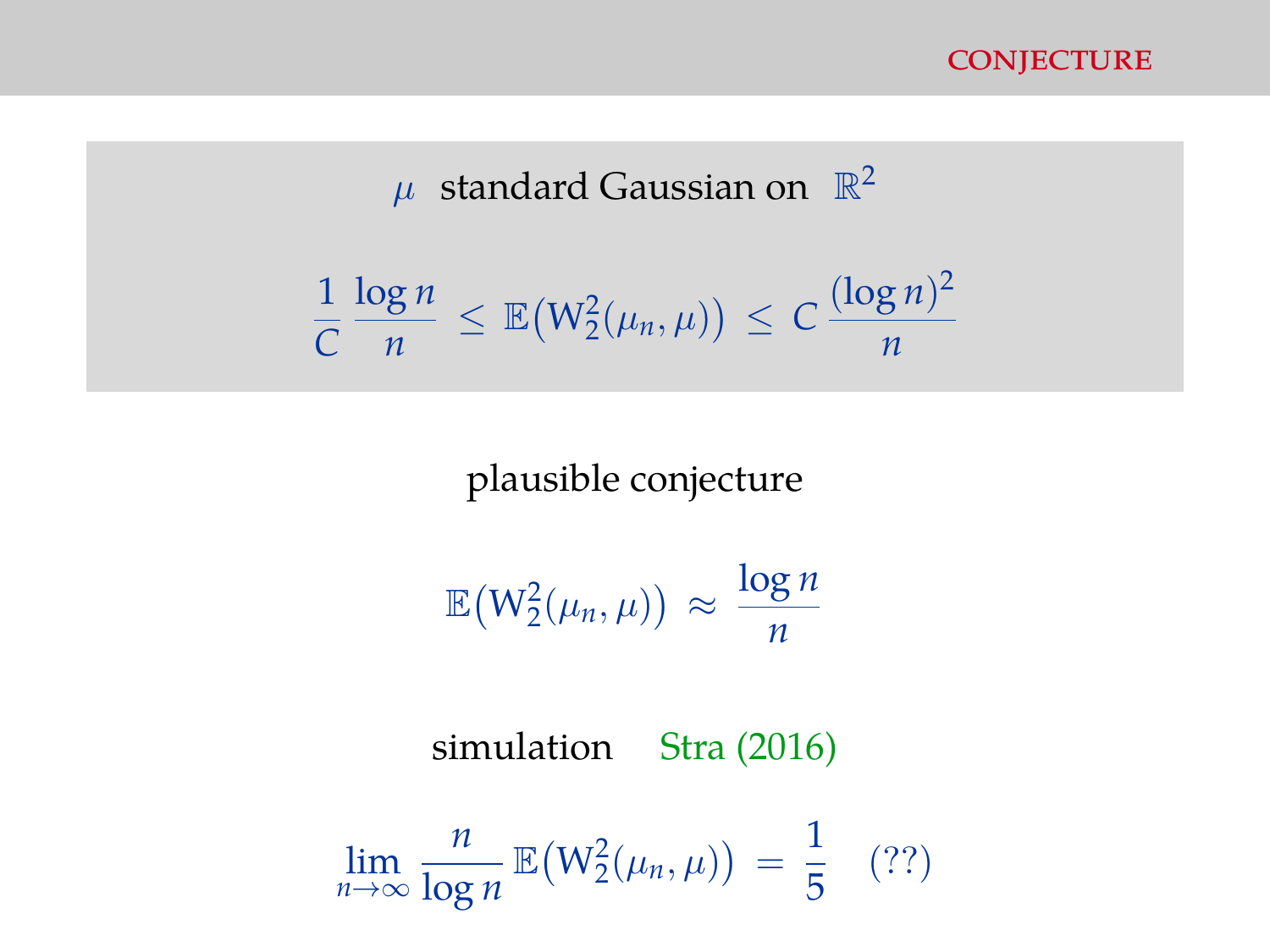## $1 \le p < 2$

#### same pde-transportation methodology

 $\mu$  standard Gaussian on  $\mathbb{R}^d$  $\mathbb{E}\big(\mathsf{W}_p^p(\mu_n,\mu)\big) \ \approx$  $\sqrt{ }$  $\int$  $\overline{\mathcal{L}}$ 1  $\frac{1}{n^{p/2}}$  if  $d = 1$  $\int \frac{\log n}{n}$  $\left(\frac{\text{g }n}{n}\right)^{p/2}$  if  $d=2$ 

(same as for uniform)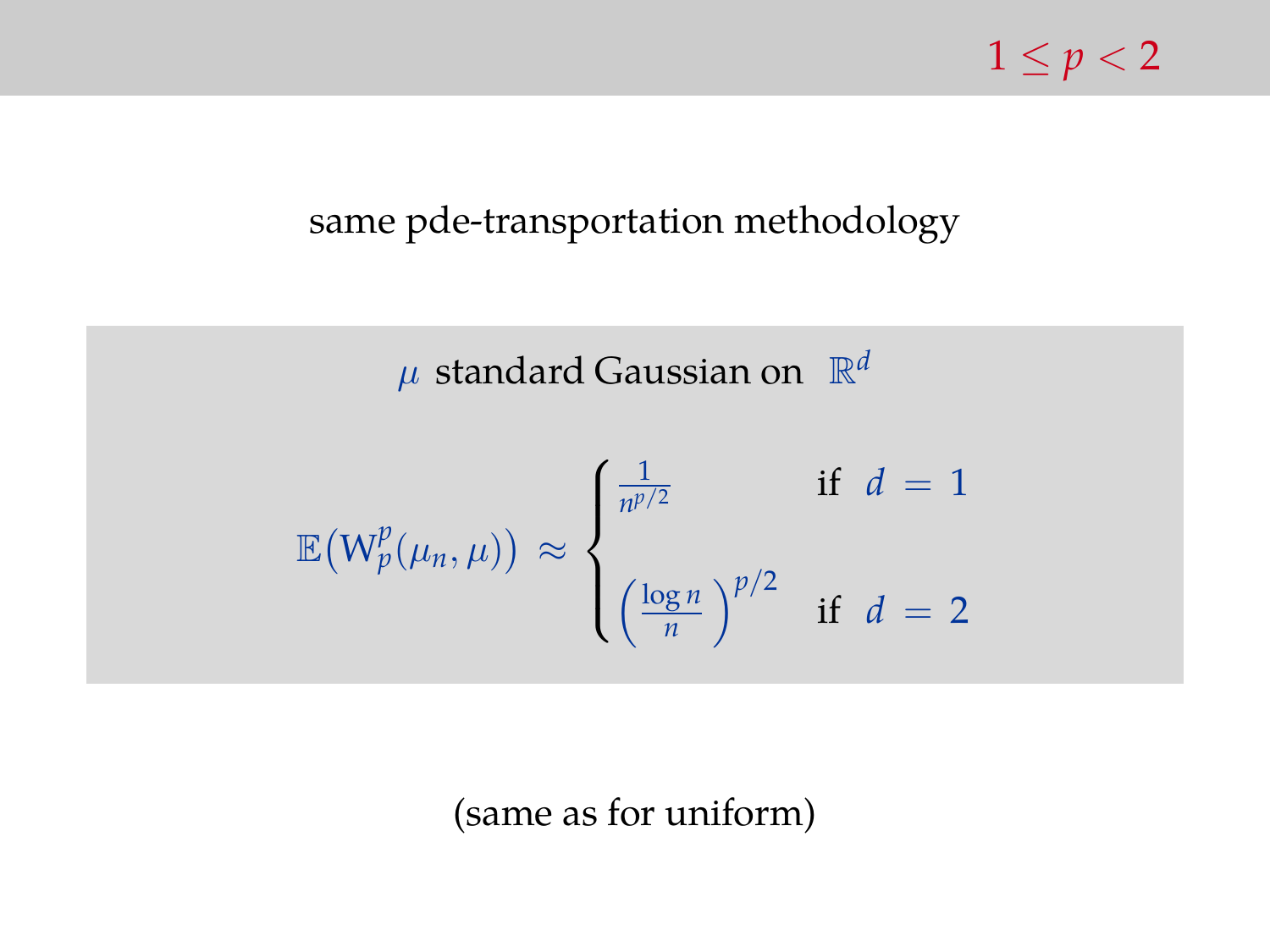## sète (france) 2015



## Thank you for your attention